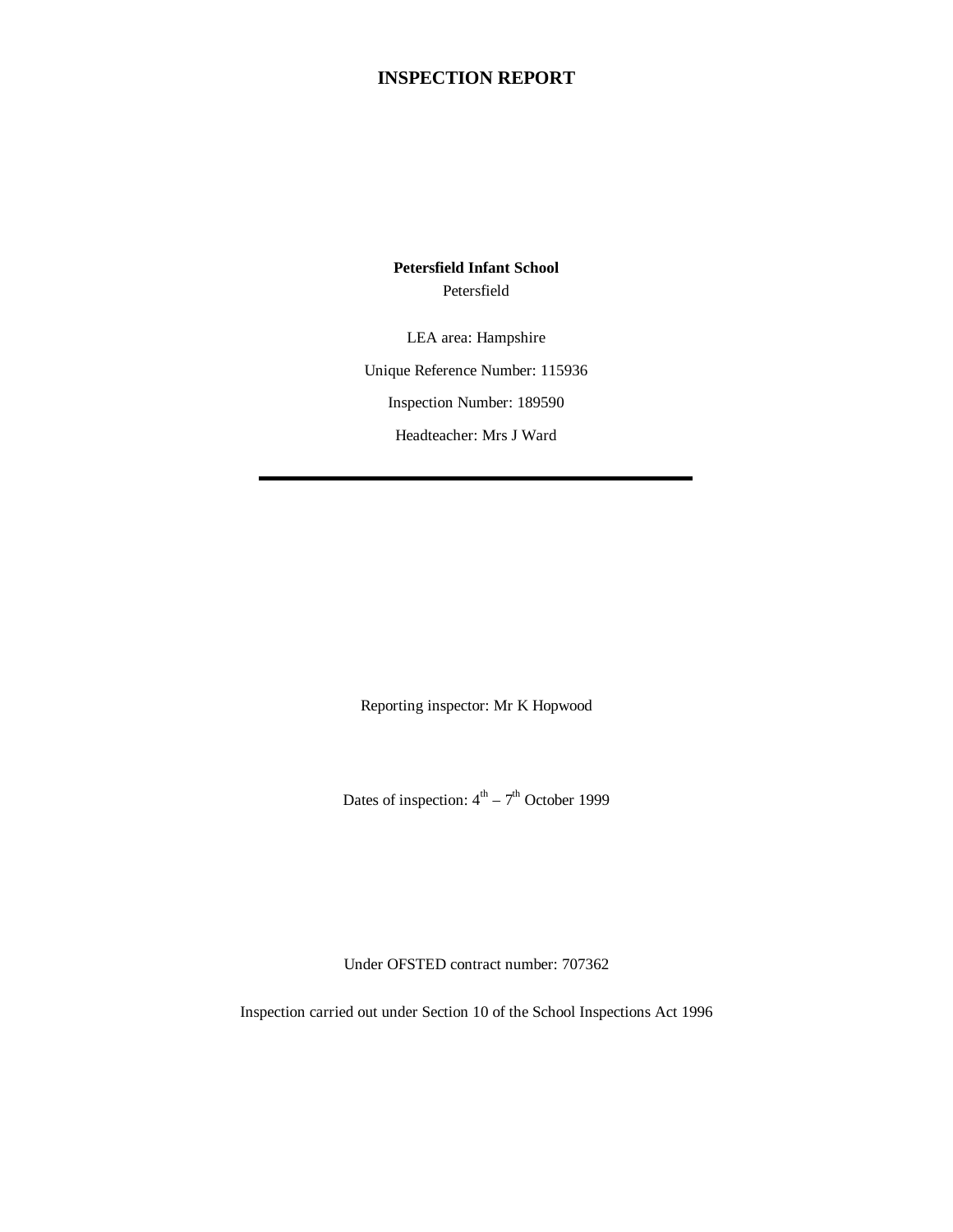© Crown Copyright 1999

This report may be reproduced in whole or in part for non-commercial educational purposes, provided that all extracts quoted are reproduced verbatim without adaptation and on condition that the source and date thereof are stated. Further copies of this report are obtainable from the school.

Under the School Inspection Act 1996, the appropriate authority must provide a copy of this report and/or its summary free of charge to certain categories of people. Every registered parent of a registered pupil at the school should receive a free copy of the summary of the report within ten working days of receipt of the summary by the appropriate authority. A charge not exceeding the full cost of supply may be made by the appropriate authority for any other copies of the report and/or its summary provided to any person who asks for one.

The appropriate authority should make a copy of the report and the summary available for inspection by members of the public at such times and at such a place as may be reasonable.

Any enquiries about this legislation should be addressed to the OFSTED Compliance Helpline

Tel: 0171421 6567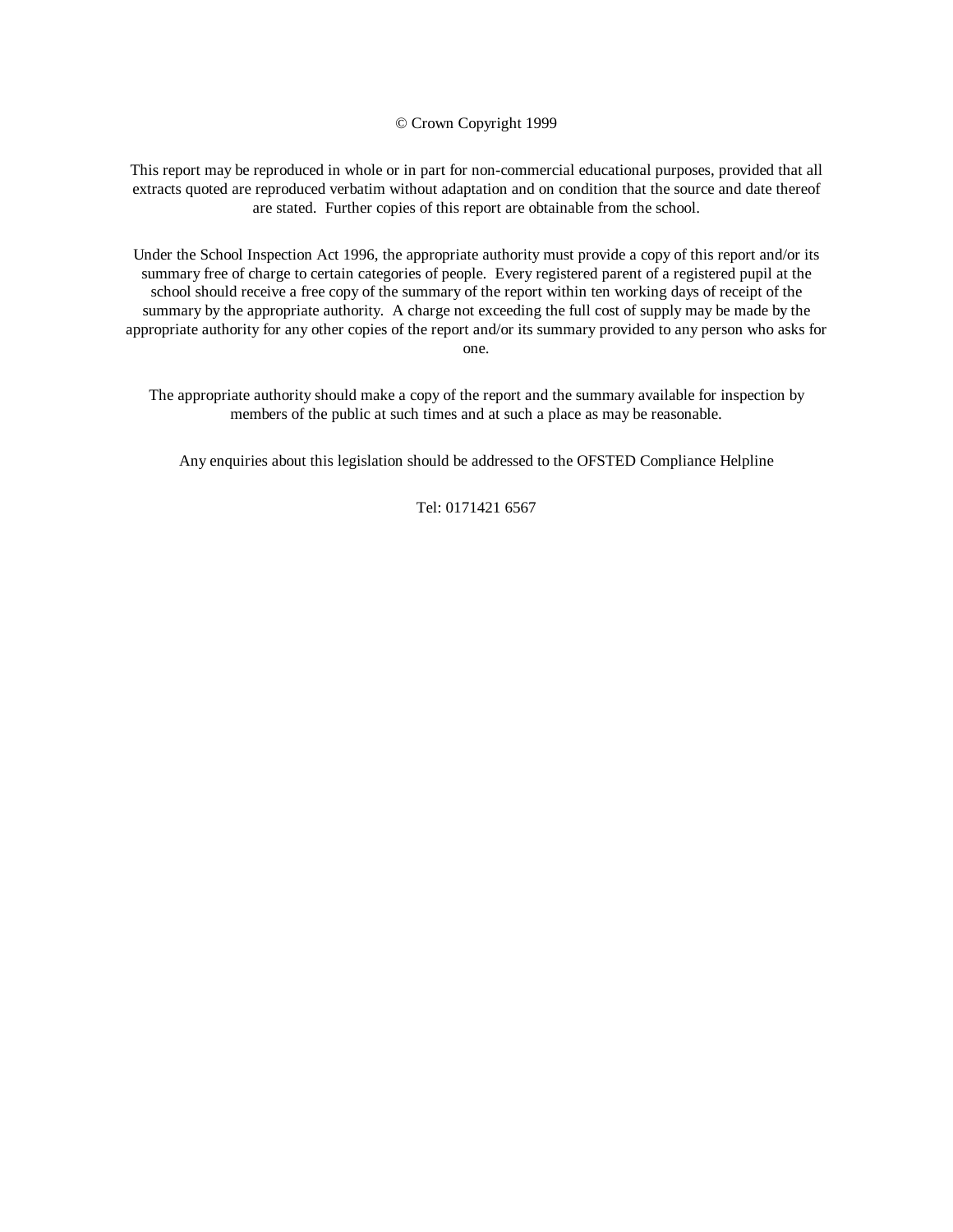# **INFORMATION ABOUT THE SCHOOL**

| Type of school:              | Infant                                                         |
|------------------------------|----------------------------------------------------------------|
| Type of control:             | Community                                                      |
| Age range of pupils:         | 4 to 7                                                         |
| Gender of pupils:            | Mixed                                                          |
| School address:              | St Peter's Road<br>Petersfield<br>Hampshire<br><b>GU32 3HX</b> |
| Telephone number:            | 01730 263048                                                   |
| Fax number:                  | 01730 300310                                                   |
| Appropriate authority:       | Governing Body                                                 |
| Name of chair of governors:  | Mrs B A Silk                                                   |
| Date of previous inspection: | April 1996                                                     |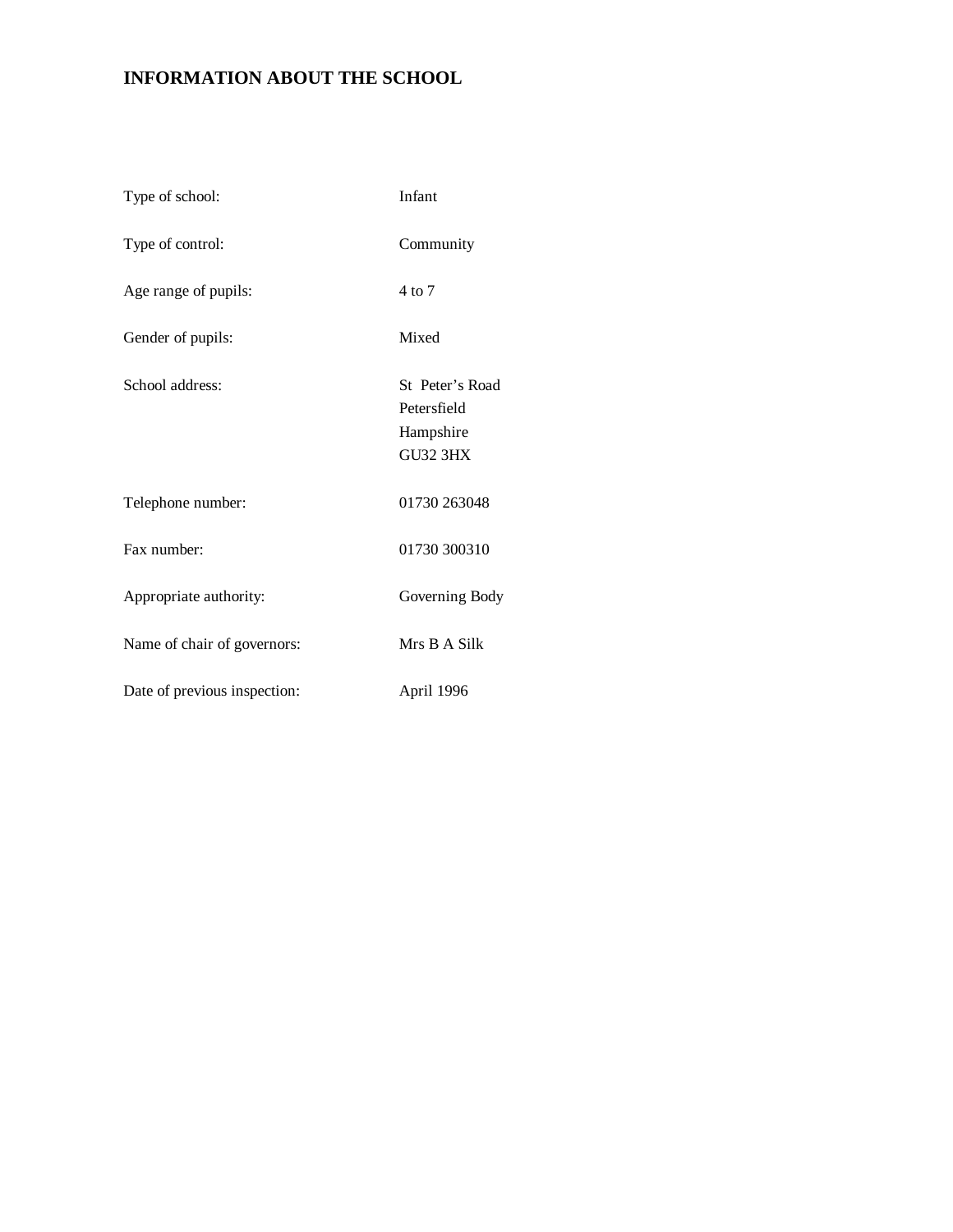# **INFORMATION ABOUT THE INSPECTION TEAM**

| <b>Team members</b><br>K Hopwood, Registered Inspector | <b>Subject responsibilities</b><br>Special educational needs; English;<br>History; Geography                                                                  | <b>Aspect responsibilities</b><br>Attainment and progress;<br>Leadership and management;                                                                                                                                             |
|--------------------------------------------------------|---------------------------------------------------------------------------------------------------------------------------------------------------------------|--------------------------------------------------------------------------------------------------------------------------------------------------------------------------------------------------------------------------------------|
| A Hopwood, Lay Inspector                               |                                                                                                                                                               | Efficiency of the school<br>Attitudes, behaviour and personal<br>development; Attendance; Support,<br>guidance & pupils' welfare;<br>Partnership with parents & the<br>community; Staffing,<br>accommodation & learning<br>resources |
| P Clark, Team Inspector                                | Areas of learning for children<br>under five; Equal opportunities;<br>Mathematics; Information and<br>communications technology;<br>Music; Physical education | Teaching                                                                                                                                                                                                                             |
| S Twaits, Team Inspector                               | Science; Design and technology;<br>Art; Religious Education                                                                                                   | The curriculum and assessment;<br>Pupils' spiritual, moral, social and<br>cultural development                                                                                                                                       |

The inspection contractor was:

Quality Education Directorate York House Usher Lane Haxby York YO32 3LA 01904 761600

Any concerns or complaints about the inspection or the report should be raised with the inspection contractor. Complaints which are not satisfactorily resolved by the contractor should be raised with OFSTED by writing to:

The Registrar The Office for Standards in Education Alexandra House 33 Kingsway London WC2B 6SE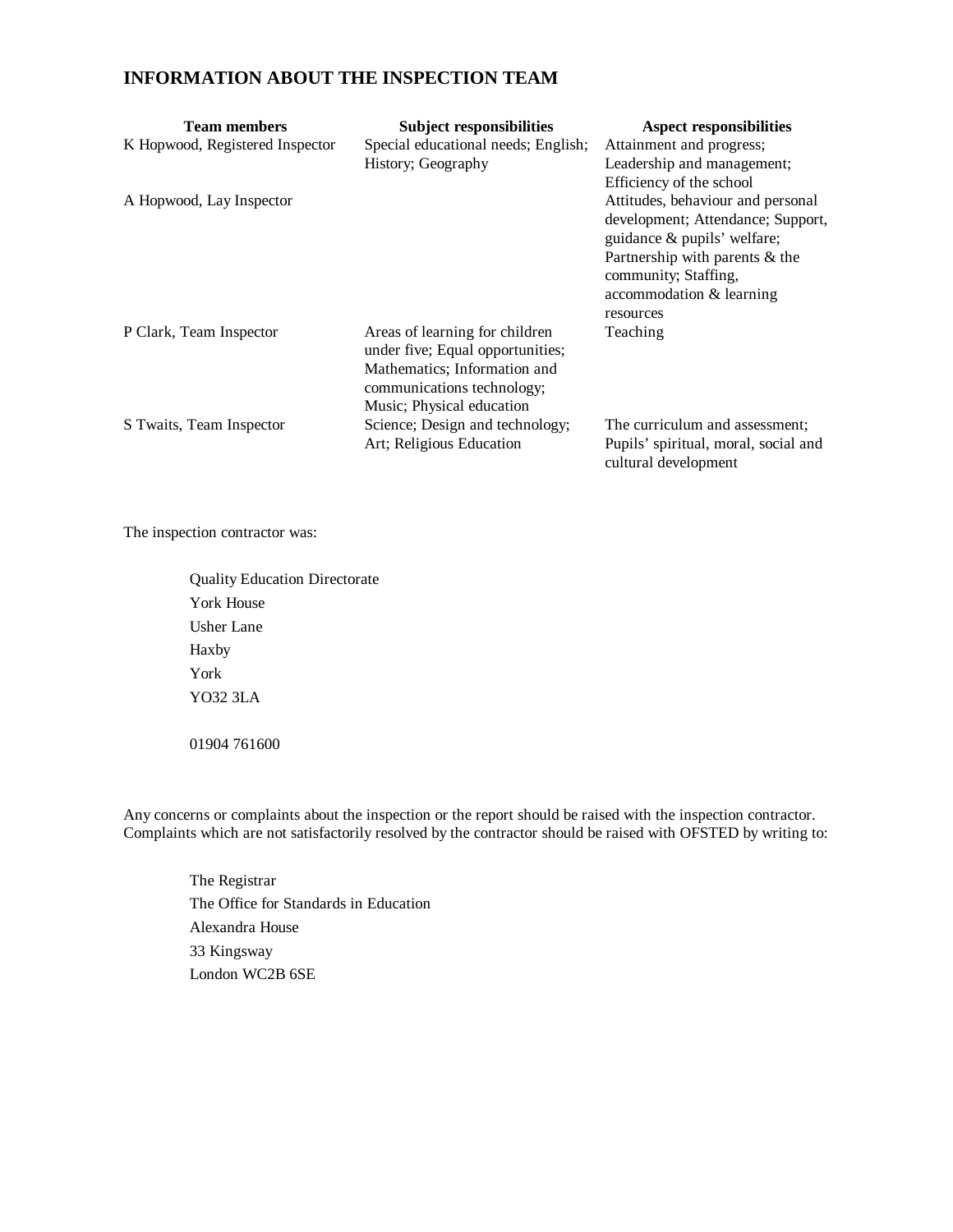# **REPORT CONTENTS**

#### **Paragraph**

# **MAIN FINDINGS**

**What the school does well Where the school has weaknesses How the school has improved since the last inspection Standards in subjects Quality of teaching Other aspects of the school The parents' views of the school**

## **KEY ISSUES FOR ACTION**

# **INTRODUCTION 1 - 2**

**Characteristics of the school Key indicators**

## **PART A: ASPECTS OF THE SCHOOL**

| Educational standards achieved by pupils at the school    | $3 - 13$  |
|-----------------------------------------------------------|-----------|
| <b>Attainment and progress</b>                            |           |
| Attitudes, behaviour and personal development             |           |
| <b>Attendance</b>                                         |           |
| <b>Quality of education provided</b>                      | $14 - 52$ |
| <b>Teaching</b>                                           |           |
| The curriculum and assessment                             |           |
| Pupils' spiritual, moral, social and cultural development |           |
| Support, guidance and pupils' welfare                     |           |
| Partnership with parents and the community                |           |
| The management and efficiency of the school               | $53 - 72$ |
| <b>Leadership and management</b>                          |           |
| <b>Staffing, accommodation and learning resources</b>     |           |
| The efficiency of the school                              |           |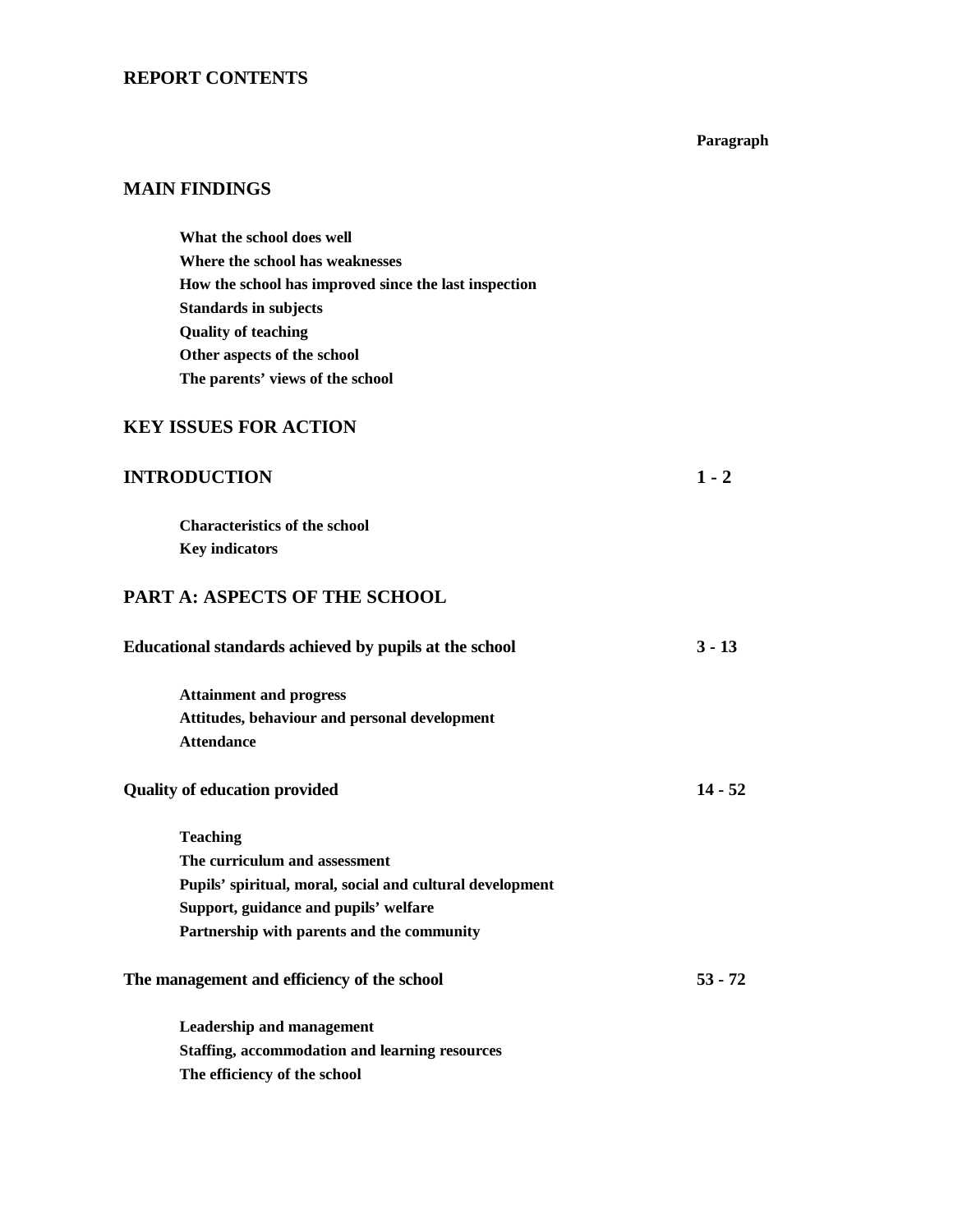# **PART B: CURRICULUM AREAS AND SUBJECTS**

| Areas of learning for children under five | $73 - 82$  |
|-------------------------------------------|------------|
| English, mathematics and science          | $83 - 109$ |
| Other subjects or courses                 | 110 - 153  |
| <b>PART C: INSPECTION DATA</b>            |            |
| <b>Summary of inspection evidence</b>     | 154        |
| Data and indicators                       | 155        |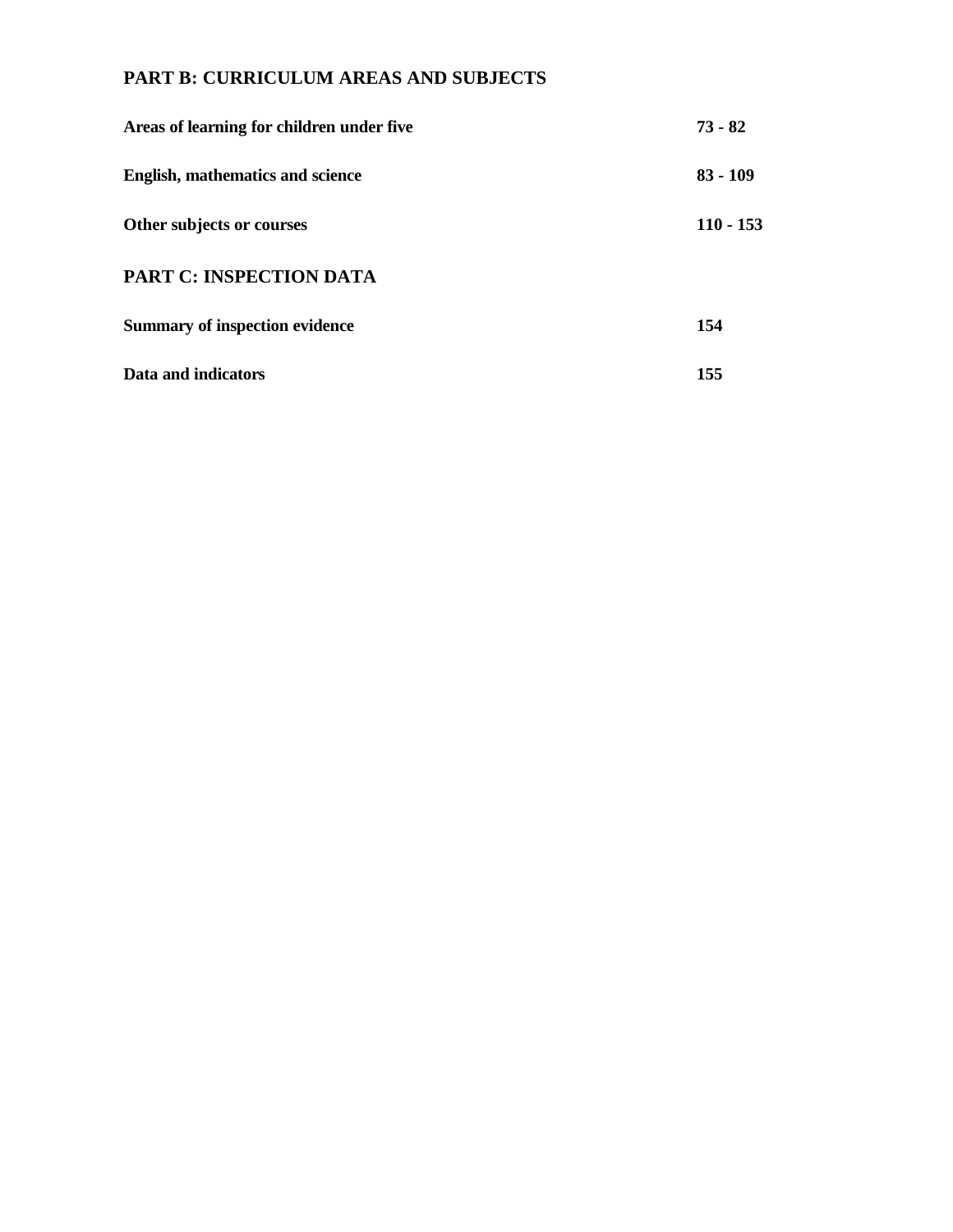# **MAIN FINDINGS**

Petersfield Infant School is a very good school.

#### **What the school does well**

- •. The attitudes of the pupils towards their work and to one another, are very good.
- •. Pupils' behaviour is very good.
- •. The relationships between everyone connected with the school are conducive to the positive and caring atmosphere which is created and which contributes towards the pupils' ability to progress.
- •. The school is very good in enabling pupils to develop independence and responsibility.
- •. The school takes very good care of its pupils providing them with very good guidance, and support.
- •. The partnership which the school has with parents and the community is very good.
- •. The talented teaching staff is supported by a very committed and effective non teaching staff, whether they are learning support assistants, work in the school office, are on the cleaning staff or work in the school at lunchtime.
- •. Pupils with special educational needs are very well supported by teachers and the Learning Support Assistants, and make good progress.
- •. Children under five receive a very good start to their formal schooling and are well prepared the requirements of the National Curriculum.
- •. The headteacher provides strong and effective leadership.
- •. The governing body is very involved in the life of the school, is knowledgeable about the needs of pupils and is very effective in providing strong support to the school.
- •. The school is run very efficiently, using all staff, the accommodation and resources for the benefit of its pupils.

### · **Where the school has weaknesses**

- I. Although attainment in English is satisfactory overall, the school does not pay attention to providing sufficient opportunities for pupils to be involved in a wide range of writing, producing work for a variety of audiences and purposes;
- II. The day to day assessment of pupils' work is frequently not linked sufficiently closely to teachers' planning.
- III. A system of monitoring has been set up but should be extended to subjects other than literacy and numeracy to produce the progress in teaching and learning that might be expected in all other subjects.

### **The strengths of the school are considerable and far outweigh its weaknesses, but those identified will form the basis of the governor's action plan which will be circulated to all parents or guardians of pupils in the school.**

### · **How the school has improved since the last inspection**

The school was last inspected in the Spring of 1996. The action plan which was drawn up as a result of that inspection was carried through and, in the judgement of the inspection team, has resulted in improvement in the following areas:-

- a) a very effective school development plan now identifies priorities which focus upon school improvement:
- b) the school has established clear curriculum leadership, with all teaching staff having a role to oversee subjects, the work of year groups and particular aspects of the school's life:
- c) work provided for pupils at the beginning of Key Stage 1 is closely related to the expectations of the National Curriculum.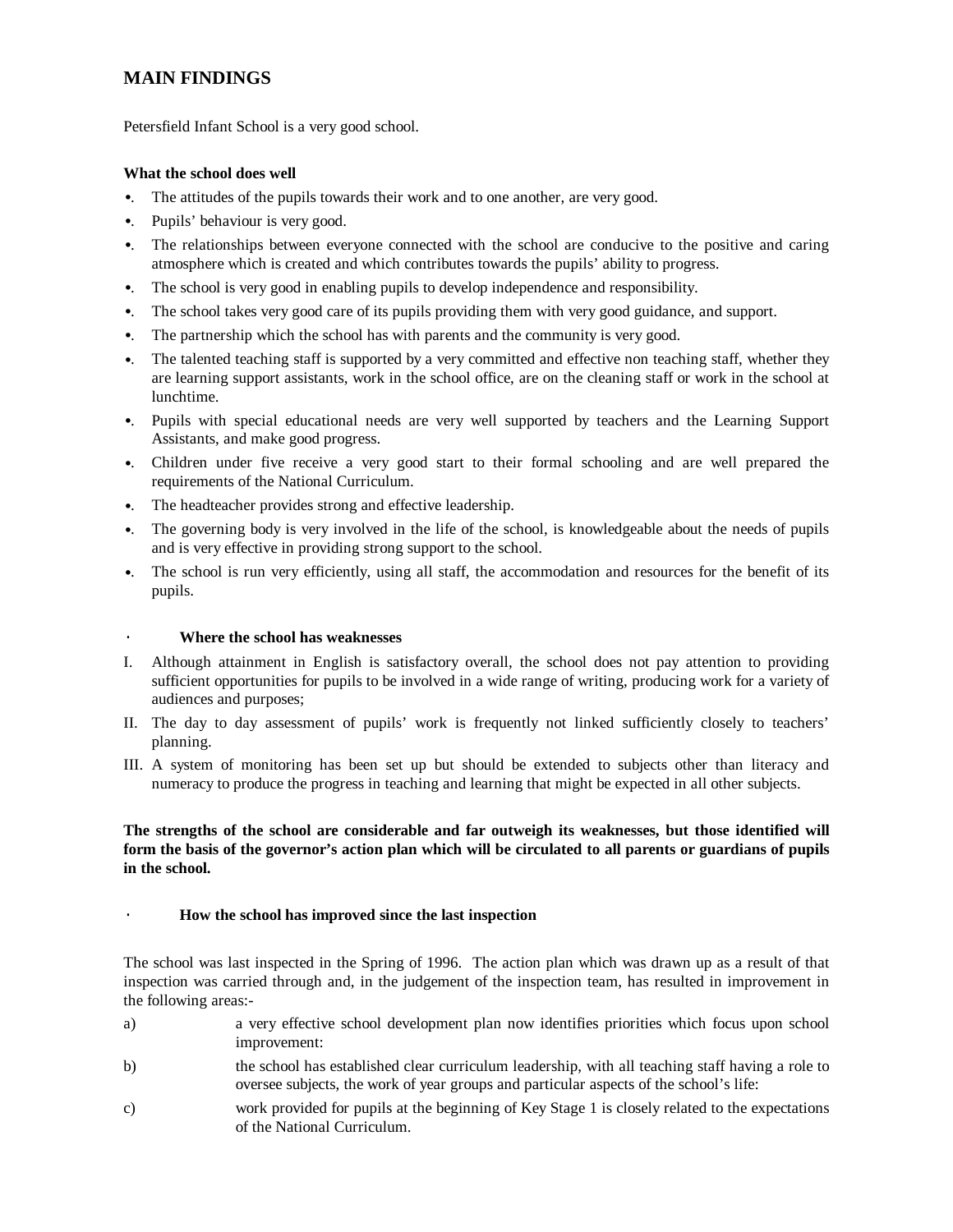The one area from the last report which needs further attention is the monitoring of teaching and learning in order to raise pupil attainment still further.

Additionally there have been many other improvements which result in the school now providing a good education for its pupils.

In addition to the areas already mentioned there has been improvement in that:-

- •) teaching is now very good;
- •) the school now complies fully with its statutory responsibilities;
- •) the school development plan is now a very effective tool for improvement;
- •) financial management and planning are now fully informed by priorities for development and the governing body assesses the impact and effects of spending decisions;
- •) the spiritual and cultural development of pupils is now very good;
- •) greater continuity has been provided through the policy of one member of staff moving with the pupils to the next year group and assisting in the planning with the other members of the year team;
- •) communications between the school and the parents are now better than at the time of the last inspection;
- •) the school now provides very good value for money.

#### · **Standards in subjects**

This table shows the standards achieved by seven year olds in 1998 based on the National Curriculum tests:

| Performance in        | <b>Compared with all</b><br>schools | <b>Compared with</b><br>similar schools | ٠                  | <b>Key</b>            |
|-----------------------|-------------------------------------|-----------------------------------------|--------------------|-----------------------|
|                       |                                     |                                         | well above average | A                     |
|                       |                                     |                                         | above average      | B                     |
| English               |                                     |                                         | average            | $\mathcal{C}_{0}^{0}$ |
| Reading (tests/tasks) | C                                   | C                                       | below average      | D                     |
| Writing (tests/tasks) | $\mathcal{C}$                       | $\mathsf{C}$                            | well below average | E                     |
| <b>Mathematics</b>    | B                                   | B                                       |                    |                       |
| (tests /tasks)        |                                     |                                         |                    |                       |
| Science               | B                                   | B                                       |                    |                       |
| moderated teacher     |                                     |                                         |                    |                       |

(moderated teacher

assessment)

The results of the 1999 statutory assessments indicate that the scores in all subjects have improved. Inspection findings from the observation of the pupils together with a scrutiny of their work are that these results are in the main confirmed. However, there has been a significant improvement in reading over the last year due to the targeting of this throughout the school. Standards in writing now lag behind attainment in reading and improvement in this area is a major target of the school development plan for next year. Generally standards in literacy are in line with the national average overall whilst standards in numeracy are above average.

The school has introduced the national strategies for literacy and numeracy effectively. There is sufficient equipment for the delivery of religious education and information and communications technology and standards achieved in these subjects are in line with national expectations.

#### · **Quality of teaching**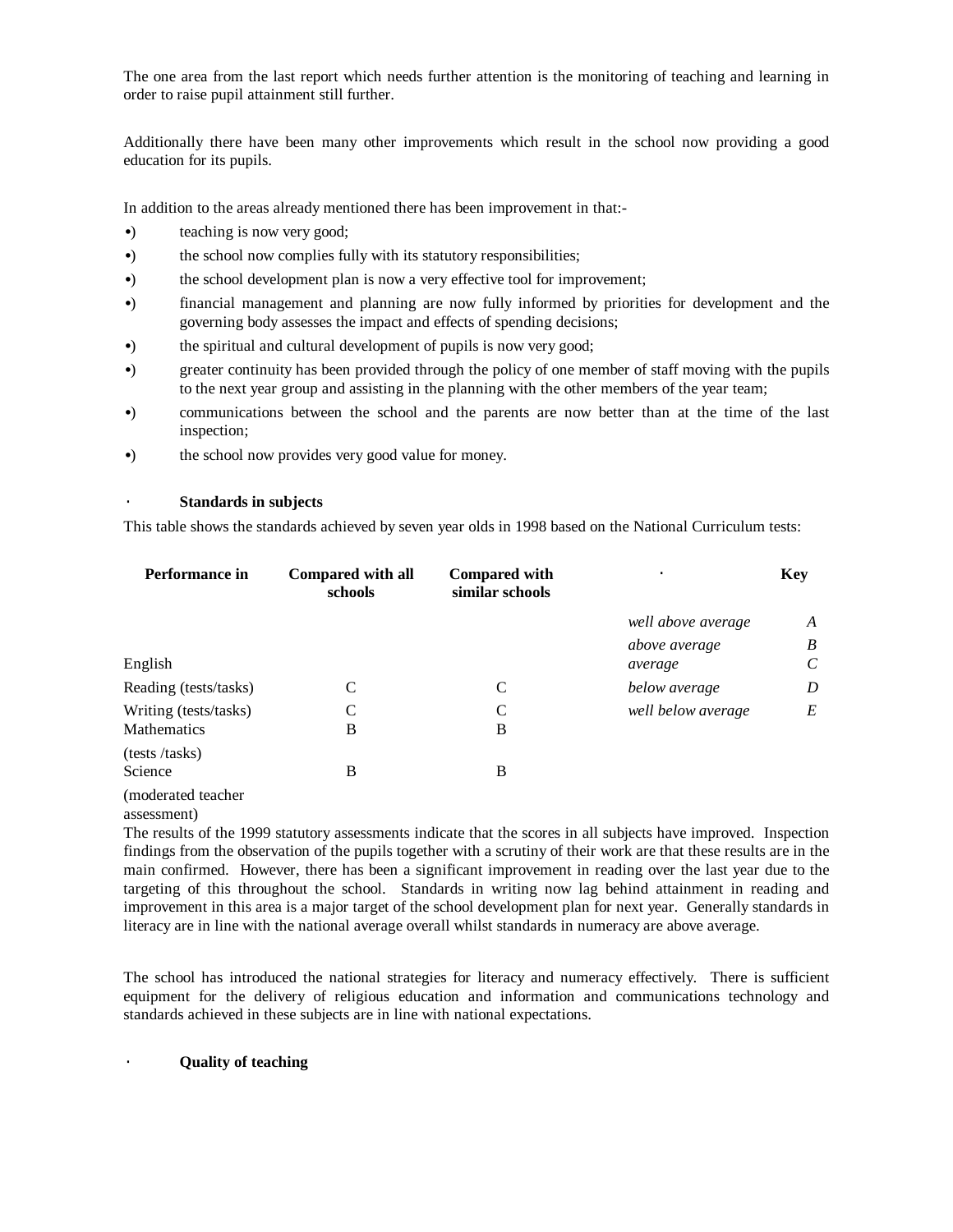| <b>Teaching in</b>     | <b>Under 5</b> | $5 - 7$ years |
|------------------------|----------------|---------------|
| English                | Very good      | Good          |
| Mathematics            | Very good      | Very good     |
| Science                |                | Good          |
| Information technology |                | Good          |
| Religious education    |                | Good          |
| Other subjects         | Very good      | Good          |

Teaching is a strength of the school, although teachers' expectation of the quality of presentation in the day to day work of pupils is too low. During the inspection teaching was satisfactory or better in 97% of the lessons observed. In 75% of the lessons teaching was good or better and in 40% it was very good or excellent. In the 3% of lessons which were unsatisfactory, this was due to teachers not setting tasks which matched the ability of pupils or the teacher possessing insufficient subject knowledge, which resulted in the pupils making little or no progress.

*Inspectors make judgements about teaching in the range: excellent; very good; good; satisfactory; unsatisfactory; poor; very poor. 'Satisfactory' means that strengths outweigh any weaknesses*

### Other aspects of the school

| <b>Aspect</b>                                      | <b>Comment</b>                                                                                                                                                                                                                                                                                                                                                                 |
|----------------------------------------------------|--------------------------------------------------------------------------------------------------------------------------------------------------------------------------------------------------------------------------------------------------------------------------------------------------------------------------------------------------------------------------------|
| Behaviour                                          | Very good in and around the school.                                                                                                                                                                                                                                                                                                                                            |
| Attendance                                         | Good. Absences are well monitored.                                                                                                                                                                                                                                                                                                                                             |
| Ethos*                                             | Good. The aims of the school are clear and are consistently applied<br>throughout the school and all the adults provide very good role models for<br>pupils.                                                                                                                                                                                                                   |
| Leadership and management                          | Good. The structures, which have been in place for some time, are effective.<br>Currently, personnel are largely new to their roles, due to promotions and<br>staff changes.                                                                                                                                                                                                   |
| Curriculum                                         | Satisfactory. The school covers the National Curriculum and has policies<br>and schemes of work in place to cover all subjects.                                                                                                                                                                                                                                                |
| Pupils with special educational<br>needs           | Good. The pupils with special educational needs are very well supported and<br>make progress in relation to their prior attainment.                                                                                                                                                                                                                                            |
| Spiritual, moral, social &<br>cultural development | Very good. All aspects of this area are well covered and attention has been<br>paid to pupils' spiritual and cultural needs since the last inspection<br>producing an overall improvement.                                                                                                                                                                                     |
| Staffing, resources and                            | Good overall. All staff are very committed with teaching and non teaching                                                                                                                                                                                                                                                                                                      |
| accommodation                                      | staff work very closely together. The accommodation is used to provide<br>maximum benefit for the pupils although there is a lack of space in<br>classrooms and to provide activities outside them. The exterior of the<br>temporary classrooms does not match the standards set in the rest of the<br>school. Resources are sufficient to meet the demands of the curriculum. |
| Value for money                                    | Very good.                                                                                                                                                                                                                                                                                                                                                                     |

*\*Ethos is the climate for learning: attitudes to work, relationships and the commitment to high standards.*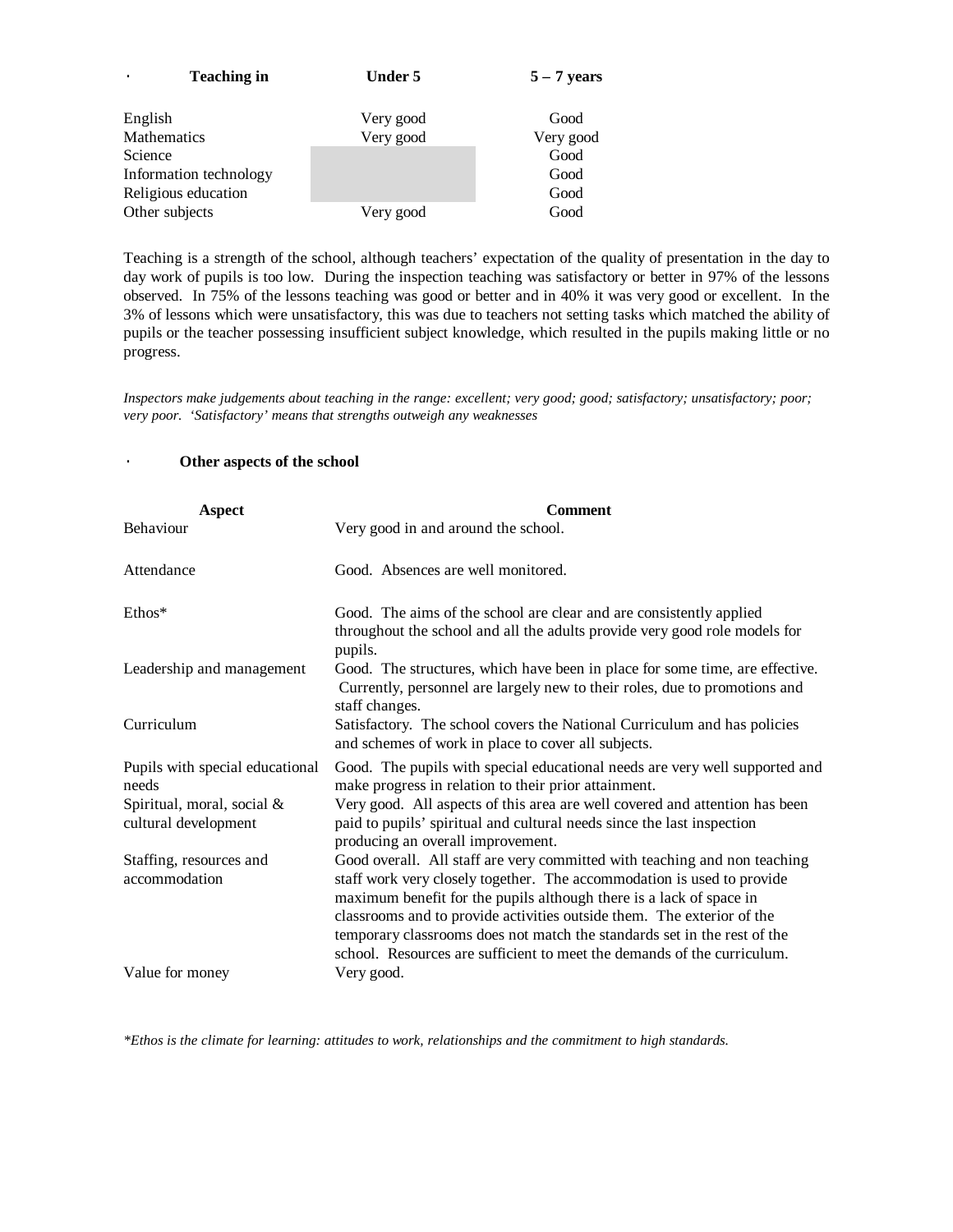- •) The school is a caring community.
- •) The school has a very good induction programme for children as they are about to begin school.
- •) The school encourages very good attitudes to work.
- •) The information provided by the school, including written reports, is most informative and helpful.
- •) All teachers are approachable.
- •) Pupils are expected to behave well and instances of poor behaviour are dealt with quickly and effectively.
- •) Suggestions are listened to by the school and where they are appropriate are introduced.
- •) The school draws on a range of visitors and visits places of interest to enrich the curriculum

## In the view of the inspectors, the school is a very caring community and the attitudes and values which it promotes contribute to the positive atmosphere in which pupils can work and make progress. The exchange of reading books takes place weekly and in addition there is a regular library exchange when all pupils have the opportunity to select and take home a book of their choice. Inspectors judge that the exchange of books is well organised, is appropriate and is sufficient to allow pupils to make progress in their reading. The school is situated on a very compact site and makes the very best use of the space available. However, there are constraints placed upon the activities in some classrooms because of the lack of space within them. In addition only a restricted range of activities can be provided for groups of children outside the classroom because of the shortage of spaces in which these groups can be taught. The impact of the lack of space on pupil progress is particularly noticeable in art where work on large projects is restricted.

## · **KEY ISSUES FOR ACTION**

The school provides a very good standard of education for its pupils. In order that this might be improved still further, the governors, headteacher, and staff should:

- •) improve the quality of writing in the school, paying particular attention to a wider range of writing in which pupils are involved and considering carefully how the pupils might produce work for a variety of audiences and purposes; *(paragraphs 7, 87, 91, 105)*
- •) further develop day to day assessment throughout the school to link it with teachers' planning and making it consistent with the good practice which already exists in some classes. *(paragraphs 15, 24, 28, 33, 91, 99, 107, 112, 126, 131, 135, 144)*
- •) extend the monitoring of work in classrooms to subjects other than literacy and numeracy, focusing clearly on specific aspects of the subjects, in order to share the good practice which is present in the school and to raise pupils' standards of attainment even higher; *(paragraphs 30, 35, 44, 55, 92, 108, 120, 126, 136, 140, 145, 152)*

In addition to the key issues noted above, the following weaknesses should be considered for inclusion in the action plan. These are to:-

#### **What most parents like about the school What some parents are not happy about**

- •) Some parents feel that on occasions too long is
- •) The cramped conditions under which the school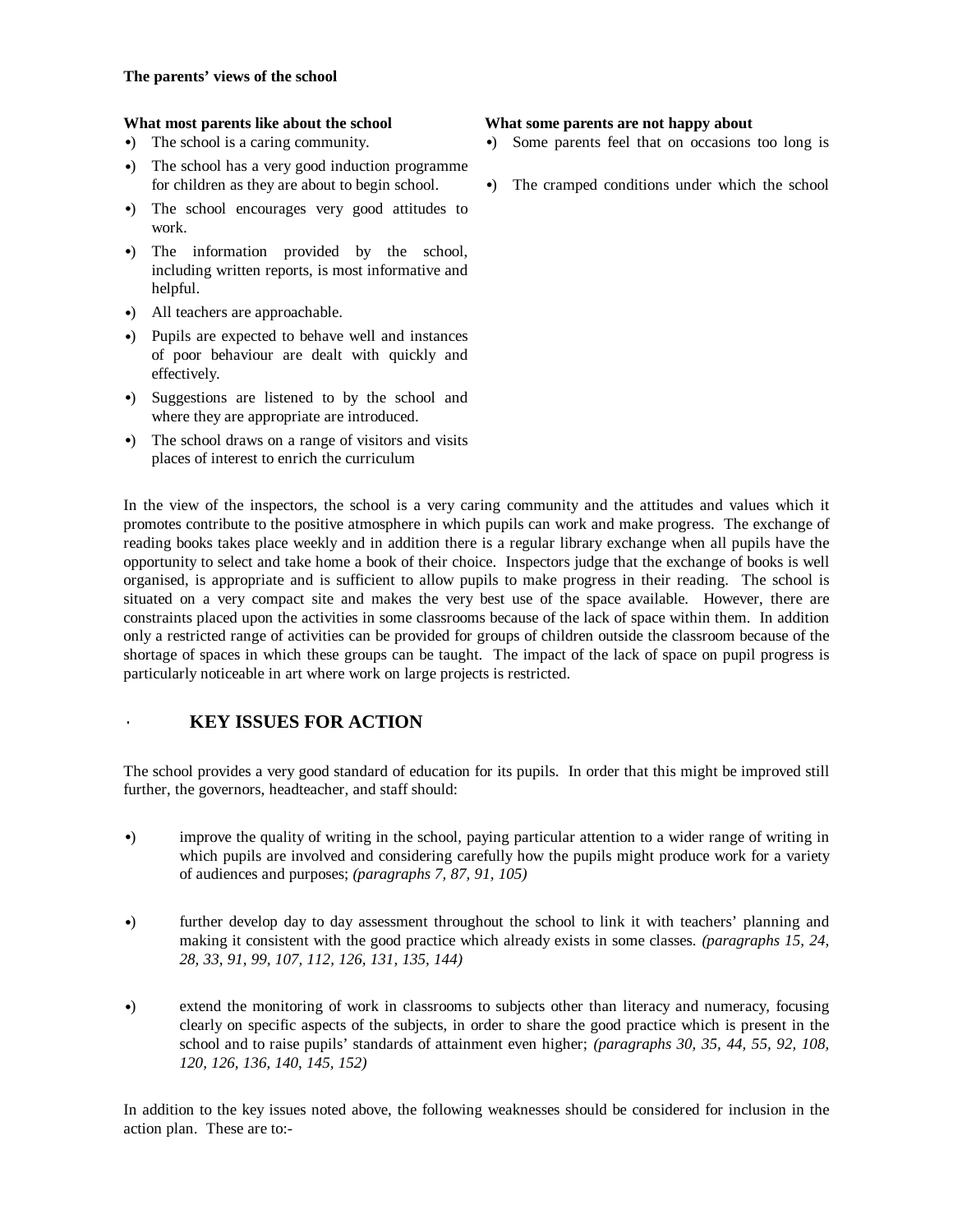- •) improve the quality of presentation in the day to day work of pupils; *(paragraphs 21, 27, 90, 97, 105, 122, 125)*
- •) improve the written quality of marking in pupils' books. *(paragraphs 21, 34, 98)*

### · **INTRODUCTION**

#### · **Characteristics of the school**

- 1 Petersfield Infant School is the only infant school in the town. It is one of the largest infant schools in Hampshire with 309 pupils on roll at the time of the inspection, rising to approximately 320 pupils when all reception children attend full time later in the term. There are slightly more boys on roll than girls, but this does not affect the education provided. The pupils are drawn from a mix of social backgrounds and live in both privately owned and rented accommodation but the overall socioeconomic circumstances of the pupils are favourable. The majority of pupils have experienced some form of pre-school provision, although there is no Local Education Authority nursery in the area. As pupils enter the school at the beginning of the academic year in which they reach the age of five, their attainment is in line with that of Hampshire and above that expected nationally. The number of pupils on roll has risen over the past few years and is expected to rise further. The present percentage of pupils known to be eligible to receive free school meals is 9% which is well below the national average. Currently there are 61 pupils on the special educational needs register, of whom two have statements. There are few pupils for whom English is a second language.
- 2 The aims of the school are relevant to the needs of the pupils and these indicate the targets against which the performance of the school can be judged. The school is concerned to see that pupils receive a balanced education which enhances their personal, as well as their academic, development. The school now sets targets from internally administered assessments as well as the statutory assessments when pupils are assessed at the age of seven. The recent target of raising standards in reading by the age of seven has been met, and the school is now moving on to target writing as an area for improvement.
- 2

#### 2 **Key indicators**

**Attainment at Key Stage 1 1**

| Number of registered pupils in final year of Key Stage 1 | Year |      | Boys Girls | Total |
|----------------------------------------------------------|------|------|------------|-------|
| for latest reporting year:                               | 1998 | - 53 | -59        |       |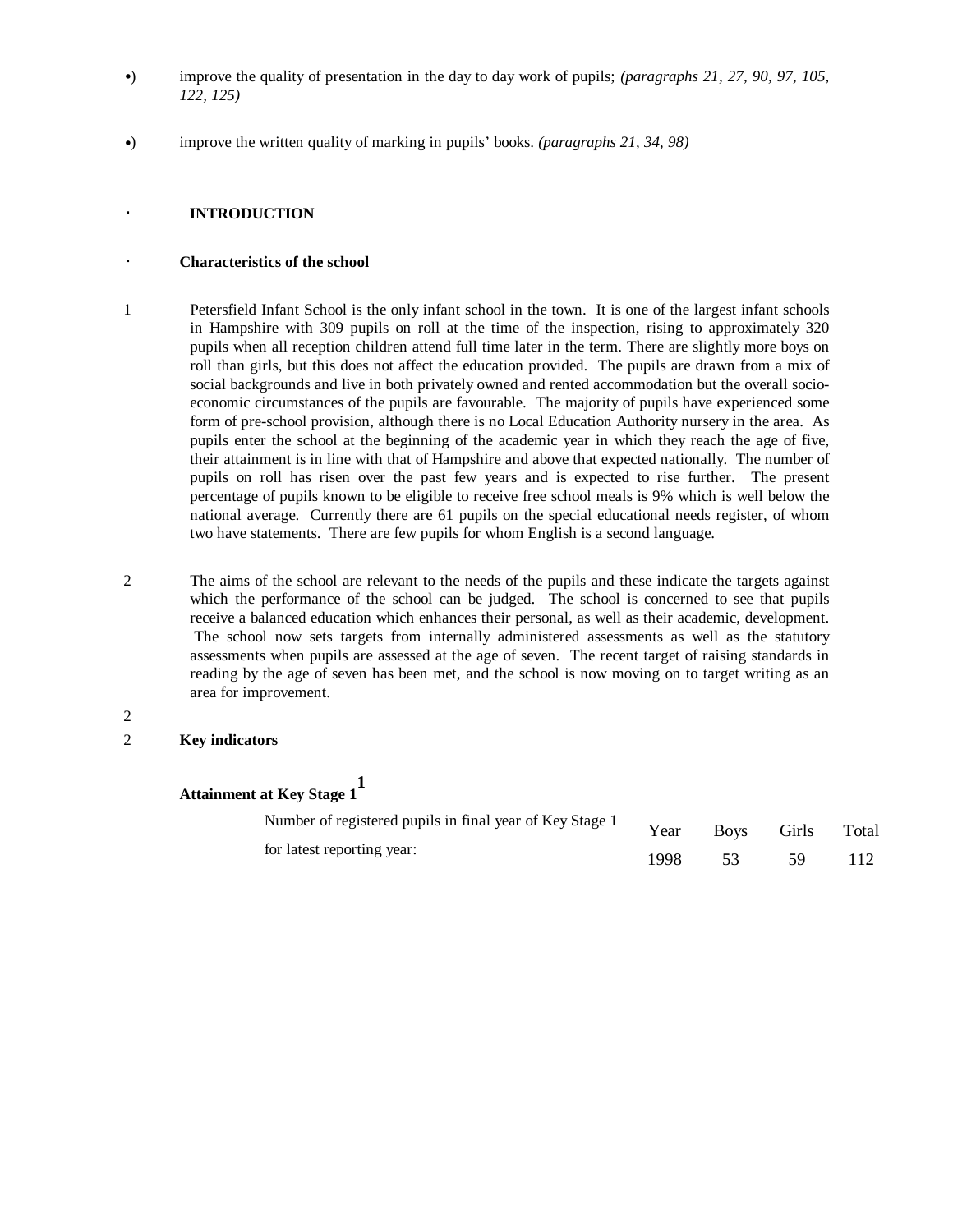|                  | <b>National Curriculum Test/Task</b> | Reading | Writing | <b>Mathematics</b> |
|------------------|--------------------------------------|---------|---------|--------------------|
| <b>Results</b>   |                                      |         |         |                    |
| Number of pupils | <b>Boys</b>                          | 36      | 44      | 47                 |
| At NC Level 2 or | Girls                                | 45      | 49      | 49                 |
| above            | Total                                | 81      | 93      | 96                 |
| Percentage at NC | School                               | 73 (78) | 84 (78) | 86 (82)            |
| Level 2 or above | National                             | 77(80)  | 81 (80) | 85 (84)            |

| <b>Teacher Assessments</b> |             | English | <b>Mathematics</b> | Science |
|----------------------------|-------------|---------|--------------------|---------|
| Number of pupils           | <b>Boys</b> | 40      | 47                 | 50      |
| At NC Level 2 or           | Girls       | 49      | 49                 | 52      |
| above                      | Total       | 89      | 96                 | 102     |
| Percentage at NC           | School      | 80(78)  | 86 (82)            | 92 (84) |
| Level 2 or above           | National    | 81(80)  | 85(83)             | 86(85)  |

.........................................

1

Percentages in parentheses refer to the year before the latest reporting year

2

| Percentage of half days (sessions) missed |              |                           | $\%$ |
|-------------------------------------------|--------------|---------------------------|------|
| Through absence for the latest complete   | Authorised   | School                    | 5.6  |
| Reporting year:                           | Absence      | National comparative data | 5.7  |
|                                           | Unauthorised | School                    | 0.2  |
|                                           | Absence      | National comparative data | 0.5  |

2

## 2 **Exclusions**

| Number of exclusions of pupils (of statutory school age) during |              | Number |
|-----------------------------------------------------------------|--------------|--------|
| The previous year:                                              | Fixed period |        |
|                                                                 | Permanent    |        |

## 2 **Quality of teaching**

| Percentage of teaching observed which is: |                        | $\%$ |
|-------------------------------------------|------------------------|------|
|                                           | Very good or better    | 40   |
|                                           | Satisfactory or better | 97   |
|                                           | Less than satisfactory |      |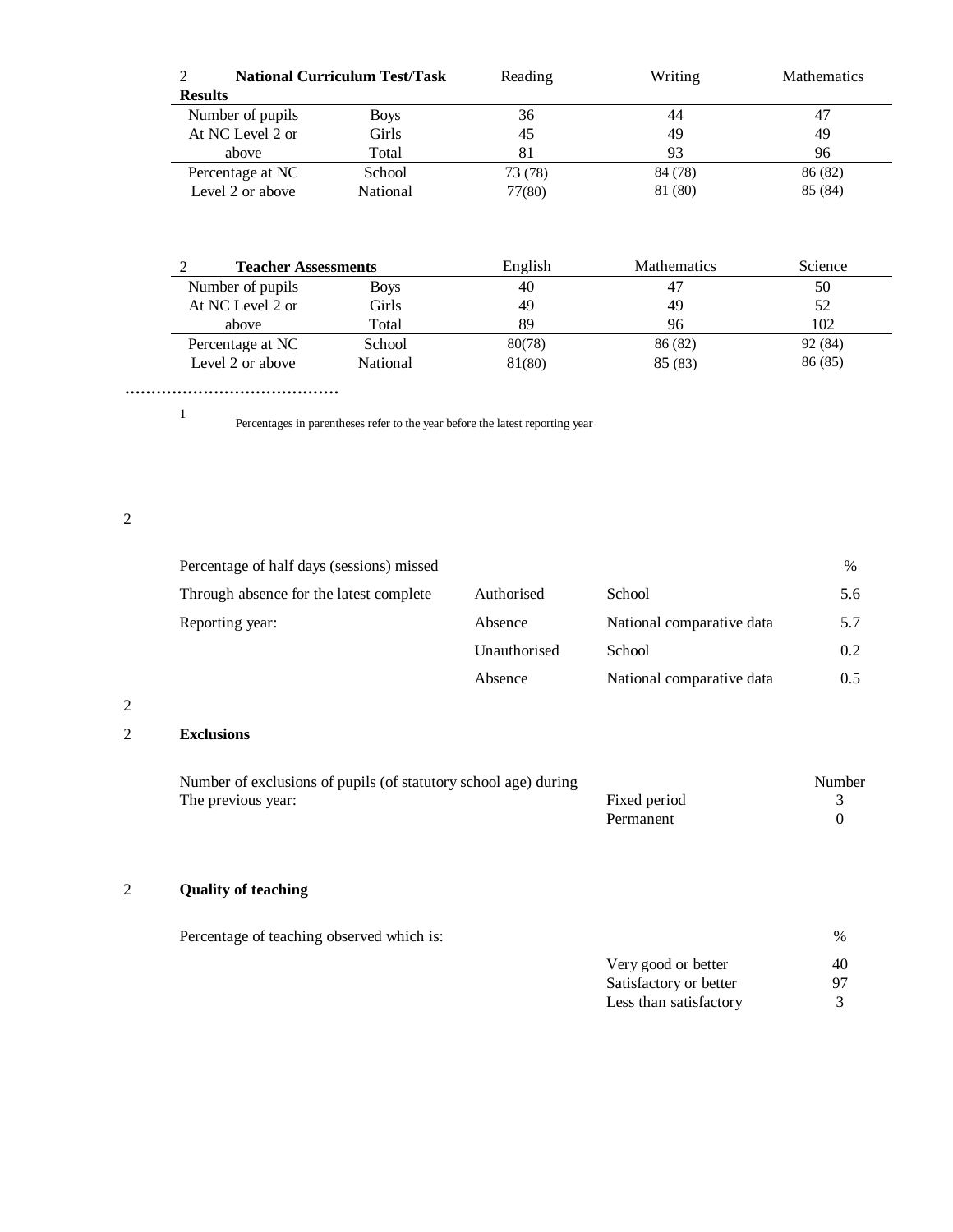## 2 **PART A: ASPECTS OF THE SCHOOL**

## 2 **EDUCATIONAL STANDARDS ACHIEVED BY PUPILS AT THE SCHOOL**

## 2 **Attainment and progress**

- 3 As children enter the school at the beginning of the year in which they will reach their fifth birthday, attainment is generally above that expected nationally. This is confirmed by the Baseline Assessment which the school administers as children enter the school. However, as they enter, a considerable number of the children are less familiar with books than is the case nationally. During their time in the reception classes, children make good progress in all areas and the great majority attain the Desirable Learning Outcomes in all the six areas of learning by the time that they reach the age of five.
- 4 By the end of Key Stage 1 the national assessment procedures in 1998 showed that pupils' attainment in reading and writing was in line with the national average, whilst in mathematics the tests showed pupils to be attaining levels which were above the national average. In comparison to schools of a similar type, attainment in reading and writing was average and above average in mathematics. In science, attainment as judged by teacher assessment in 1998 was shown to be above the national average with the percentage of pupils attaining the higher levels in the subject being well above average. The results for 1999 show improved performance in all three subjects, but there were no national comparisons available at the time of the inspection to enable conclusions to be drawn. Evidence obtained during the inspection concludes that standards in science are in line with those expected nationally. Standards in information and communications technology are in line with those expected for pupils of this age and in religious education, attainment by the time that children reach the age of seven, is in line with the expectations of the locally agreed syllabus.
- 5 The school undertakes its own analysis of the statutory assessment results and takes into account the analysis produced by the Local Education Authority. As a result of this work, targets for improvement are set. In addition to the statutory test assessment the school administers other tests to check on attainment and analyses these results.
- 6 In comparison to the last inspection report, it is judged that standards are rising in most subjects. Writing remains an area for improvement which has been identified by the school and in addition standards in art are not as high as is expected for pupils of this age.
- 7 The progress of children under five in the reception classes and throughout the rest of the school is good. Pupils with special educational needs make good progress throughout the school, gaining in confidence through the support which they receive from all the staff, both teaching and non teaching. The school's close co-operation with the outside agencies who are involved with these children contributes significantly to their progress. During the inspection, progress was good or better in 71% of the lessons observed and was satisfactory or better in 95% of them. Unsatisfactory progress occurs when the tasks set for pupils to accomplish in a lesson are either inappropriate or pupils are given insufficient guidance and so are unclear about what they are expected to do.
- 8 The school has successfully introduced the National Literacy and Numeracy Strategies. Pupils make progress in numeracy across the curriculum in appropriate ways but there are too few opportunities grasped by teachers to introduce a range of writing skills in subjects other than English.

### 8 **Attitudes, behaviour and personal development**

9 The pupils show very great interest in their work. Children under five make very good progress in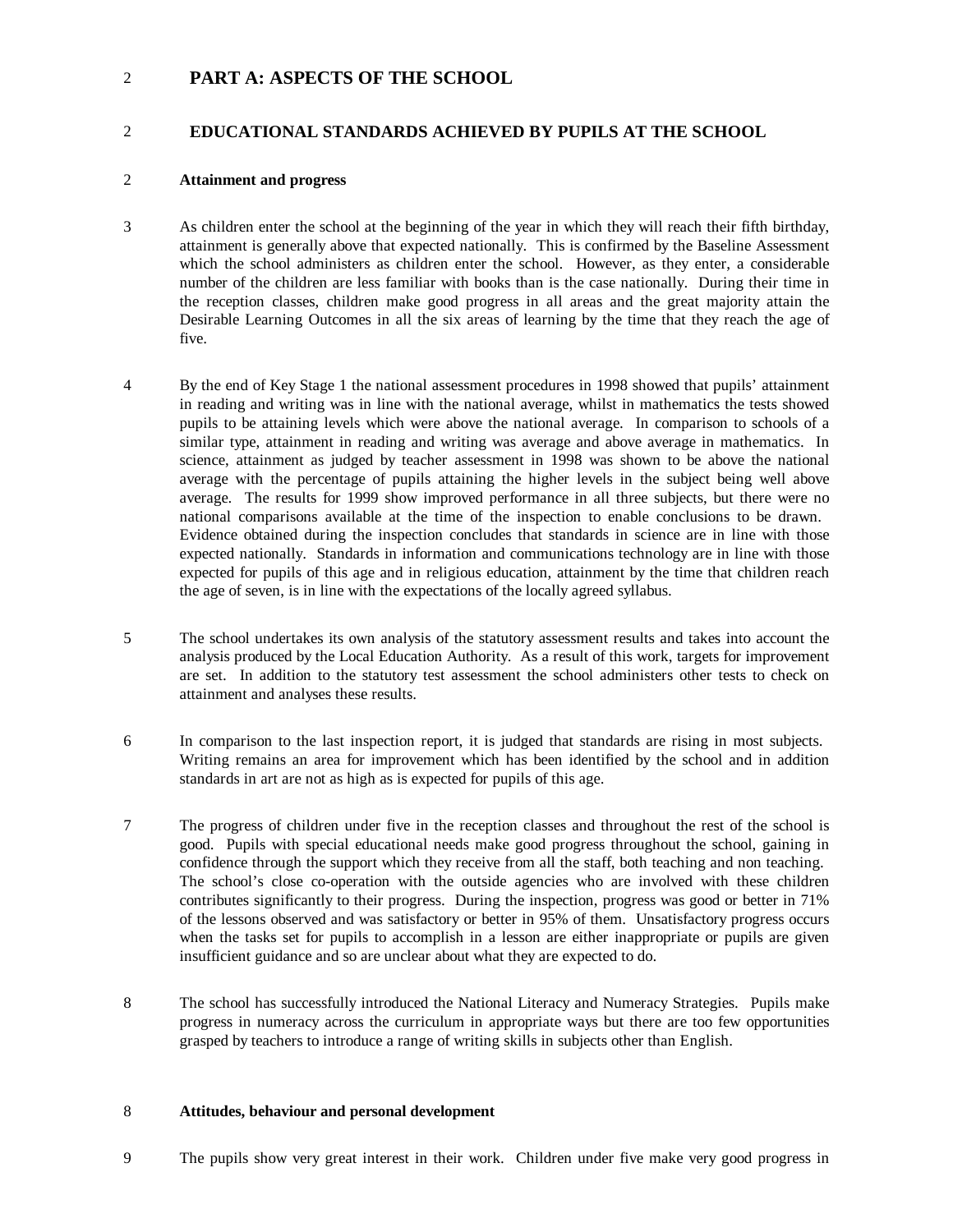their personal and social development. Most are able to concentrate for appropriately long periods. They listen and follow instructions carefully and even the youngest children are learning to take turns as required. In some lessons, pupils are required to collect and return resources and this they do very well.

- 10 Pupils' behaviour in and around the school is very good, and this is an improvement on the previous report's findings which were that behaviour was good. Teachers' expectations are high and the pupils respond by moving from classroom to library or classroom to a specially constructed "Succah" – a Jewish tent – for harvest celebrations, in a very orderly manner. Several classes had occasions to pursue their studies in the town to look at buildings or the annual fair on the nearby heath. In all cases, the pupils were courteous to their accompanying adult and showed respect to all the properties visited. Pupil achievement and good behaviour are recognised and rewarded with praise and tangible incentives.
- 11 Relationships within the school are very good. All teachers and assistants were seen to be working together very well and they provide very good role models. Pupils respond well to adults and they also play and work together amicably and form very good relationships. They can work collaboratively when required or work unaided in small groups for short periods. Relationships with pupils from minority ethnic backgrounds are very good.
- 12 Each class is involved in drawing up their own class code of behaviour and thus understand the implications. At the time of the inspection one pupil was excluded from school because of the difficulty experienced by the pupil in conforming to the basic behaviour expectations. All pupils have their 'special day' in turn and on this day are given such tasks as taking their class register to the school office. In most cases, this involves negotiating a staircase, which they do in a very sensible manner. Four classes also have to know the procedure required to gain entry to the main building and in this they demonstrate very responsible attitudes.

#### 12 **Attendance**

13 Pupils' attendance is good and is consistently a little above the national average. The school complies with the Department for Education and Employment's regulations for registration procedures. The use of a computerised system helps the monitoring of attendance and the school has good procedures in place for dealing with absences. Parents are reminded regularly of the need for their children to attend school punctually and their response and the diligence of teachers enables sessions and lessons to start on time. An Education Welfare Officer supports the school if there is ever concern over pupils attendance.

## 13 **QUALITY OF EDUCATION PROVIDED**

#### 13 **Teaching**

- 14 The quality of teaching is very good and is a strong feature of Petersfield Infant School. The quality of teaching has improved since the last inspection. Teaching was observed to be excellent in 10 per cent of the lessons observed, very good in 30 per cent of lessons and good in 3 per cent of lessons. Teaching was judged to be satisfactory in 22 per cent of lessons. Three per cent of lessons featured unsatisfactory teaching where teachers did not set tasks which matched the ability of pupils or there was insufficient subject knowledge on the part of the teacher resulting in pupils making little or no progress.
- 15 Teaching for the under fives is very good with more than half the lessons seen in the reception classes being of very good quality. Teaching was judged to be excellent in four of the lessons observed.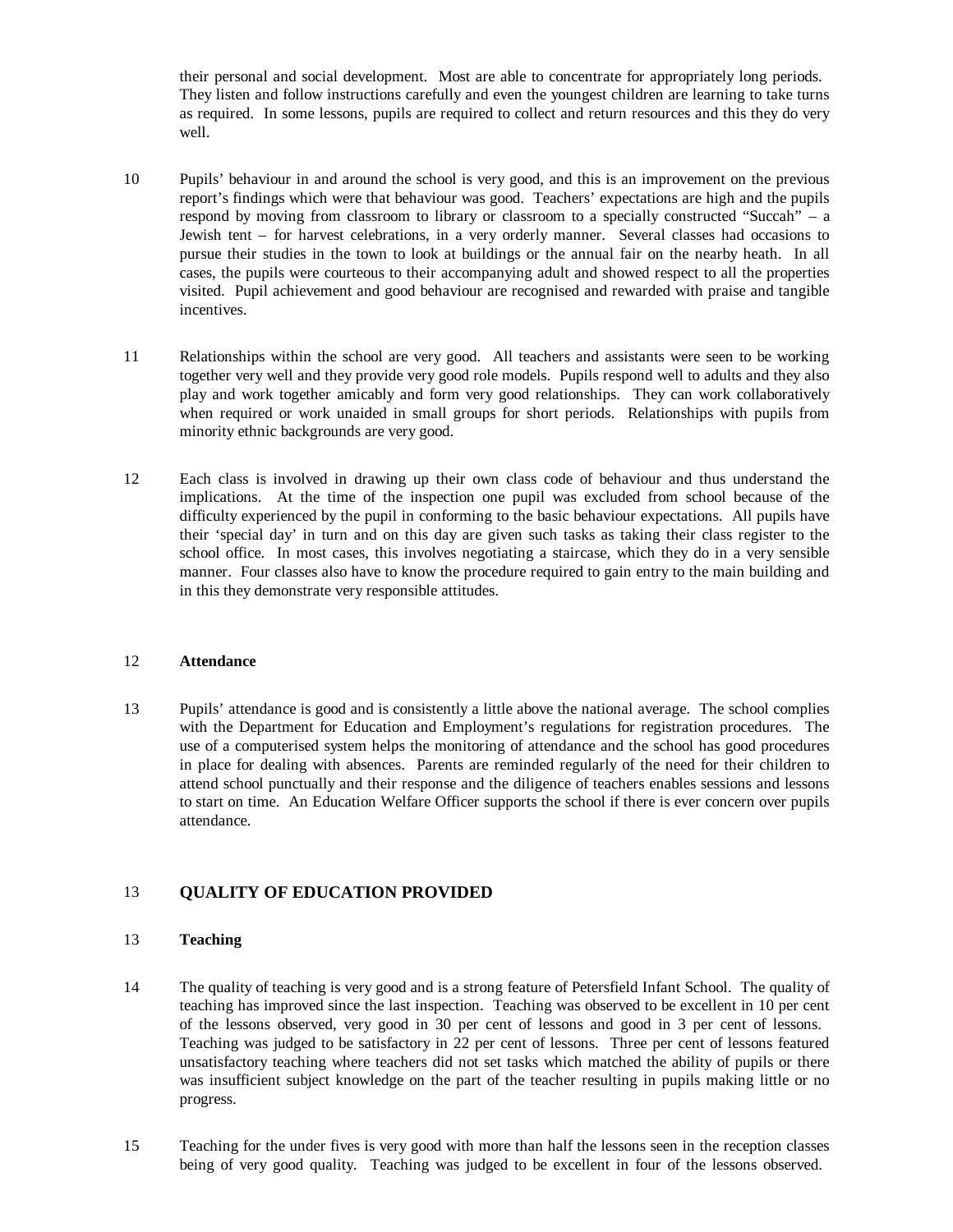Teachers' knowledge and understanding of how young children learn and of the curriculum for these pupils is consistently very good. This enables good planning of lessons that takes account fully of the recommended areas of learning for children under five years of age. Teachers' expectations of these young children are very high. Management of the pupils in the reception classes is very good and they are very well supported during lessons by hardworking support staff and volunteers. Methods and organisation used by teachers and learning support assistants are very good and make a positive impact on the good progress made by most children in the reception classes. Contributing to this good progress is the efficient use of time and resources. The quality and use of daily assessment of pupils is very good and useful. Informative records of pupils' attainment and progress are kept and used well.

- 16 Teaching in Key Stage 1 is good with some very strong features. Some very good and excellent teaching was observed during the inspection. Teaching is very good in all subjects for pupils with special educational needs. The good quality of teaching results in motivating pupils' learning and progress is better than the expected rate.
- 17 In Key Stage 1, teachers' knowledge and understanding of all subjects is good. This is linked to good lesson planning where skills and knowledge to be learned are generally clearly identified. Teachers are well prepared for their lessons. Their organisation and teaching methods are very good and their control and discipline are particular strengths. They work hard to create calm, orderly lessons and use time well, moving along consistently at the appropriate pace.
- 18 Learning support assistants have a very good understanding of the needs of pupils with special educational needs. Classroom work is generally planned with appropriate reference to tasks contained within the individual education plans drawn up for these pupils. Learning support staff are very well deployed by teachers and have a direct impact on the raising of attainment. Homework, in the form of reading books being taken home, is given regularly, and there are times when other types of work are set for pupils to complete on a voluntary basis.
- 19 Across the school most teachers have a good command of their subject which enables them to give clear explanations and to question pupils to good effect. Teachers are aware of the requirements of the National Literacy and Numeracy Strategies and the organisation and plan activities accordingly. Lessons are planned well. Planning outlines the structure and main activities of lessons. Learning objectives are included in teachers' planning and are usually shared with the pupils at the beginning of a lesson. The practice of teachers planning together ensures that pupils receive a similar curriculum diet, and the practice of a teacher moving into the next year group with pupils at the end of an academic year helps in the continuity and progression of learning for pupils.
- 20 Teachers' knowledge in some areas of information and communications technology is not yet fully developed, particularly where new programs have recently been introduced. Teachers' understanding of their pupils is very good. At the early stage of the year at which the inspection took place, teachers are beginning to know their pupils well and respond to work produced by pupils positively using praise to encourage and stimulate progress.
- 21 There is room for improvement in two aspects of teaching. Teachers give verbal reinforcement of learning and they clearly identify how pupils are faring in their work, but written comments to identify future targets are used infrequently. The quality of the presentation of pupils' work in all subjects is judged to be poor when pupils work in their books. Not all work is dated; often pages are not completed; there is a variety of crossings out; pupils seldom use a ruler for drawing lines and in mathematics incorrect answers given by a pupil were marked correct by the class teacher. In both these aspects, practice is weak, but improvement would have a positive impact upon progress and the raising of standards for all pupils.
- 22 A Year 1 music lesson illustrates the best practice to be found in the school. Many other teachers give lessons that approach this one in effectiveness. In this lesson pupils were listening to a variety of sounds, distinguishing between high and low, short and long sounds. The class teacher was very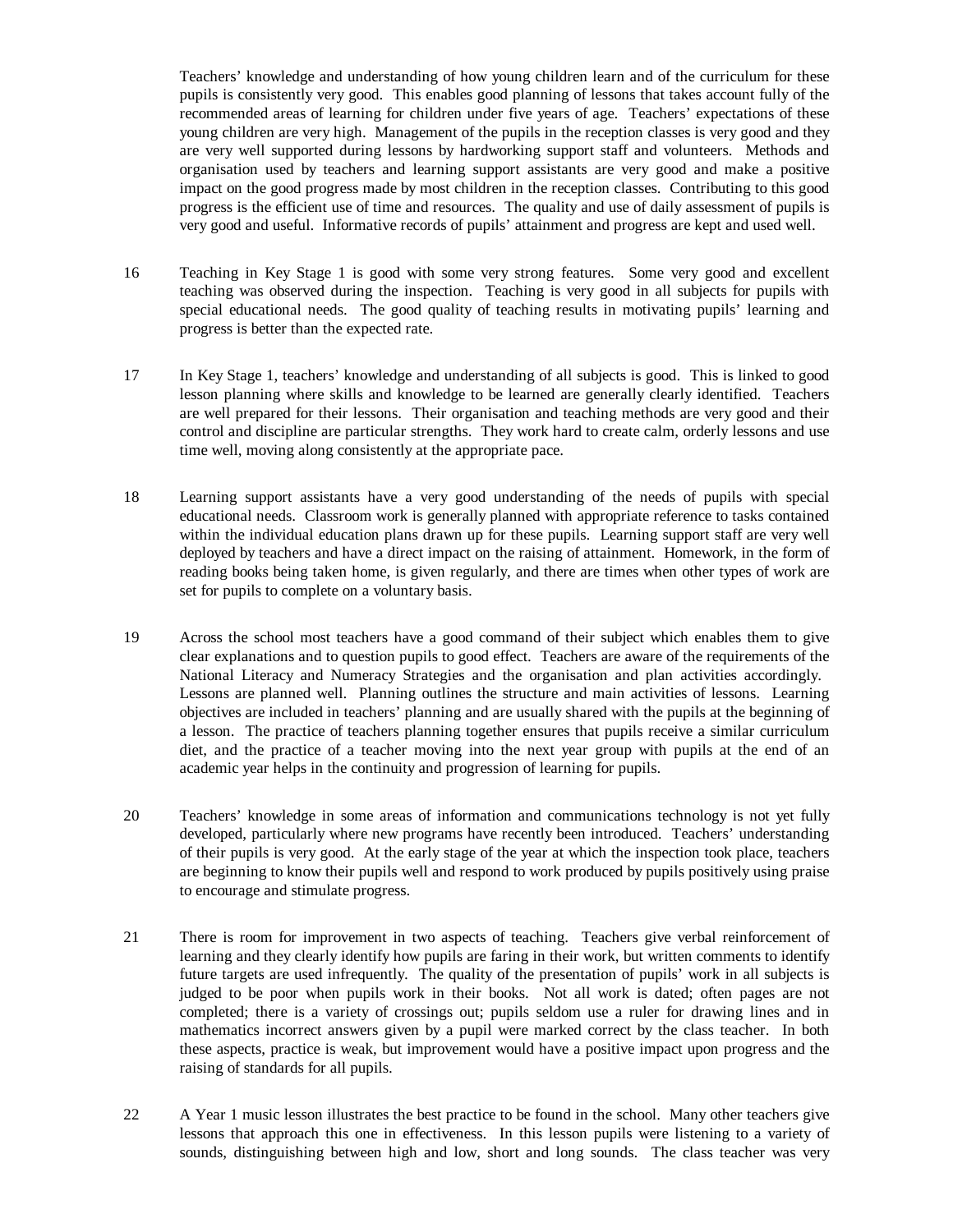confident and knew the subject matter very well, showed great enthusiasm and used voice control very effectively to gain the pupils' interest. The teacher selected a range of appropriate musical resources with great care. The teachers' questions challenged pupils' knowledge of sounds and the way in which sounds are made in a very controlled manner. The practical session using pupils to conduct class sounds using simple notation was very effective. Relationships in the class were very good. The good working atmosphere led to a high degree of collaborative learning and fostered pupils' skills of working independently or in small groups, developing an acceptance of responsibility to complete the task during a given time. The pupils made their own choices about which particular musical instrument to use. The class teacher had a very effective way of assessing what the pupils had learned during the session. Overall, the class teacher created a purposeful, enjoyable lesson which led to pupils making very good progress. The lesson concluded with a very good plenary session that reinforced the main aims of the lesson successfully. The lesson was excellent in quality and impact and resulted in advanced levels of achievement for all pupils.

#### 22 **The curriculum and assessment**

- 23 The curriculum for children under five is very good and teachers' planning is linked to the Desirable Learning Outcomes and the National Curriculum as appropriate. The curriculum in Key Stage 1 is satisfactory and subjects are given meaning by linking them to topics. However, on occasions, some of the links made between the National Curriculum subjects and the topic headings are unclear. When this occurs there is a lack of a clear focus in the planning and links are not closely established with the National Curriculum Programmes of Study.
- 24 Overall, children make a very good start to their education in the reception classes but there is not always sufficient continuity evident to show that this is built upon in the rest of the school. For example, the assessment of children under five is thorough and used well to plan activities for individuals and all groups of children, monitoring their progress daily, but this is less good in the classes of older pupils.
- 25 The curriculum for all pupils is broad and generally well balanced, reflecting the school's aims and meeting the requirements to teach all subjects of the National Curriculum and religious education. The school places a clear focus on literacy and numeracy for all pupils. Teachers work hard to ensure that all pupils have equal access to the curriculum and are successful in achieving this aim.
- 26 All pupils are fully prepared for the next stage of their education and links with the junior school, to which most of the pupils move, are good. Personal and social education is very good and is met through circle time, assemblies and informal work. Pupils with special educational needs are well provided for with extra support from the very good quality of the learning support staff. Liaison between the teaching staff and support staff is very good and this enhances the pupils' learning. The Code of Practice for special educational needs is consistently and appropriately applied. The individual education plans for those children who are on the special needs register are appropriately monitored and reviewed. Very good links are maintained with support agencies.
- 27 The quality of teaching overall is good and teachers work together in year group teams to plan their work which ensures a common curriculum diet and consistency within the year. They work hard to create an interesting curriculum. However, presentation in pupils' workbooks across the curriculum is poor and does not match the pupils' abilities.
- 28 Planning is under continuous development, and medium term plans are consistent within a year group. Daily plans are not consistent in quality and assessment is not always used to inform future planning except in the reception classes. The daily planning often does not show how work is matched to the levels of pupils' prior attainment nor to National Curriculum Programmes of Study. The school recognises this and there are plans to address this issue. The use of the frameworks contained in the National Literacy and Numeracy Strategies ensures that pupils receive progressively more complex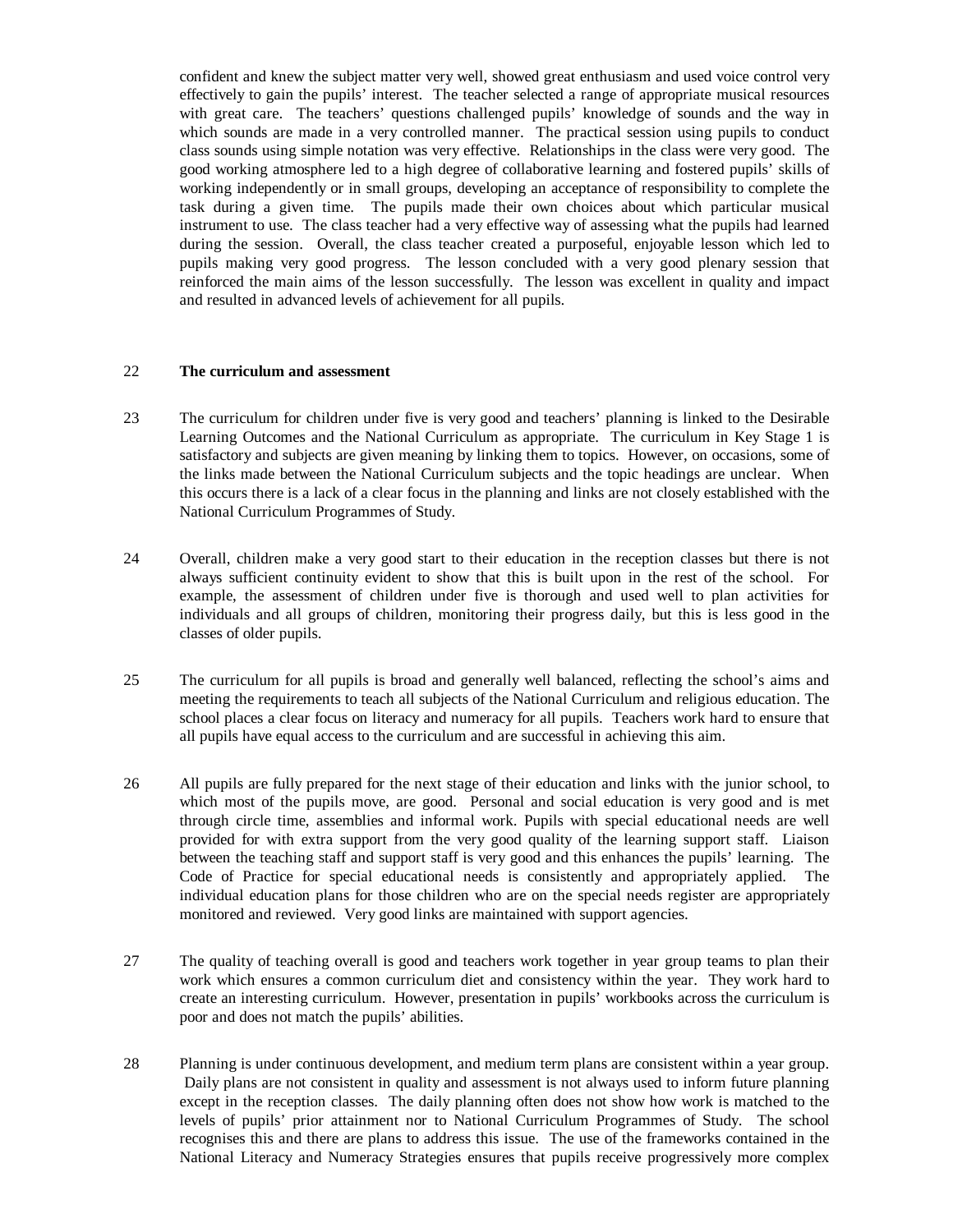work in reading, writing and number as they move through the school.

- 29 Governors fulfil their statutory responsibilities with regard to the curriculum, each having an overview of a subject and being linked to a particular class. There is a policy for sex education which is taught as part of the science curriculum, as are elements of drug education are covered as appropriate.
- 30 There is a curriculum co-ordinator to oversee all aspects of the curriculum who has been newly appointed to the role. Recently literacy and numeracy project leaders have been appointed. Coordinators scrutinise medium term plans but except in literacy and numeracy they do not monitor the quality of teaching nor the quality of learning outcomes as yet. There are plans for this development and these are in the early stages of implementation. Coverage and balance of subjects are not yet monitored. Pupils are given individual targets for their development in literacy, numeracy and their personal and social development, and these are discussed with the pupil termly to see if the targets have been met.
- 31 Literacy and numeracy are taught mainly in English and mathematics lessons although other subjects, such as science, design and technology and history contribute to their provision.
- 32 The school provides opportunities for curriculum enhancement during the working day and offers reading enrichment opportunities each morning before school officially begins. Visits within the local environment to galleries, parks, the market place and a visit to Portsmouth, enliven and enhance the curriculum offered and promote pupils' personal and social development. Other special curricular events include a Science Day, a Book Week and each year a curriculum enhancement project is organised. In the current year it is entitled "Healthy, Fit and Safe". These events have proved to be a vehicle for learning and are appreciated by pupils, parents and the wider community.
- 33 Overall, the school procedures for assessment are satisfactory. Staff are diligent and conscientious. Informal discussions regularly take place to track an individual's progress. reading records are full and give the teacher in the following year a resume of each pupils' progress. Assessment is not firmly embedded into planning and the recording of each child's progress is not secure in all subjects. In English, teachers do identify what they are going to assess and the information gained informs what pupils need to do next. Practice in other subjects is variable throughout the school. Subsequently, the work set for the next lesson does not always meet the needs of all pupils, especially higher attainers. School portfolios are collated in all subjects and provide a useful tool for maintaining a consistent approach to assessment checked against the National Curriculum levels of attainment.
- 34 The school has a marking policy but it is not adhered to by all staff. Overall, the standard of marking as recorded in pupils' workbooks is unsatisfactory and only rarely indicates targets for improvement to the pupil. Better examples of marking emphasise what a pupil needs to do to improve their performance and also gives appropriate encouragement and praise. However, teachers make valuable verbal comments to individual pupils. Pupils are developing self assessment and in discussion with teachers set targets for literacy, numeracy and personal and social development, which are reviewed termly. This process is well established and beneficial to all pupils. Much work is done in analysing Baseline Assessment scores and subsequent reading test results in order to identify significant trends. Baseline Assessment is completed on entry and at the end of the reception year and reading is tested annually. The use of Baseline Assessment is particularly good and enables reception teachers to identify and track children's progress. Standardised tests are administered to pupils at the end of their reception year and at the end of Year 1, these too are analysed to confirm areas for improvement.
- 35 The monitoring of planning takes place. Senior management monitor the quality of teaching and pupils' attainment, this being shared with year group managers. The headteacher has a comprehensive plan for monitoring and when it is fully implemented will provide a good framework from which to develop further. Curriculum co-ordinators, except in the areas of literacy and numeracy, are not yet empowered to monitor their subject responsibility.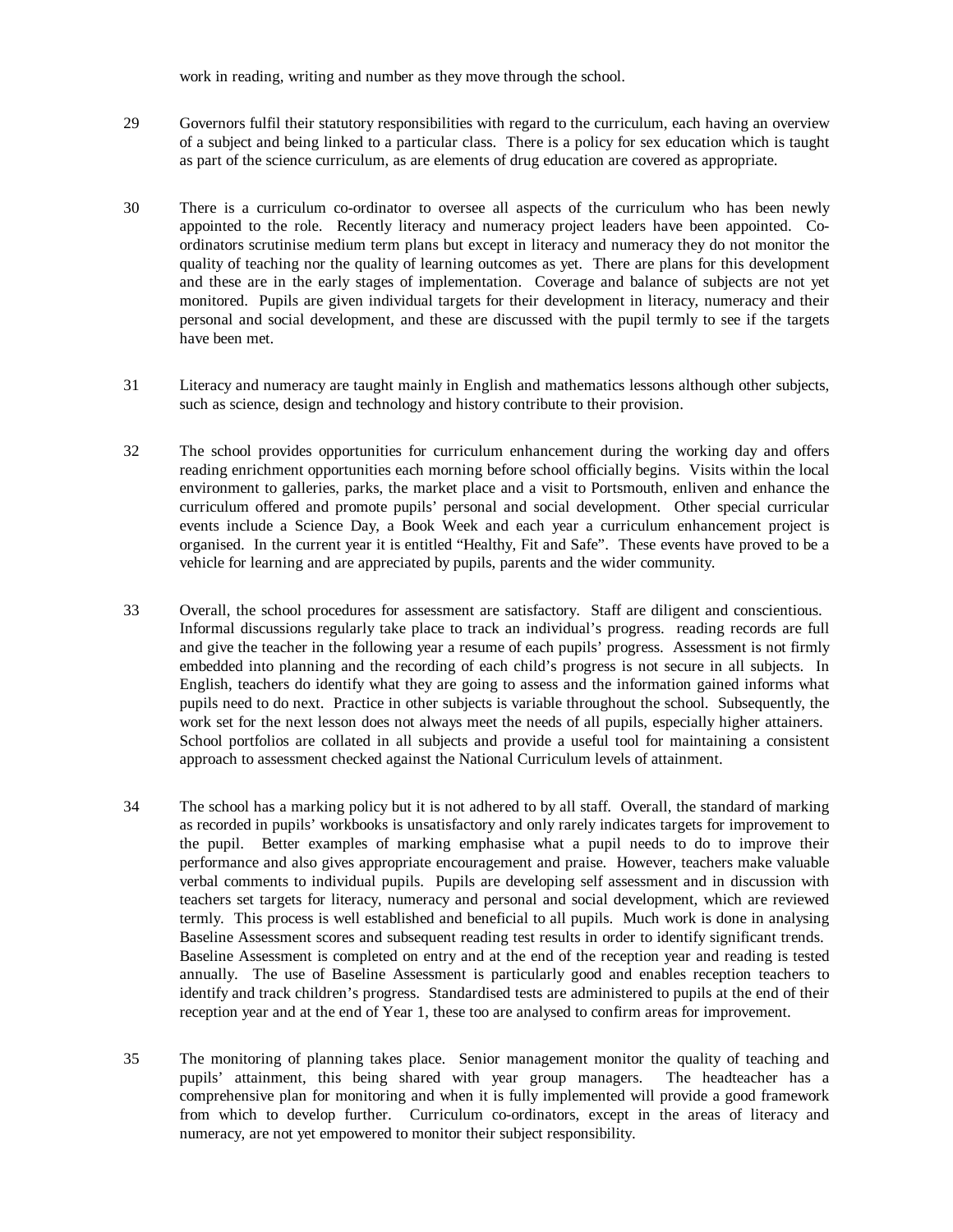36 Written Annual Reports to Parents provide very good quality information of their child's progress and fully meet statutory requirements. There are termly consultation evenings and the parents feel able to discuss their child's progress informally at other times. Information given to parents about the curriculum is good and details are displayed outside each cloakroom area. Homework is satisfactory and appropriate for the age of the pupils. It is predominantly literacy and numeracy based which links into the lessons in each class and enhances the progress made by pupils.

### 36 **Pupils' spiritual, moral, social and cultural development**

- 37 The school makes very good provision for pupils' spiritual, moral, social and cultural development. This has a very positive effect on pupils' learning.
- 38 Pupils' spiritual awareness is developed very well. The school's ethos, aims and values promote respect and care for one another. There are opportunities for reflection in many aspects of school life. In lessons, younger children are encouraged to consider those less fortunate than themselves such as those in Kosovo and to express orally what they can do to make other people happy. Guest speakers are used effectively to bring the reality of everyday life to assemblies. In lessons such as religious education, art and English, pupils are encouraged to consider the beliefs of others and experience a sense of joy in the natural world.
- 39 Daily acts of worship are broadly Christian in character. Pupils are encouraged to recognise the existence of a greater being and to express their thoughts and feelings. Most assemblies are of a good standard and provide the pupils with opportunities to experience a corporate identity and spirituality when staff and pupils sing songs and share periods of reflection together. Circle time is used to expand further the weekly theme, which, during the week of the inspection, was "Peace and Hope". Collective worship meets statutory requirements.
- 40 Provision for pupils' moral development is very good. There are opportunities for pupils to discuss the importance of rules, each class agreeing a code of conduct. These rules are clearly displayed and brought to the attention of the children regularly. Pupils show respect for property, people and their environment. There is an expectation that all pupils will behave well and all staff, both teaching and non teaching, provide very good role models. There is a successful system of rewards and sanctions in operation which promotes good citizenship and encourages self control and responsibility.
- 41 The school's provision for social development is very good. Pupils enjoy very good relationships with each other and adults. Good behaviour is praised and encouraged regularly, the behaviour policy being consistently applied throughout the school. Achievement, both academic and social, is celebrated weekly in assembly. Pupils are given opportunities to work together and to take responsibility by doing such things as taking and collecting registers and caring for new pupils. Parents work well with the school to meet the school's aims and expectations that are clearly stated in the newly drawn up Home–School Agreement.
- 42 In the reception classes, role play such as in "Goldilocks and the Three Bears", enables younger children to relate to one another and this practice continues in Year 1 in real life scenarios such as a "Veterinary Centre" set up in the classroom. Opportunities occur in Year 2 where some children are encouraged to care for the school garden area. They learn to take turns, to speak and listen ant to respect another's point of view. Social awareness and citizenship is successfully developed through links with the local community and visitors to the school. Visits occur annually and include Marwell Zoo and other local places of interest.
- 43 Provision for cultural development is also very good and this has improved greatly since the last inspection. Pupils carry out a local study of their town and annual events are arranged each year with a specific focus to enrich the curriculum, such as "Around the World in Fourteen Days" which enabled the pupils to gain some insight into life in other parts of the world. Photographic evidence shows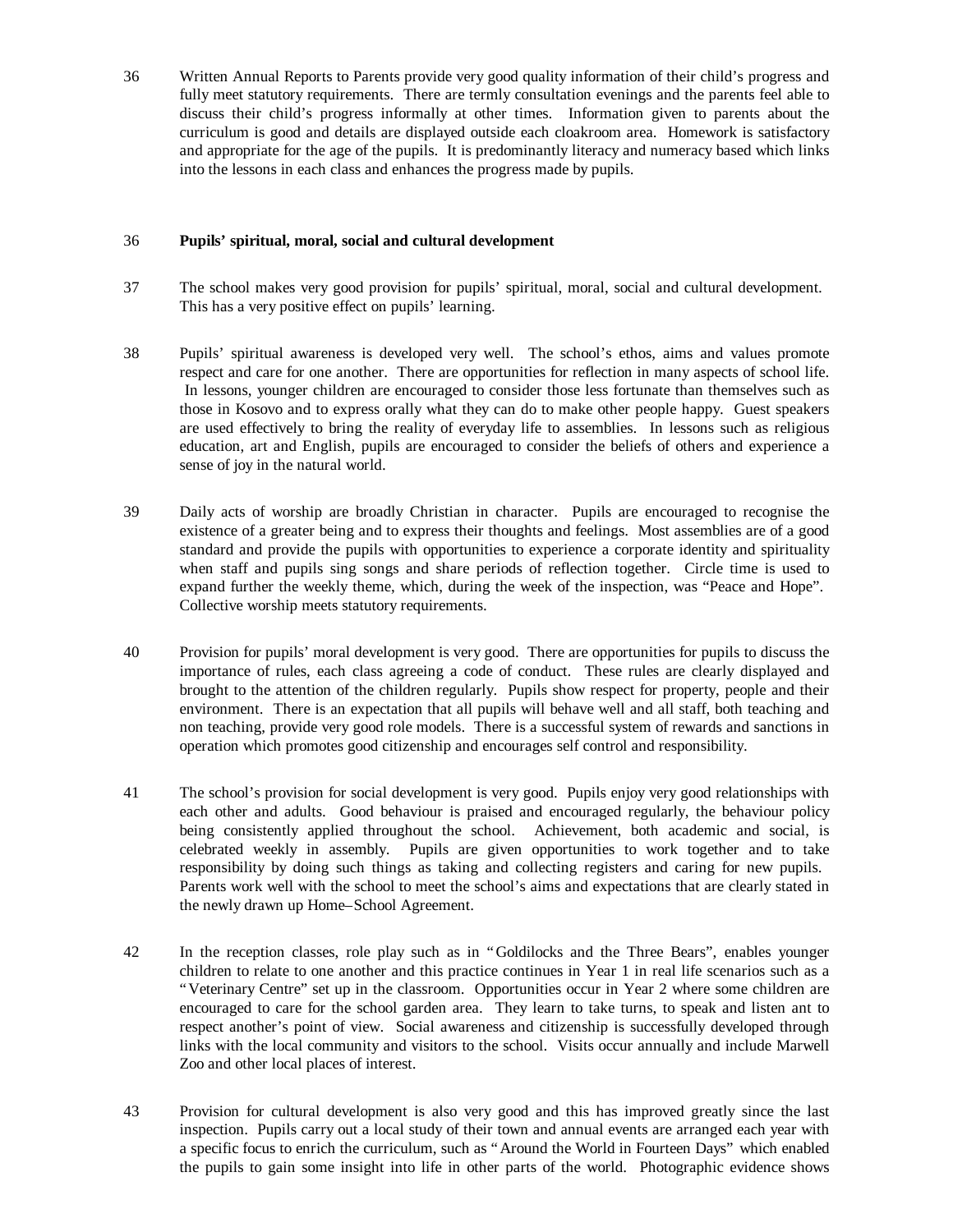inspired work after visits from African visitors involving music, dance and stories. Work in religious education also provides pupils with some insight into the cultural traditions of Christianity and Judaism. Studies of artists such as Van Gogh and Paul Klee contribute to the pupils' knowledge of art tradition and styles. Visits to museums and places of interest give pupils a wider background for their learning and extend their understanding of their national heritage. The intercultural co-ordinator ensures that there is a range of books covering ethnicity, religion and special need and has taken a lead in developing multi-cultural awareness, celebrating differences in culture and ensuring that the school ethos permeates into all aspects of its life.

43

#### 43 **Support, guidance and pupils' welfare**

- 44 The school is good in the academic support it gives to pupils and very good in the support it offers to them in their personal development. Teachers and support workers in each class know the pupils well and form very good relationships with each other. Except in literacy and numeracy there is insufficient close monitoring of pupils' academic progress to identify good practice and where improvements could be made. Support for those pupils with special educational needs is very good with individual education plans matched to pupil needs and which define the roles of the teachers, learning support assistants, parents and the relevant outside agencies.
- 45 Appropriate policies and good procedures are in place to monitor pupils' discipline and very good behaviour is achieved through these. There are also good policies to help to ensure pupils' regular attendance at school. Where special help is required by a pupil, it is provided. A record is kept of the very few incidences of oppressive behaviour and any bullies are made to face their victim so that a positive solution is found. Pupils' strengths and good qualities are encouraged at all times. This has a positive impact on pupils' attainment and progress.
- 46 Child Protection issues are handled sensitively. All staff, including support staff and lunchtime supervisors are aware of the correct procedures to be adopted. Adults are watchful and prepared to listen to children. The Social Services Department supports the school in these issues when necessary.
- 47 The school is successful in promoting very good standards of health and safety. All legislation is adhered to and high standards of cleanliness are practised, both by school cleaners and by daily routines in the classrooms by teachers, support assistants and pupils.
- 48 Children's safety on the restricted site is well monitored with appropriate supervision with large equipment in the playground at all times. Emergency evacuation procedures are well practised and pupils negotiate staircase and steps to classrooms very sensibly. Out of school visits are very well planned with a high ratio of adults to pupils.

#### 48 **Partnership with parents and the community**

49 There is a very good partnership between home and school and between the governors, staff and parents. The school provides information of a very good quality for parents. The School Brochure, Newsletters, handy laminated information cards and noticeboards outside classrooms containing information on areas to be studied during the term provide parents with necessary information and guidance. The laminated cards, manufactured by a local firm, contain such information as the school term dates, the code of conduct and topic headings for the year. These were produced after consultation with the parents. The newly required Home-School Agreement is being implemented and provides a sound basis for mutual understanding. The three parent-teacher consultation evenings held during the year, the detailed and constructive Annual Pupils Report to Parents and a number of 'Parent Partnership' meetings entitled "Meet and Chat" to discuss newly introduced teaching strategies such as literacy and numeracy, all combine to provide parents with very good information on the education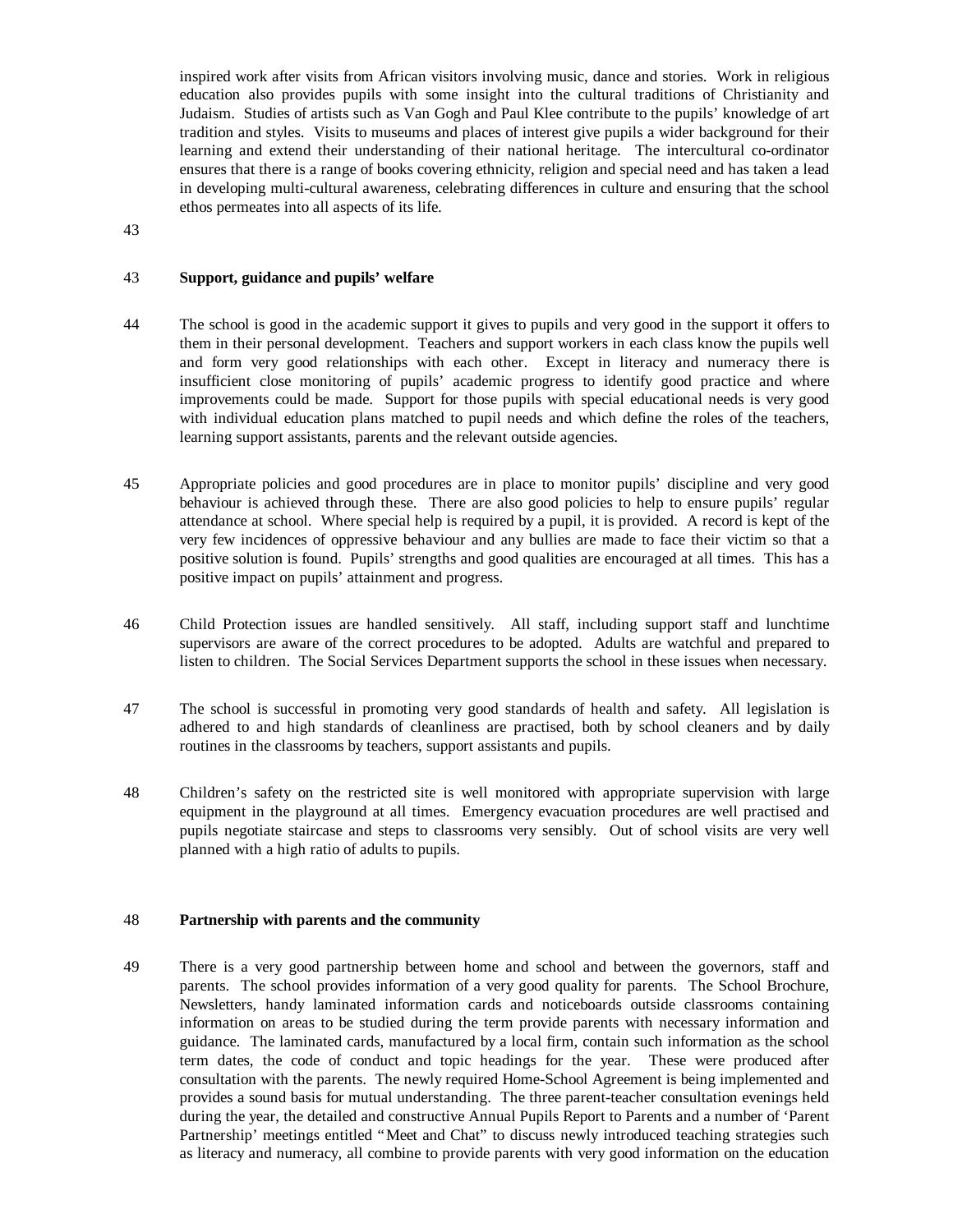of their children. The format of the Governors' Annual Report to Parents is also very good, meets statutory requirements and is accessible to all its readers. This is an improvement since the last inspection.

- 50 Most parents are very involved with their children's education at home through reading and spelling using a Home-School link book and also through the contribution they make towards providing information or artefacts for topic work of various kinds. Some parents help in school in a variety of ways, including the accompanying of pupils on 'off-site' visits to the town when they actively encourage pupils to focus on the purpose of the visit. Many parents are involved in the Petersfield Infant School Association (PISA) raising funds for equipment to enhance the learning environment or to provide support for the teachers at school events throughout the school year.
- 51 The school's work is greatly enriched by the very good links with the local community. Various visitors come into school and talk to the pupils in assemblies or work on projects in Year 2. A colourful mural was painted on outside walls in the school playground by an adult group other than parents. A School Marketing Committee co-ordinates approaches to businesses in the town to very good effect. The pupils contribute to the life of the town by taking part in 'Petersfield in Bloom', supporting local charities for the elderly and children with leukaemia and in other ways. Year 2 pupils take part in the local Infant Festival of Music and Sports and each year in February the school has a special fortnight. Each of these fortnights has a different focus but always involves the wider community.
- 52 The partnership with parents and the community is a strength of the school.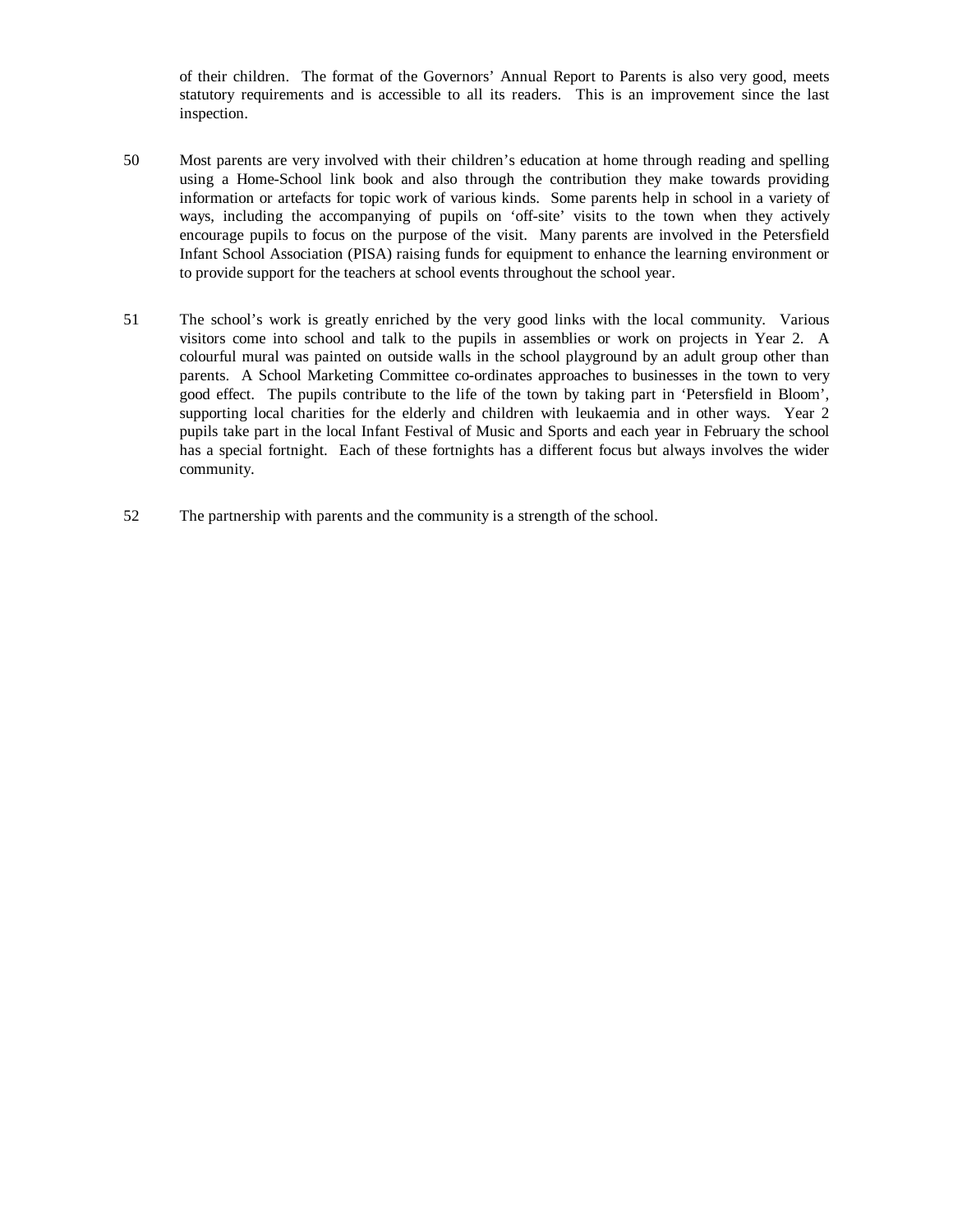52 **THE MANAGEMENT AND EFFICIENCY OF THE SCHOOL**

#### 52 **Leadership and management**

- 53 The school is well led by a strong headteacher who fully understands the needs of young children. She possesses a clear view of the educational direction in which the school should move if the best interests of the pupils are to be served. There are very good relationships established with the staff, pupils, parents, governors and the local community. She is concerned to raise the standards of attainment throughout the school and sets targets which are agreed with staff and evaluates the success of initiatives which she sets up.
- 54 There is a well considered management structure in place consisting of a Senior Management Team composed of the headteacher, the deputy headteacher and the senior teacher. In addition there is a full management team which is constituted of the Senior Management Team plus the Office Manager and the Year Managers. The structure has been in place for some time but the personnel are largely new to their roles due to promotions and staff changes. Each of the staff who are on the full management team act as line managers for the remainder of the staff. In addition there are project leaders who have been appointed to oversee literacy and numeracy. The staff work in year group teams for planning purposes and support one another. There has been a very effective policy of one teacher moving with the pupils at the end of the school year to use their accumulated knowledge of the pupils and the curriculum covered to facilitate continuity of approach for pupils as they move from year to year.
- 55 Every subject has a co-ordinator to oversee its delivery and to act as supporters to the rest of the staff. Some co-ordinators are not yet fully involved in the monitoring of the subject for which they are responsible and therefore do not fully appreciate how the subject is being delivered in classrooms. There are plans to extend the monitoring role of the co-ordinators.
- 56 The governing body of the school is very supportive and each class has a named governor attached to it, the governor thereby gaining an understanding of the conditions under which the teachers and pupils work. The Governing Body is divided into committees to deal with specific areas of the work of the school. Each chair of the committees meets with the Chair of the Governors as a "Bench Committee" to co-ordinate and suggest priorities to the full Governing Body. Each year the governors meet with the staff to review and assess the current development plan and to begin to identify the areas to be included in the next year. The governors receive reports on curriculum matters from the staff as well as from senior management and they evaluate the effect which their decisions have upon the quality of teaching and learning in the school.
- 57 The full development plan covers a year in detail and an outline for a further two years. There is now a close link between the priorities listed in the plan and the financial implications involved which was a weakness noted in the last inspection report. In addition the plan lists the personnel responsible for each area, the anticipated time scale in which the initiative is expected to be carried out, and the success criteria against which the area can be judged.
- 58 The aims of the school are fully met in the delivery of the curriculum and in the quality of the curriculum provided. These aims reflect the Mission Statement of the school. The aims are reviewed regularly to see if there is any need to alter them or to reinforce any particular aim within the life of the school.
- 59 The leadership and management of the school is good and is a very important contributor to pupils'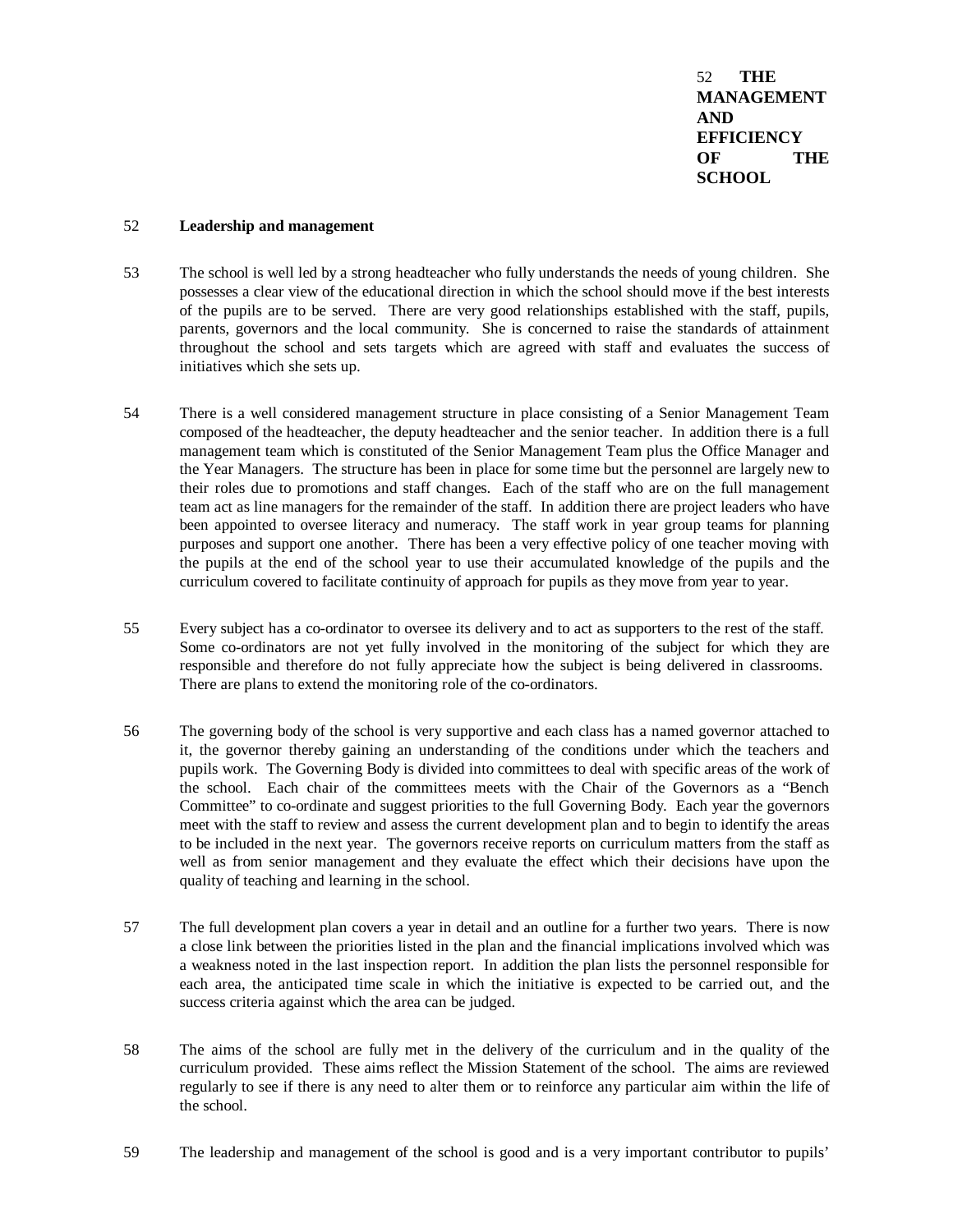attainment and progress. The potential for the school to be even more effective is considerable as staff settle into their new managerial roles.

60 The school meets all the statutory requirements.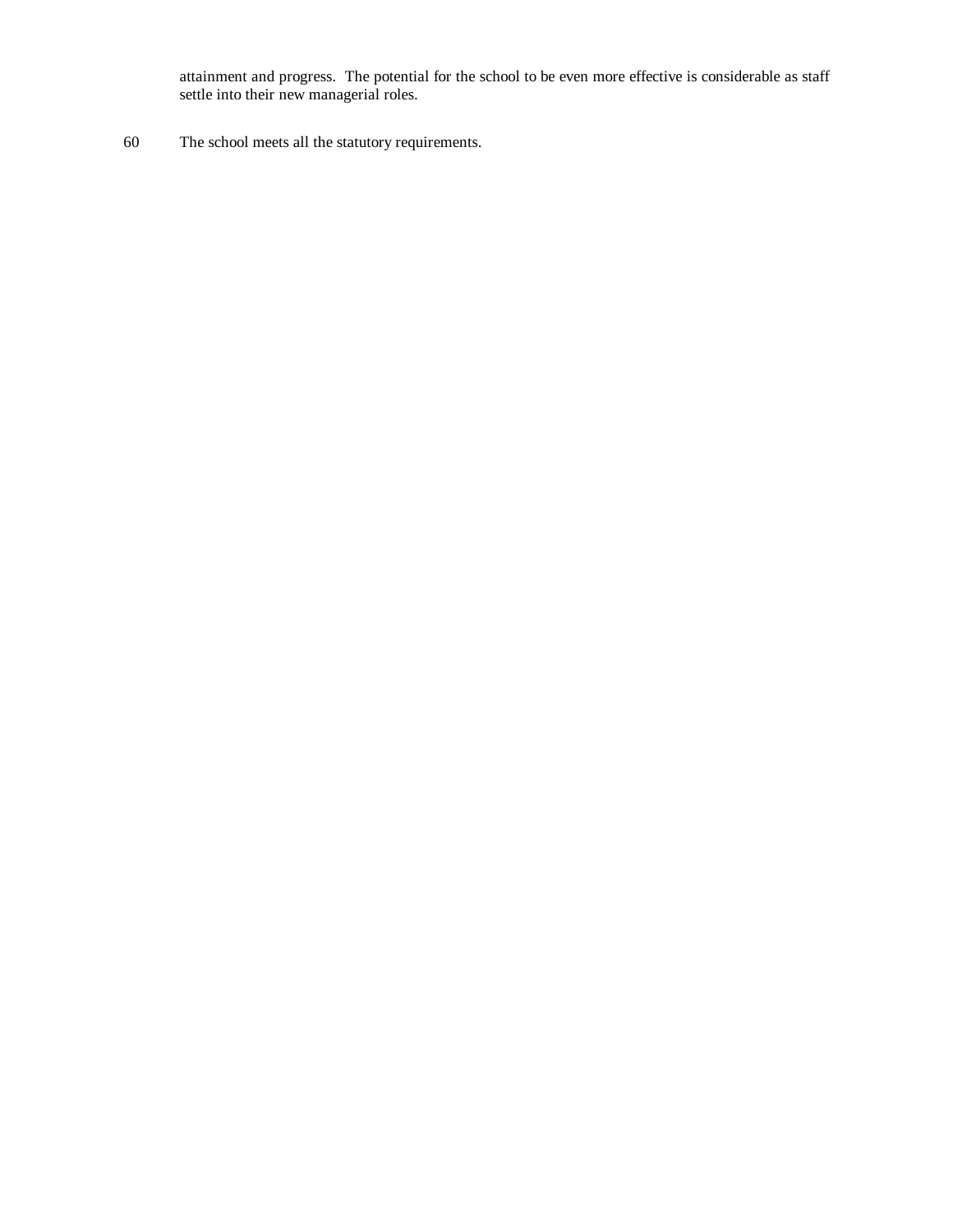#### 60 **Staffing, accommodation and learning resources**

- 61 The school has an appropriate number of suitably qualified teachers who, between them possess an adequacy of expertise to teach reception children and pupils in Key Stage 1. There is a good balance of youth and experience on the staff, all of whom are dedicated, committed and enthusiastic. The calibre of the learning support assistants and the specialist teaching assistant is very good and they all make a significant contribution to pupils' achievements.
- 62 The management structure has been in place for some time, but recent changes in personnel mean that individual staff are settling into new roles. The structure has had a positive impact upon the quality of education provided. Following the promotion of the previous deputy headteacher to a headship, there have been enforced changes, but the determination and expertise of the staff appointed to the new roles augers well for its continued success.
- 63 Teachers work collaboratively in year group teams for their mutual benefit and support. Most subject co-ordinators do not have time to be involved in classrooms and so are not effective in raising standards through the monitoring of progress. The newly qualified teacher has the support of a mentor and other staff also support her. There is good professional development for staff and an annual review of their needs is conducted by the headteacher in an interview. Governors are actively involved in supporting staff development. The appraisal process is operated efficiently.
- 64 The school is also well served by the commitment and hard work of its cleaning, catering, administrative and clerical staff. Administrative staff are well trained and contribute to the wellbeing of the pupils. The site supervisor and cleaning staff are efficient and ensure that the school is kept clean and well maintained. The whole staff work together very well tfulfilll the school's aim to provide the pupils with a friendly, happy and stimulating environment.
- 65 The close proximity of the school to the town centre means that there is no substantial grassed area for a playing field surrounding the school. The compact grounds are well used with most of the playground now marked out with games as recommended in the previous inspection report. Another improvement is the designation of a small grassed area as a quiet place and another one as a wildlife area. A separate area has been designed as an adventure area with great attention being paid to the safety aspect. All the areas are well used and are popular with the pupils who use the equipment under supervision. Surrounding walls of the playground have been enlivened with a colourful mural. A large wooden 'boat' also contributes to the stimulating environment inspiring imaginative play. A small scented garden is being developed around the outside of the school hall and each reception class has a small fenced area for large construction toys and physical activity.
- 66 The main building and the interiors of the temporary classrooms are light and airy with attractive displays and a good standard of decoration, thanks in part to the efforts of parents who decorated some of the rooms. However, the exteriors of three temporary classrooms are still in the poor condition mentioned in the last inspection report. With careful supervision and training, the stairs in the centre of the remodelled main building do not present a problem to pupils. Very good use is made of the limited space which is available for a large number of children.
- 67 Car parking arrangements are good with a separate space for staff and visitors cars away from the pupils' play area. The caretaker and cleaner maintain a high level of cleanliness throughout the school.
- 68 Resources for learning are good. They are sufficient for the delivery of the curriculum and the number of pupils in the school. They are well organised, accessible to teaching staff and pupils and are well used. The library is well stocked with a good range of fiction and non fiction books. There is a very good range of musical instruments and equipment for physical education. Resources for history and geography have been increased and improved since the last inspection. Human resources are highly regarded by the school and so teachers, support staff, parents and governors are encouraged to work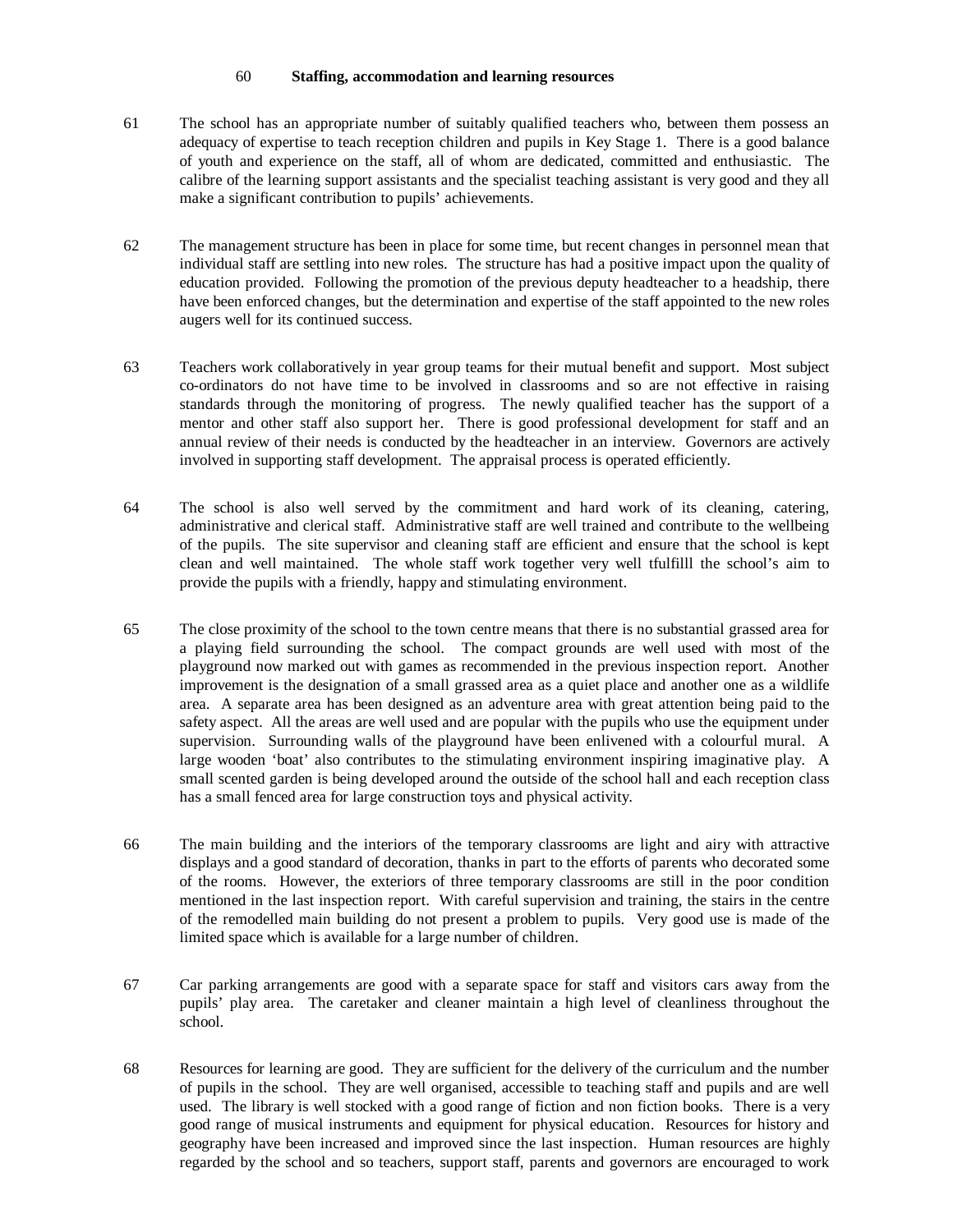with pupils both inside and outside the school. A number of visits within the locality would not be possible without the support of parents who act as helpers on these visits, so enhancing the pupils understanding of the world in which they live.

69 Resources for pupils with special educational needs are good in quantity and quality. Good use is made of outside agencies who are most co-operative and so enabling the school to provide well for its pupils. Intercultural aspects of learning are also well catered for with a member of staff responsible for making sure that there is a good balance of books and materials which illustrate the diverse ethnicity of Britain today, introduce pupils to different cultures of the world. This brief also extends to making sure that pupils are informed of different religious beliefs and the needs of disabled persons. Staff have also received in-service training on intercultural issues prior to a large multi-cultural festival which the school organised in February 1998.

#### 69 **The efficiency of the school**

- 70 There have been improvements to the efficiency of the school since the publication of the last inspection report. There now is a direct link to the development plan in that there are budgetary considerations built into the plan and the spreading of the priorities over a three year period gives the school a workable and efficient framework in which to achieve improvement. The governors are kept fully informed of the intentions of the school and are instrumental in helping to set the budget. They also have systems to evaluate the effect which the decisions made have upon the quality of education provided. The staff and the governors set aside a training day each year to meet together to review the progress made in the school and to discuss priorities for the coming year. The very good quality of financial planning has a positive impact upon the quality of pupils' learning as targets are set which take into account the previously agreed priorities.
- 71 All teaching and non teaching staff are very efficiently and effectively deployed and managed. The school spends a smaller proportion of its budget on teaching staff than is the norm in schools nationally, spending a greater proportion on non teaching staff. The lack of space dictates the number of teaching spaces available. In the light of this, the governors have taken the decision to employ a greater number of non teaching staff than is usual in schools of this size. The wisdom of this is borne out in the quality of these staff and the levels of support which the teachers and pupils receive from them. Governors spend time in the school during the school day and evaluate the efficiency of the decisions which they have made. The school uses the funding which it receives for pupils with special educational needs very well and supplements this with monies from its own budget, resulting in these pupils making good progress. The governing body receives regular reports on the curriculum and other matters from the staff responsible. In this way and through the work of the committees which they have set up, governors evaluate the efficiency and effectiveness of the school.
- 72 Very effective use is made of the accommodation. Regular curriculum audits review the resources and they are used efficiently. The school's finances are very well managed and the efficiency of financial control and the school administration is excellent. Governors are using the funds available to them for the benefit of the pupils presently in the school and plan carefully to maintain and improve the level of staffing and resourcing in the light of the fluctuating number on roll. Taking into account the unit costs of educating pupils in the school; pupil attainment on entry; the quality of teaching; the quality of support from all associated with the school; the academic attainment and progress of pupils, and the overall quality of education which pupils receive, it is judged that the school delivers very good value for money. This is an improvement from the time of the last inspection.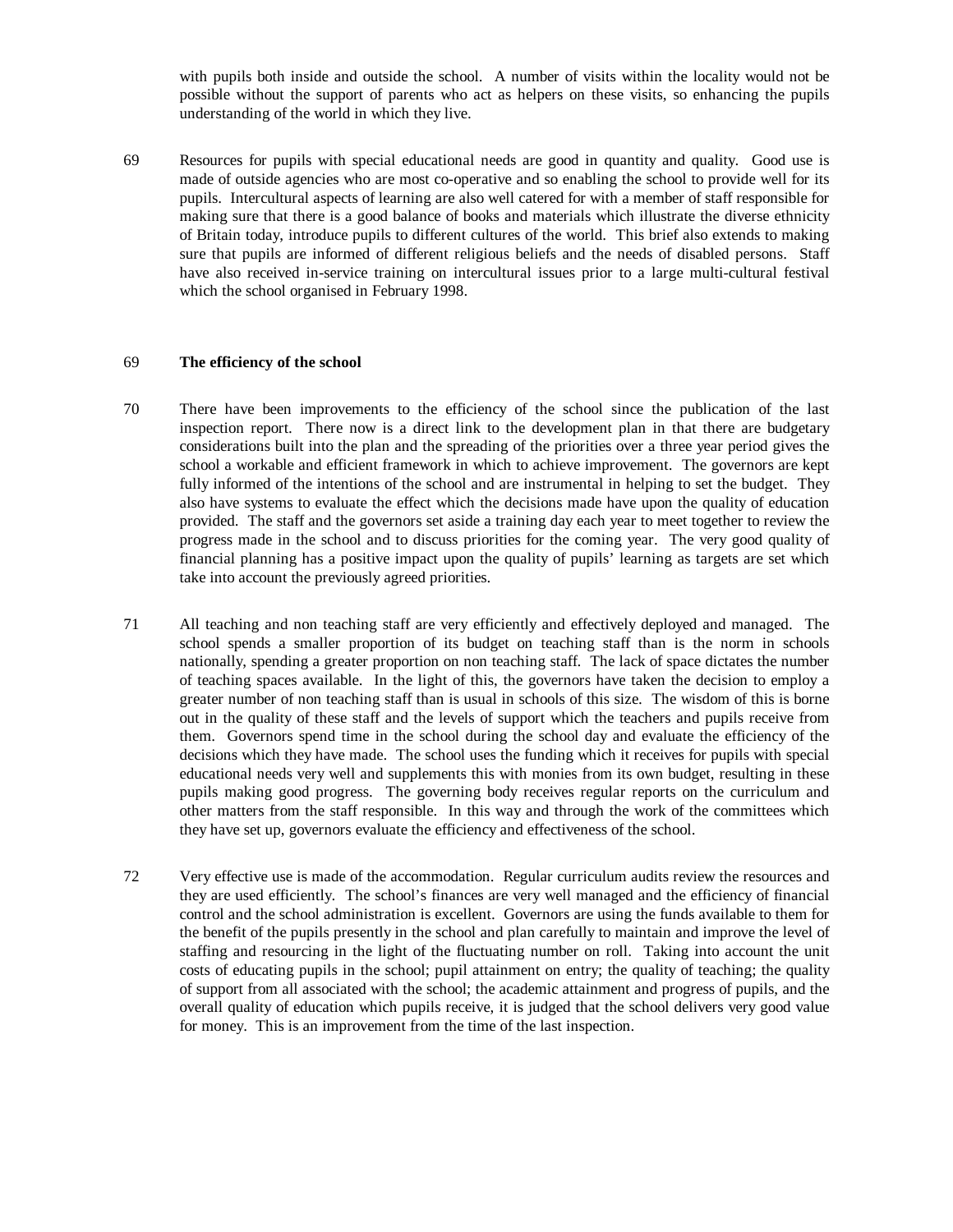#### 72 **AREAS OF LEARNING FOR CHILDREN UNDER FIVE**

- 73 The very good provision for children under the age of five is a particular strength of the school. At the time of the inspection the majority of pupils in the reception classes were under the statutory age of five years. The overall attainments of pupils entering the reception classes are above those found nationally for their age. Children enter the reception classes at the beginning of the school year during which they reach five years of age. The youngest pupils start school on a part time basis in September, commencing their full time education after the Autumn half term holiday. The majority of pupils have attended a wide range of nurseries or pre-school groups. Children are building on their previous learning experiences, acquiring a good range of knowledge, understanding and skills across all areas of their learning.
- 74 In the reception classes children receive a very good beginning to their education and they attain good standards in all areas relating to the Desirable Learning Outcomes. They are very well prepared for entry to the National Curriculum, having made good progress in their reception year.

#### 74 Personal and social development

75 The vast majority of children attain beyond the levels laid down in the Desirable Learning Outcomes. All teaching in the reception classes is devoted to the importance of personal and social education. Staff encourage children to listen to each other's views with respect without interrupting. The children experience a well selected choice of activities which is monitored and guided to ensure coverage of the curriculum. Children take responsibility for clearing away the equipment they have been using. They respect all adults working in the reception classes. Children handle materials with care, taking turns and showing respect for each other. There is a strong feature of team work within the reception classes. Provision for pupils with special educational needs is very good. Early identification and contact with parents ensures that good progress is maintained.

### 75 Language and literacy

76 In the area of language and literacy most children attain the Desirable Learning Outcomes by the age of five, with many achieving beyond them. As they enter school the children's speaking and listening skills are above the national expectation, speaking clearly and confidently using standard English in a variety of settings. Children can describe activities such as baking an apple crumble using a growing vocabulary for ingredients and utensils. All children respond enthusiastically to stories, rhymes and songs. They know the words to many nursery rhymes and enjoy singing them. During role play, children confidently enact scenarios such as going on a bear hunt. Children enjoy books, but a significant proportion of them is not as familiar with books as is expected for children of this age. The more confident can select a book and 'read' the story to an adult who is listening using the pictures. Pupils can identify some letters of the alphabet and most can recognise their name. A few children can write both their names and others are still copying theirs. The joined up handwriting style adopted by the school inhibits the progress of the youngest pupils at the early stages. The daily practice of 'signing in' by attaching their name into the correct space on the board assists pupils in recognising and matching words. Children make good progress in language and literacy throughout their time in the reception classes. They use their developing literacy skills well to support their learning in other areas of learning.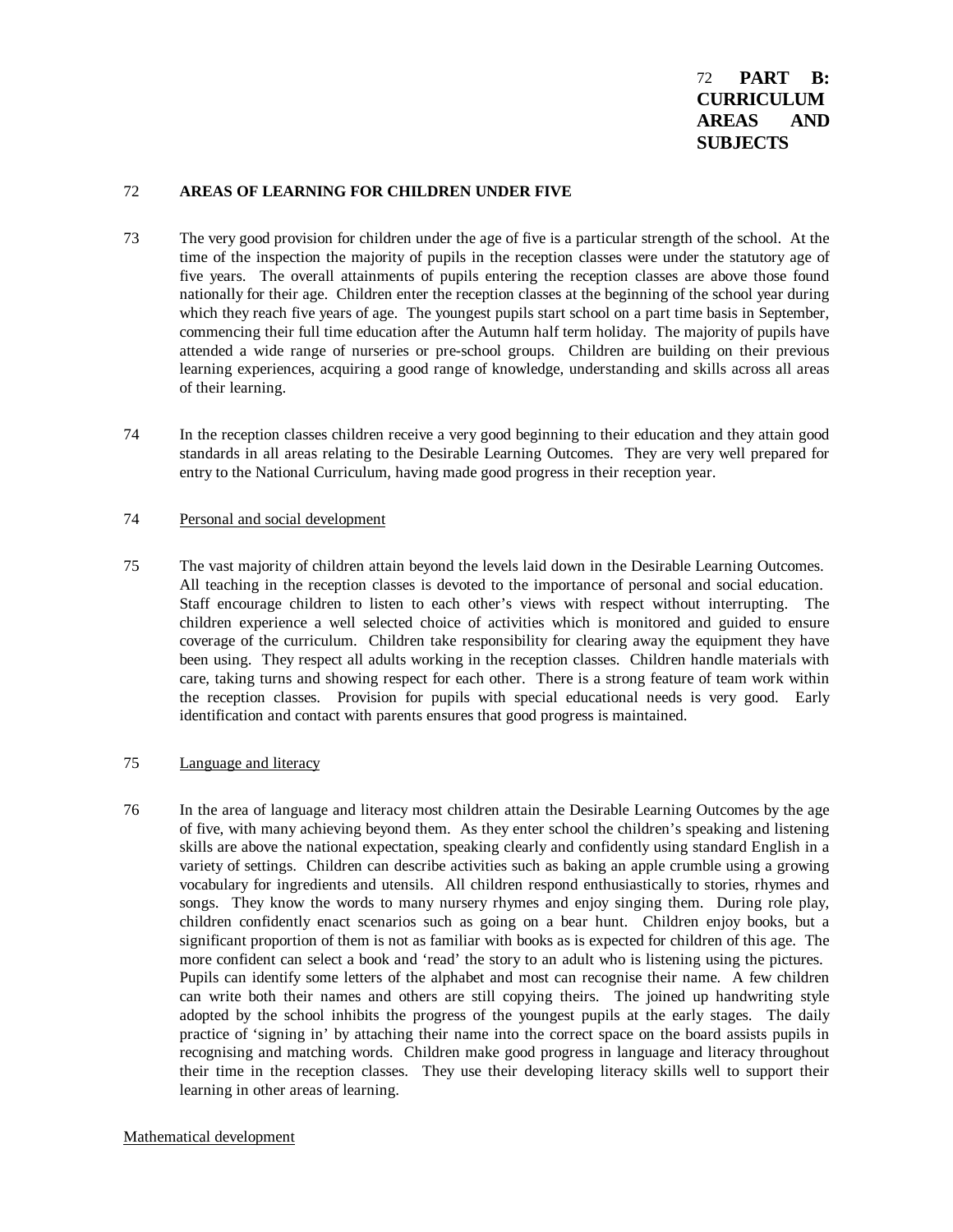77 Children's mathematical experiences enable them to achieve the Desirable Learning Outcomes confidently during the early weeks in the reception classes, and by the time that they are five they are attaining above this level. Many pupils know numbers to fifteen and can write them. The practise mathematical language every day, for example finding objects that are 'larger' or 'smaller'. Oral sessions are used very effectively to practise counting to ten, for shape recognition and adding on or subtracting one from a given number using fingers. The wide repertoire of number rhymes also contributes to children's knowledge and understanding of mathematics, Activities such as 'today's special number is six' enable pupils to count down from ten sorting six buttons or holding up six fingers. Most children can effectively compare, sort, match, order, sequence and count a variety of objects by colour and quantity, and can create varying patterns threading wooden blocks on to string. Mathematical experiences are firmly embedded into daily routines and activities and consequently children make good progress.

#### 75 Knowledge and understanding of the world

78 On entry to the reception classes the majority of the children have attained the Desirable Learning Outcomes in knowledge and understanding of the world, and by the time they are five they have attained above this level. The topic about using senses enables children to explore their immediate environment and to find their way around the school. Pupils are given opportunity to paint using appropriate colours and to create a collage using food. Pupils use their senses when tasting food. Pupils talk freely about what has happened to them and their families in the past, for example a recent family wedding. The use of information and communications technology is also effectively supporting children's learning. A variety of software is available which is appropriate for the ages and interests of the children. Children use the mouse with growing confidence and show good understanding of the basic controls. Teaching in the classes is helping pupils to make good progress in exploring, recognising and discussing the features of living things and in discovering how things work. Children are beginning to develop an appropriate awareness of the world in which they live. They understand the differences in the weather and seasons with specific reference to autumn.

### 75 Creative development

- 79 Children's creative development is good. They experience a wide range of purposeful activities through art, music and imaginative play. These activities also enhance children's personal and social development, encouraging them to develop positive relationships with other children and adults. They explore a wide range of techniques to enable them to explore colour. They experience texture and form their paintings. Children respond wholeheartedly to singing as observed during a music lesson in the library. They use a wide variety of musical instruments including triangles, bells, and shakers to good effect. In music, children work co-operatively in a variety of ways and they are encouraged to take good care of instruments. They know the standards of behaviour expected of them and readily adapt to changes required for different learning activities.
- 75

### Physical development

75 80 Children attain levels

which are in line with those laid down in the Desirable Learning Outcomes by the time they reach the age of five. The physical development of children shows that they are achieving increasing control, mobility and good awareness of space. The use of the hall is invaluable in enabling children to learn a range of skills such as climbing, jumping, rolling, balancing as well as working co-operatively with a partner. Personal skills such as undressing and dressing are practised and accomplished within the minimum amount of time. Outside, the children use the very well equipped adventure playground with increasing skill. In the restricted outdoor play area adjacent to each reception class, children use a variety of equipment imaginatively and wheeled toys with increasing skill and power. Children make sound progress in this area of learning.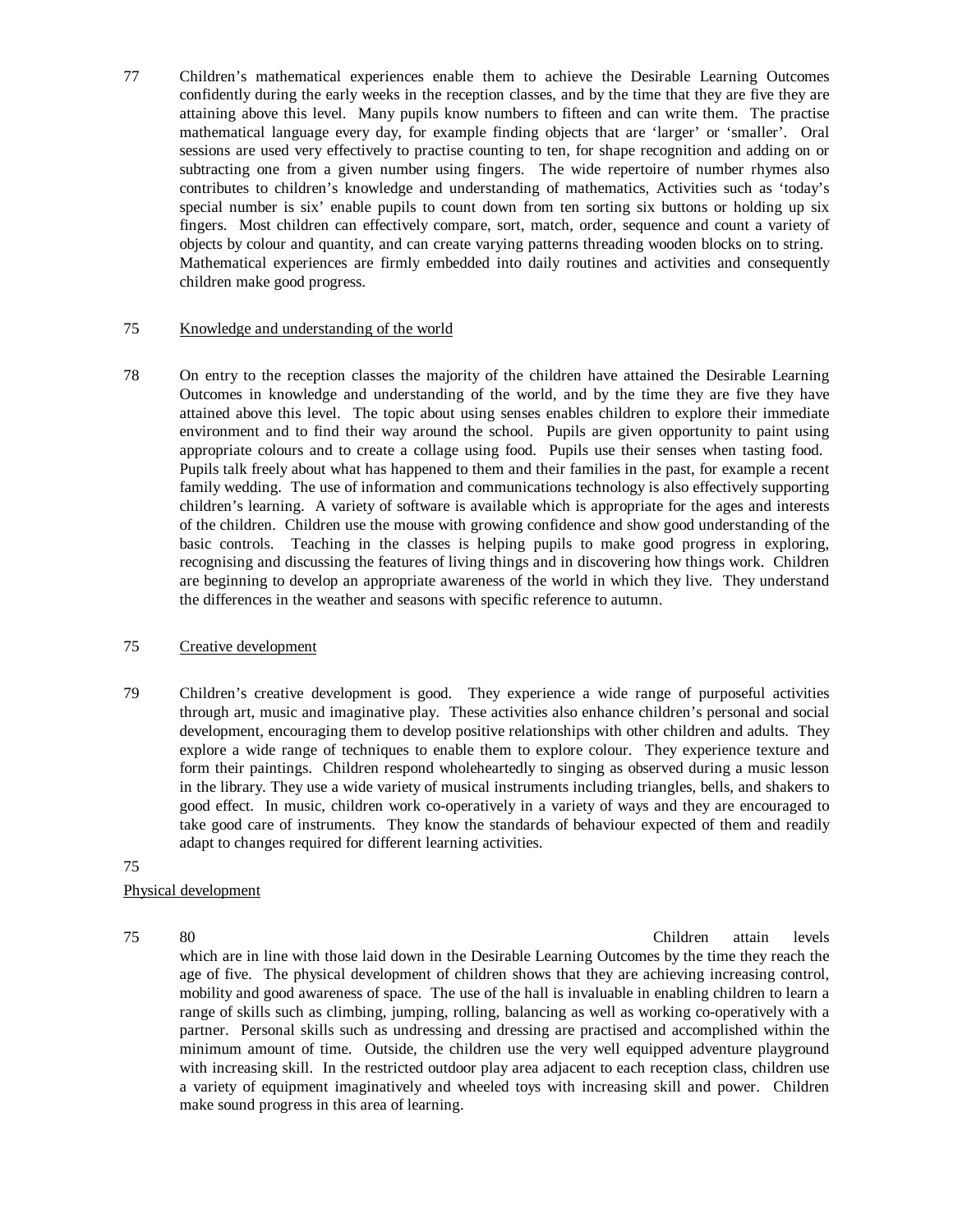## 75 Teaching

- 81 The quality of teaching in the reception classes is very good overall and sometimes excellent. All the teachers and classroom support assistants comprise a very effective hardworking team under the guidance of an enthusiastic and knowledgeable early years manager. All have a good understanding of the needs of young children based on specialised training and experience. The very detailed planning based on an area of learning, with cross reference to all others, is very good. Not only is this shared between all reception staff, it is also available to parents to view on the notice boards positioned in the corridor area. The organisation of activities, including the shared use of the central area, has a direct impact on children's learning. Planned outside activities developing specific physical and social skills is an area for future development. Activities are enhanced by the positive involvement of support staff and volunteers who are designated to lead these activities. All children are managed very sensitively and pre-school home visits by teaching staff form a useful contact prior to the children starting school. Time and resources are well used and the general concern regarding inadequate storage of reception equipment highlighted in the previous inspection report has been addressed. A useful Local Education Authority Baseline Assessment is completed on entry and used effectively to inform teaching and learning. The very good use of day to day assessment is a strength of the reception classes. The curriculum is very well planned, covering all areas of learning and leads progressively into the National Curriculum programmes of study. A very good range of class organisation is adopted and it is well matched to the different learning targets, enabling all children to make good progress, including those with special educational needs..
- 82 Resources are good, well chosen and sufficient to develop a broad, balanced and relevant curriculum for children under five.

#### 75

### **ENGLISH, MATHEMATICS AND SCIENCE**

#### 75 **English**

- 83 Attainment in English in the statutory tests of 1998 showed that at the end of Key Stage 1 pupils in the school were attaining levels in reading which were broadly in line with the national average for pupils of seven years of age. However, the percentage of pupils reaching level 2 or above was well below the national average and the percentage reaching level 3 or above was close to the national average making attainment in reading overall in line with the national averages for that year.. The school has targeted reading during the past year and the results for 1999 show a considerable improvement but at the time of the inspection there were no national figures available in order for a comparison to be made. In writing the percentages of pupils reaching Level 2 and the higher levels in 1998 was close to the national average. Overall attainment in English is average when compared with that in similar schools. When compared with the findings of the previous inspection, standards in English are not quite as high as they were. The school has addressed this situation, with an emphasis on reading, as is evident in the improvement shown in the 1999 statutory assessment scores.
- 84 Inspection evidence confirms the attainment in reading as being slightly above the national expectation throughout the school. However, there is evidence that a considerable number of pupils who enter the reception classes are not as familiar with books as is expected nationally. This means that the school has to begin from a relatively low base on reading with some of the pupils.
- 85 Attainment in speaking and listening as pupils enter the school is above the national average and they make very good progress as they move through the school extending their vocabulary and using more complex language. The pupils listen well and learn to follow increasingly complicated instructions. Pupils speak with confidence and can express their ideas with clarity. Teachers place a great emphasis on speaking and listening as pupils move through the school and therefore pupils gain in confidence and are very capable of listening well to others as well as expressing their own points of view.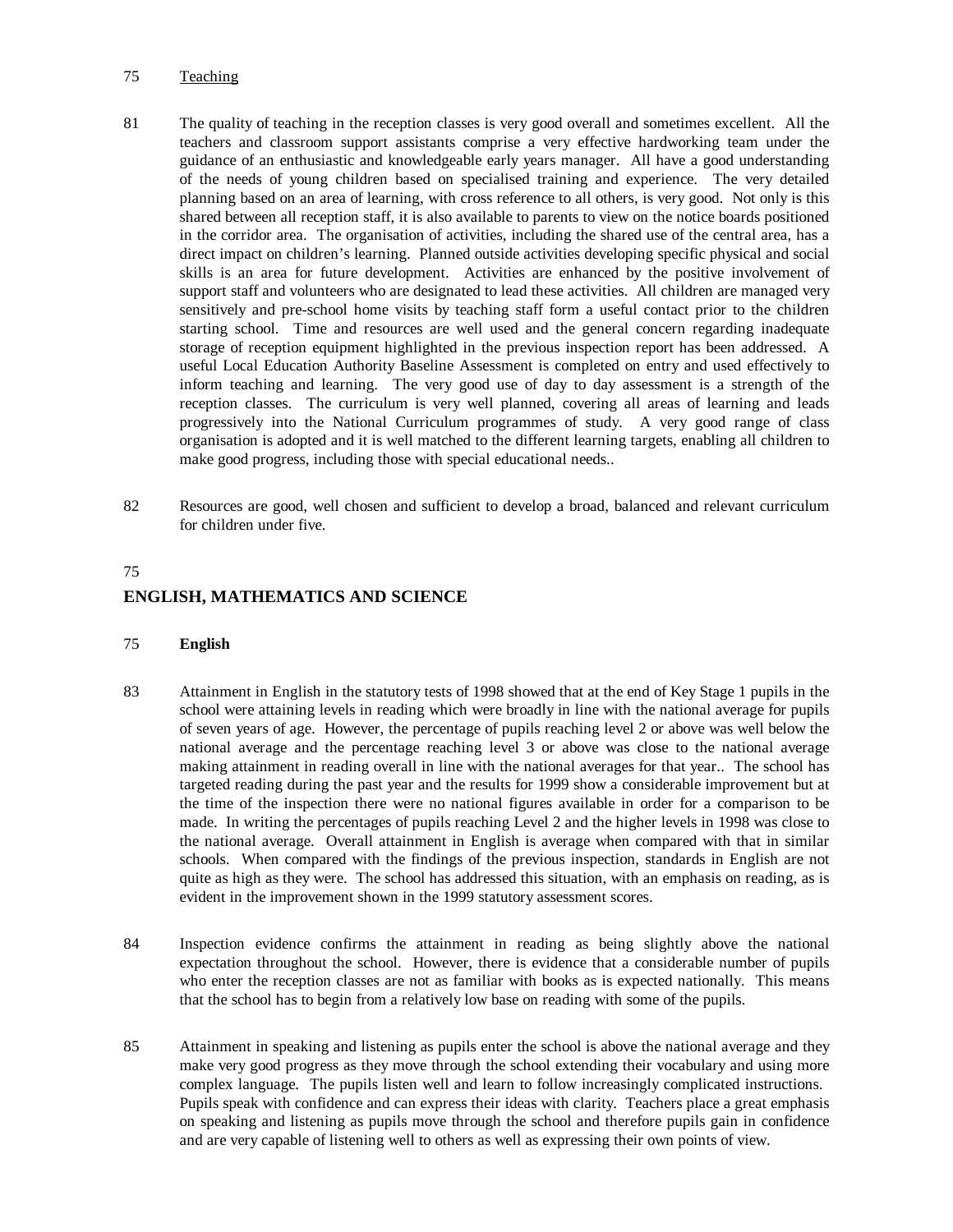- 86 Progress in reading is satisfactory. Most pupils enjoy books and some can talk with enthusiasm about the stories which they are reading, or which have been read to them. As pupils enter the school they are encouraged to talk about the books from the pictures in the story and this develops into more sophisticated predictions of what might happen later in the book when they are part way through reading it. The practice of using the school library to encourage pupils to choose a wider range of book is well developed and the pupils enjoy using bar codes to register the book they have chosen against their name. Pupils in Year 2 were somewhat limited in being able to talk about their favourite authors or types of book but they were able to use simple dictionaries and knew how to use the index and a few knew what about a glossary. The Reading Club which meets daily before school to boost pupils who have made a start with their reading but are experiencing some difficulties is an enjoyable and effective arrangement.
- 1 Although statutory assessment indicates that pupils at the age of seven attain at a level which is expected nationally, progress in writing throughout the school is somewhat limited. Pupils are not always given sufficient guidance to enable them to produce work of good quality. Teachers' expectations of pupils' writing is low and consequently they produce work which is below that which can be expected from pupils who are good readers and who can speak fluently and clearly. The school is aware of the problem in this area and has appointed a teacher to look carefully at the development of writing throughout the school. There are few opportunities offered to pupils to write for different purposes and for a range of audiences. In a class of mainly reception pupils the children had written what they like in food on a piece of paper cut into the shape of a plate with a knife and fork attached. This proved to be a motivating factor for the pupils but generally writing tends to be an activity which rounds off a lesson, the purpose not always being made clear to the pupils. Phonic skills are used by the majority of pupils in their reading, but these do not always transfer into their spelling attempts in writing. Pupils are able to define a sentence and, by the end of Key Stage 1, most pupils begin a sentence with a capital letter and end it with a full stop.
- 2 Poetry is used well in the school and during the week of inspection it was Poetry Day. Classes all read poems and several wrote class poems. They appreciate the rhythm and the repetition of words and liked alliteration as in a poem about a snake being slippy and slithery. This has a positive effect upon pupils' spoken language and prepares the way well for future improvement in writing.
- 3 Pupils' attitudes to learning are good. They are attentive and have appropriate attitudes towards their work. They learn to take turns in class discussions and respect the different viewpoints expressed. Pupils form very good relationships with one another and with all adults. They appreciate the support which is available from Learning Support Assistants and their teachers. Pupils with special educational needs respond appropriately in lessons and make good progress in relation to their abilities. Their individual educational plans are kept up to date and are regularly referred to by teachers and support staff and are updated as appropriate.
- 4 The quality of teaching ranges from satisfactory to very good. Overall teaching is good throughout the school. Where teaching is most effective the targets set for learning are carefully matched to pupils' needs. In all classes the learning objectives were shared with pupils. In a lesson in Year 2 based upon an AA Milne poem, "Us Two" the teacher linked a search for words containing the sound 'oo' by a group of pupils to the poem. They had to record the words on a lap top computer as they worked in pairs under the supervision of an assistant. The lesson was well planned, objectives were clear, the task specific and pupils made progress. Teachers have good subject knowledge. Teachers' expectation of the pupils' ability to present their work neatly is insufficiently high to lead to consistently neat writing of an appropriate standard in workbooks. When asked to produce work for display purposes, most pupils demonstrate that they can write reasonably neatly. The marking of pupils' work is inconsistent and does not set written targets for pupils to aim at if their work is to improve.
- 5 The Literacy Hour is well planned by teachers but on occasions there is too little flexibility exercised by teachers within the hour to help the lessons to proceed at an appropriate pace to enable pupils to make good progress. The English curriculum meets National Curriculum requirements. The school has improved standards in reading through appropriate target setting and is now in the process of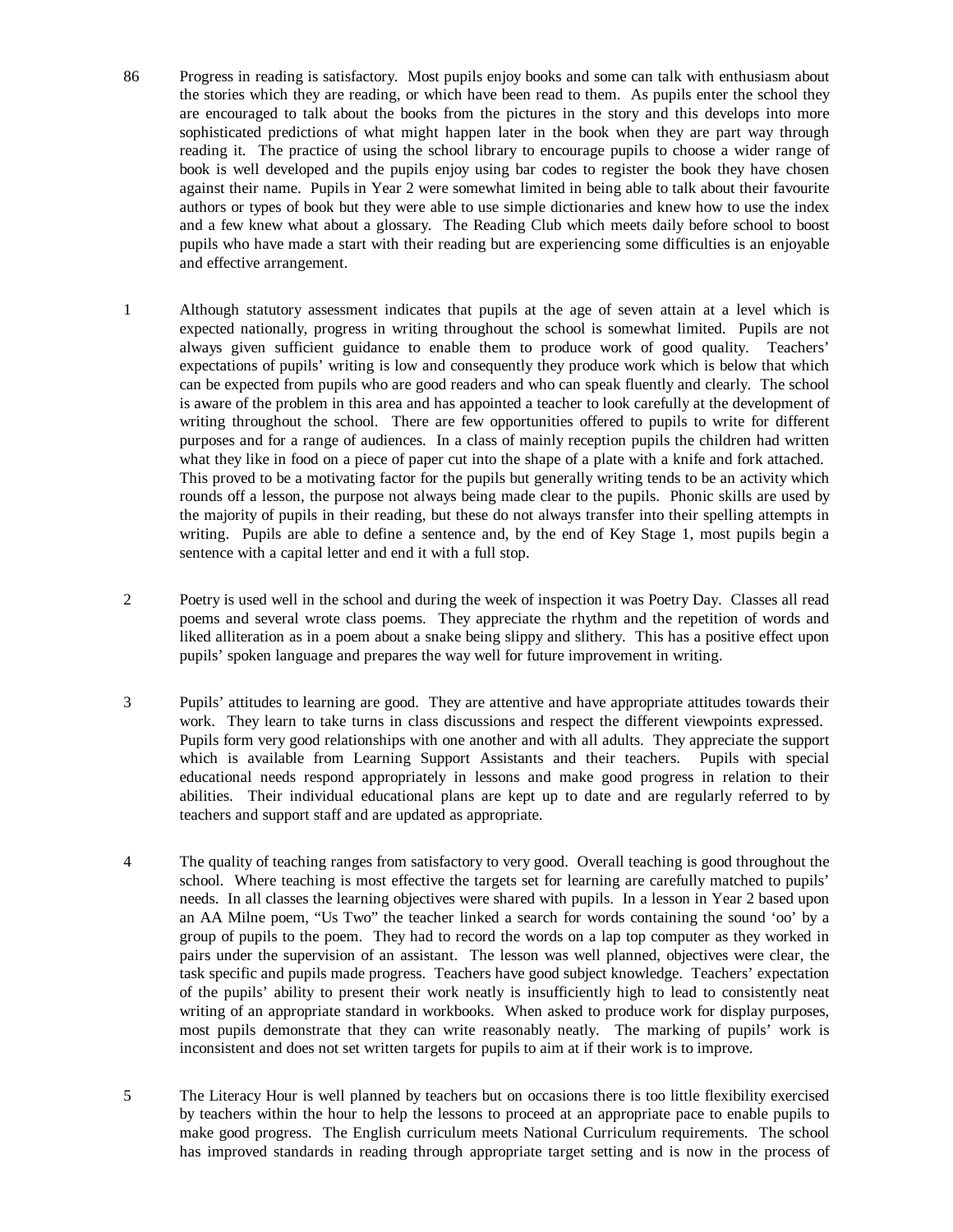drawing up targets to improve writing standards. Assessment procedures are in place and teachers know their pupils but insufficient links are made between the day today assessment and daily planning. A portfolio is being developed but as yet does not include a range of different types of writing. There is a policy and a full scheme of work which enables teachers to see what they should be teaching and what pupils have experienced earlier. The school uses the National Literacy Strategy Framework effectively.

6 The subject is well managed and the Literacy Project Leader has been effective in running in-service courses for staff on the use of the Literacy Hour. The Literacy Project Leader is now able to support teachers in classrooms through time being made available to her. Monitoring of the subject has been undertaken but this has not always been with sufficient focus to effect an improvement in standards. Resources are very well organised and are easily accessible to pupils and staff. The library is well stocked and used sensibly. The purchase of materials for the Literacy Hour has drawn heavily upon the budget but these are now sufficient to meet the needs of pupils.

#### 92

#### **Mathematics**

- 7 At the end of Key Stage 1, pupils' attainment in mathematics in statutory assessments is above the national average and, when compared with similar schools, it is also above. This is an improvement on the findings of the previous report when standards were judged to be in line with the national average. Attainment has continued to rise with the introduction of the National Numeracy Strategy supported by a detailed policy and scheme. The latest published figures for 1999 continue these rising standards although there are not yet any comparative national figures to set against the school's results. There is a slight difference in the attainment of boys and girls, with boys outperforming the girls. The school has plans to address this issue.
- 8 The effectiveness of the school's introduction of the National Numeracy Strategy is good and standards of numeracy are good. Pupils show confidence with numbers. They regularly practise number bonds and multiplication tables. A significant feature is pupils' ability to apply problem solving methods in different situations, often in the form of written statements from which numerical facts need to be extracted before problem solving can commence.
- 9 By the end of Key Stage 1, pupils confidently add and subtract numbers to ten and many pupils understand the significance of numbers up to a hundred and well beyond. Pupils are confidently handling money, giving correct change for intended purchases as observed in a Year 2 class who were involved in the exchange and value of coins. Most pupils are familiar with all four rules of number, knowing simple multiplication bonds, multiplying by ten and one hundred and developing early ideas of division by sharing known quantities. Pupils identify halves and quarters of shapes, accurately shading half and quarter parts of them. They recognise and predict number patterns confidently, for example even and odd numbers up to one hundred. Pupils develop appropriate measuring skills and accurately measure lines to the nearest centimetre using a ruler. Pupils know the names of days, seasons and months of the year, confidently telling the time to the nearest five minutes. Pupils can name a variety of solid shapes and are aware of 'construction nets' to form mobiles. Pupils can confidently identify corners, edges and flat faces. They use tally marks to construct 'Carroll Diagrams' and collect data to draw simple charts and graphs. Levels of attainment in using and applying mathematics and using number are very good by the end of Key Stage 1. Progress for all pupils, including those with special educational needs, is good.
- 10 Pupils' response is generally very good and they respond quickly to the teacher's instructions, wasting little time in getting on with their tasks. Pupils work well in pairs and groups with some good collaborative work seen during the inspection when pupils shared their findings of the given amounts of money which they had spent. Behaviour is very good and all pupils show good levels of motivation and confidence. Pupils are very keen to participate during mental mathematics sessions and to demonstrate their expertise in placing numbers in the correct sequence as observed in a Year 1 lesson involving a blank number line with appropriate divisions left vacant. Pupils take good care of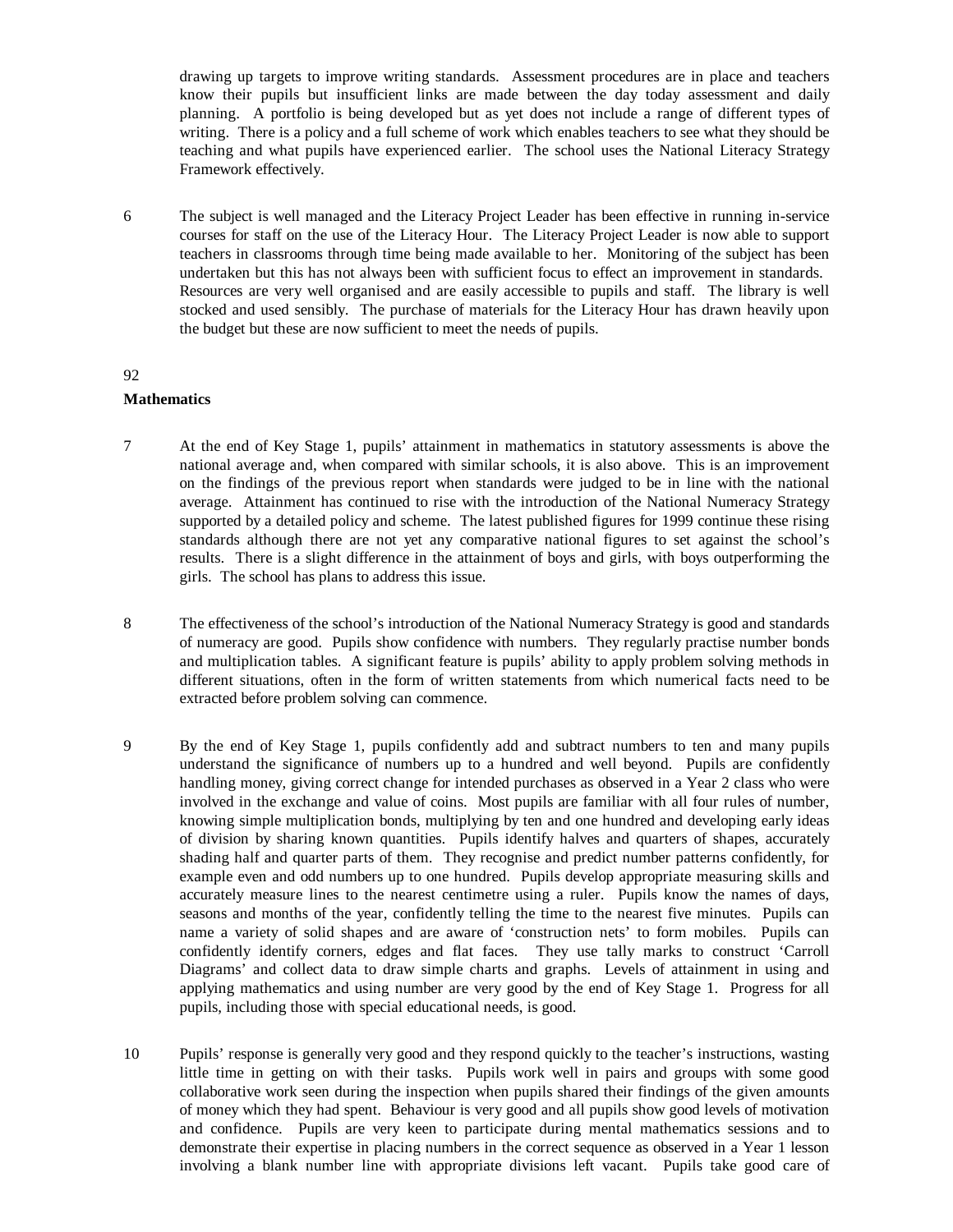resources, collecting and returning them with developing independence.

- 11 The quality of presentation of in pupils' workbooks is poor. Often work is not dated and figure formation lacks a uniform style to give number calculations a greater degree of accuracy. This area of development identified in the previous inspection has yet to be addressed.
- 12 The quality of teaching ranges from very good to satisfactory and overall it is good. In the very good lessons teachers share learning targets with pupils at the beginning of the lesson and make clear what pupils are to learn during the lesson. This has good impact upon their understanding and the standards achieved, making a good focal point at the end of the lesson to determine what has been understood. Teachers' understanding of mathematics is good and this enables them to give clear explanations and to pose searching questions. Planning is good and lessons follow the recommended structure of the National Numeracy Strategy. Teachers' relationships with pupils are very good and their good management of pupils enables a good mathematics ethos to be established. Lessons generally proceed at a good pace and the interest of pupils is generally well sustained. Teachers' use of day to day assessment is satisfactory and is developing. However, the marking of pupils' work in books is unsatisfactory. Some work is marked using large ticks to indicate that an answer is correct, but scrutiny of pupils' work indicated that some work marked correct was, in fact, incorrect. The use of positive written comments to support how a pupil might improve is inconsistent across the school.
- 13 The management of mathematics is good. The co-ordinator has organised an appropriate range of inservice training to improve staff's knowledge of the National Numeracy Strategy. Mental arithmetic sessions have been implemented throughout the school and teachers are successfully focusing on improving pupils' use of mathematical language in appropriate year groupings. Planning shows that the broad and generally well balanced curriculum meets the requirements of the National Curriculum. Planned themes cover the elements and skills to be taught and there is good progression of learning in number. At present the role of the subject co-ordinator as manager of quality and standards is less clearly defined than in other areas of her role. Although assessment is built into the planning, as yet there is no clear indication that it informs the next stages of learning.
- 14 Resources are of good quality, are clearly labelled and accessible in lessons. The use of information and communications technology to support work in mathematics is an area for continued development.

#### 100 **Science**

- 15 Inspection evidence indicates that attainment in science is broadly in line with national expectations by the end of Key Stage 1. Teacher assessment results at the end of the key stage in 1998 indicate that attainment is above the national average. The findings of this inspection on the standards in science concur with those of the previous inspection.
- 16 In the reception classes children can use their senses to successfully identify articles from everyday living. They can describe what they smell and have started to predict, test and evaluate their findings. Pupils in Year 1 know the main parts of the human body and are aware of the range of senses that are used to identify items in our environment. Pupils in Year 2 know that pushes and pulls are kinds of forces. In their investigations they are starting to understand the effect that a slope has on the distance a toy car would travel and that different types of surfaces cause an object to speed up or slow down. At the end of the key stage they are able to record their results and represent them in different ways. They are beginning to understand what makes a fair test.
- 17 Pupils in both reception and Key Stage 1 are making good progress in developing their knowledge of scientific principles. Pupils with special educational needs are also making good progress because of the high quality of learning support and intervention which enriches their experiences.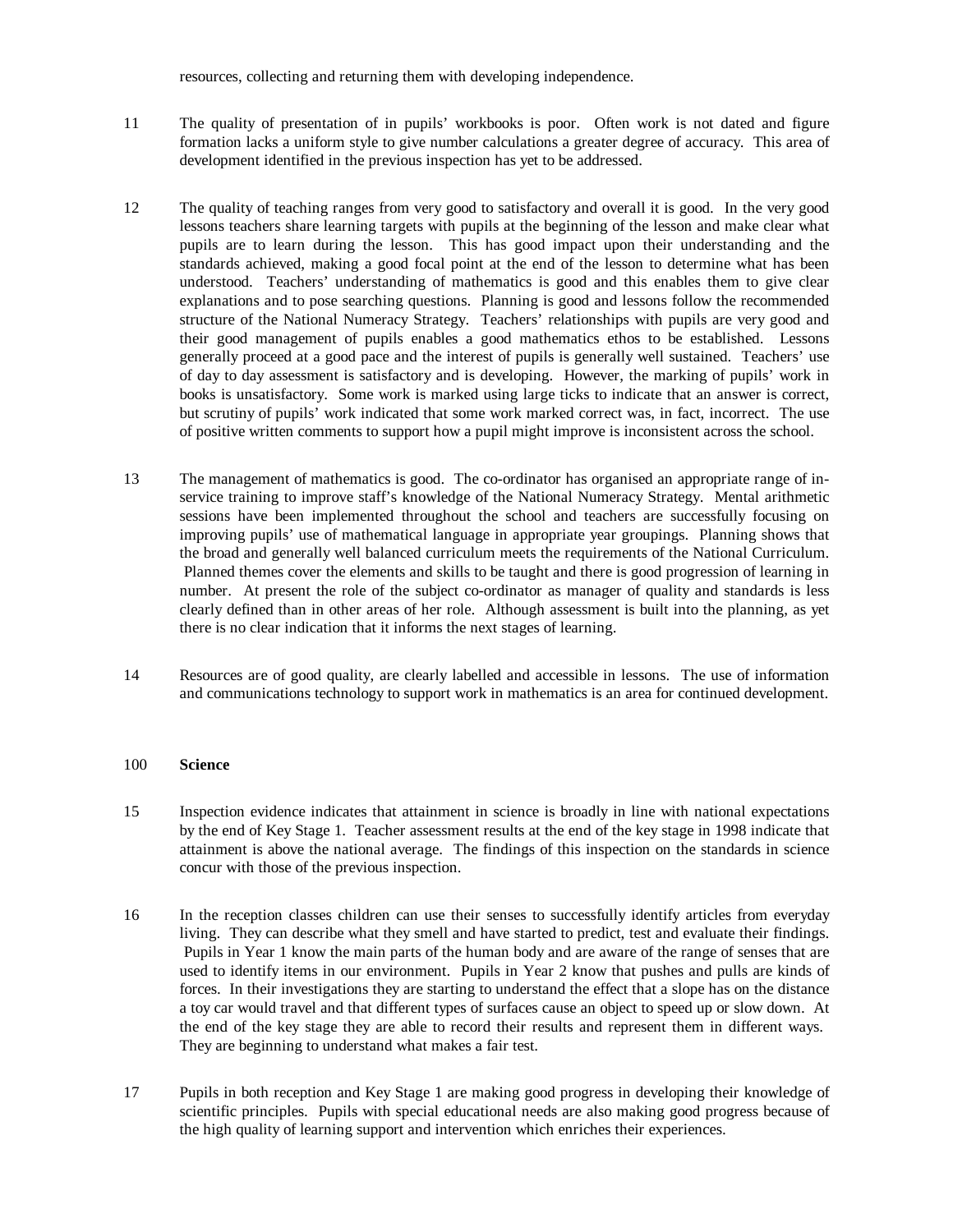- 18 All pupils have a good attitude to their lessons. They show genuine interest in their work and concentrate well. They are helpful and courteous to each other and can work co-operatively when asked. Behaviour in science lessons is very good throughout the school. Pupils handle equipment carefully and understand the need for safety.
- 19 Teaching is good throughout the school. In the best lessons there is detailed planning set within an interesting context that satisfies the pupils' need for discovery and it develops systematically with appropriate challenge and extension opportunities for the more able. Learning targets are shared with the pupils and the class organisation and management of pupils is very good. The presentation and recording of pupils' work is unsatisfactory; written or diagrammatic work in pupils' books is often untidy and carelessly produced. This detracts from the overall quality of scientific understanding that takes place throughout the school and has a negative impact on literacy.
- 20 The curriculum is broad and based on the National Curriculum and is organised in topic headings. Sometimes the links between subjects and the topic headings are tenuous and lack a clear focus. However, the subject meets statutory requirements.
- 21 Assessment procedures are in place but the day today assessment is not always closely linked to short term planning and consequently has little impact upon the quality of learning. In the best lessons the anticipated outcome is highlighted and assessment opportunities are targeted.
- 22 The co-ordinator for the subject is new to the post and possesses a clear view of the direction which needs to be followed in science. A planned assessment and recording sheet for all staff has been prepared by the co-ordinator to aid assessment when it is fully implemented. Her well founded plans and ideas augur well for the future development of the subject. The monitoring of both teaching and the quality and range of pupils' work is underdeveloped. The monitoring of teachers' termly plans is being undertaken but the monitoring of work in the classroom does not take place as yet. Written marking of recorded work is sometimes unsatisfactory.
- 23 There is a good range of learning resources that are easily accessible to all classes. The subject contributes well to numeracy through the use of measurement and the recording of data. Accommodation is satisfactory with the immediate environment of the school being used effectively to further enhance the delivery of the curriculum. The garden area, pond, wildlife area and the playground are used well to aid investigative work. A well planned portfolio has been collated by the co-ordinator to provide a useful tool for assessment and the matching of National Curriculum levels to pieces of work throughout the school. Visits to places of interest such as INTECH (an interactive technical exhibition in Winchester) by Year 2 and a range of visits within the local environment such as the nearby heath, both enliven and enhance the curriculum offered to the pupils. Science days are also held to further raise the profile of the subject throughout the school and add interest and excitement to the curriculum, so having a positive impact upon standards.

### 109 **OTHER SUBJECTS OR COURSES**

#### 109 **Information and communication technology**

- 24 Pupils' attainment in information and communications technology (ICT) by the end of Key Stage 1 is in line with the levels expected of pupils aged seven. In recent years improvements have included an integrated two year plan that ensures progression and continuity of skills, an area of development indicated in the previous inspection report. All pupils, including pupils with special educational needs, make sound progress in ICT as they move through the school. These findings are similar to those reported in the last inspection.
- 25 By the end of Key Stage 1, most pupils can select a program and a document, recall documents, amend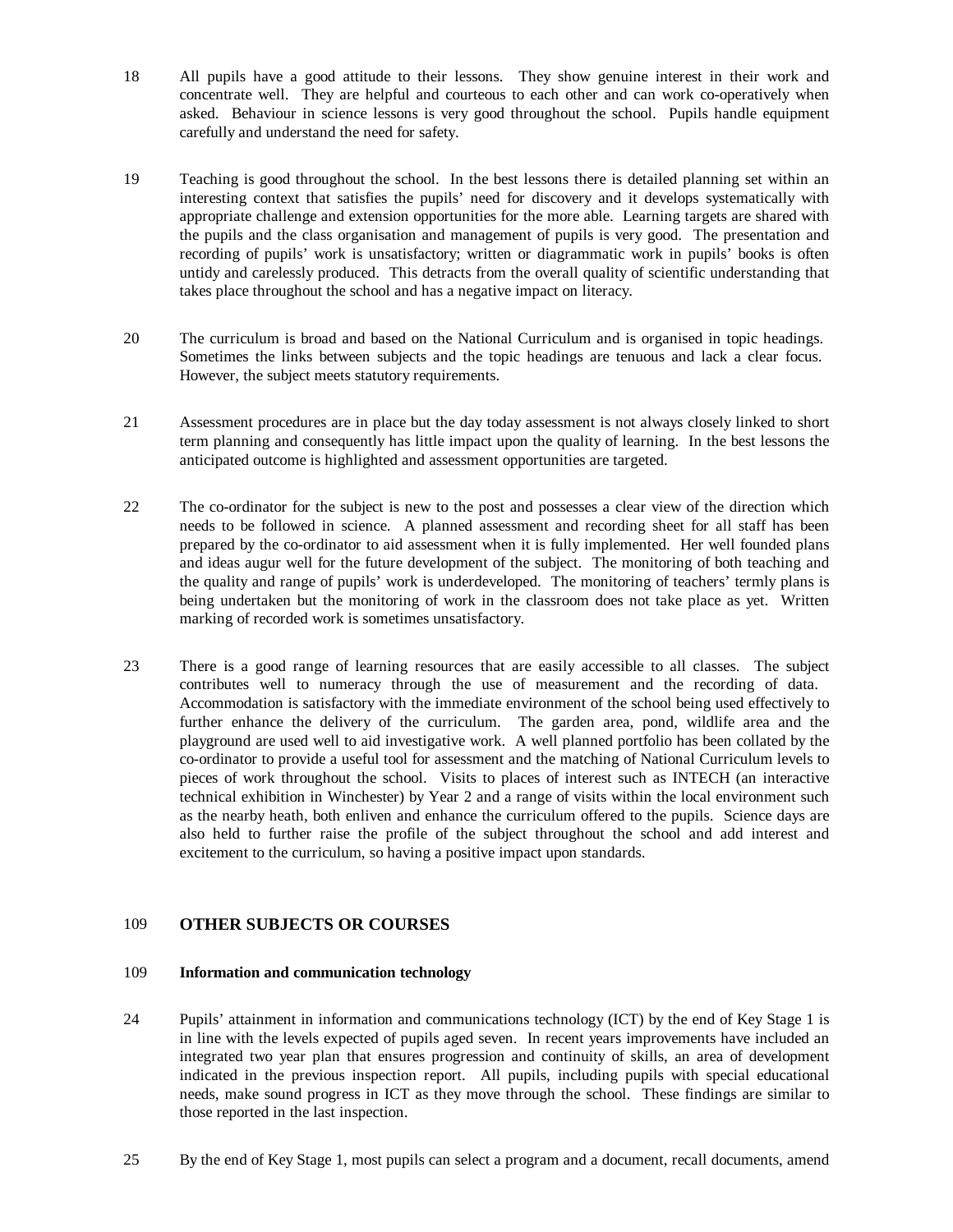them and close a program. They confidently use programs to support learning in other subjects, for instance in mathematics converting money into words and numerals. In art, pupils build pictures confidently using a variety of programs to create design. The use of e-mail provides pupils with opportunities to link photography of a fair in Blackpool with a direct comparison with the local town fair. Pupils use a range of ICT equipment in addition to computers. In a Year 1 class pupils programmed and controlled a floor robot to make a series of planned movements forwards and backwards to resemble movement on a number line. Pupils readily recognise controlled items and are aware of the need for control. Pupils extend their skills by using the library computer as part of their library skills to search for information on the micropaedia or Internet. In addition they are able to register the books which they borrow by the use of a bar chart reader.

- 26 All pupils have very positive attitudes to ICT. They listen carefully to instructions and willingly share their opinions and ideas for instance when planning a route for a robot. Pupils speak confidently about computer programs and are willing to experiment to achieve the desired objective. For example, confidently using a digital camera to support ongoing topics. During the inspection very limited direct teaching of ICT was observed. However the planning for the subject is good in ensuring that pupils build systematically on previous learning as they move through the school and the quality of teaching overall is judged as satisfactory. In good quality teaching as observed in Year 1, teachers have a good knowledge and understanding of the subject and, as a result, present work which challenges pupils but which also enables them to develop understanding. These sessions help pupils to work independently in ICT throughout the week to support work in other subjects. The school is aware of the need to develop appropriate assessment and recording of pupils' progress to inform future planning. There is not a system of assessment to track progress of skills or involve pupils in the process of self-evaluation.
- 27 The scheme of work, new since the last inspection, incorporates elements of the national guidance and promotes structure and progression in teachers' planning and meets National Curriculum requirements. The use of well informed learning support assistants, working alongside pupils on the computer, has a direct and positive impact on attainment. The co-ordinator directs the subject with enthusiasm and has been very effective in managing the development of the subject and in building teachers' confidence and expertise. Resources are good, with each class having access to a number of quality computers and with each year group having its own networked computer system. The school has recently improved its range of software, particularly to support pupils with special educational needs in literacy and numeracy skills.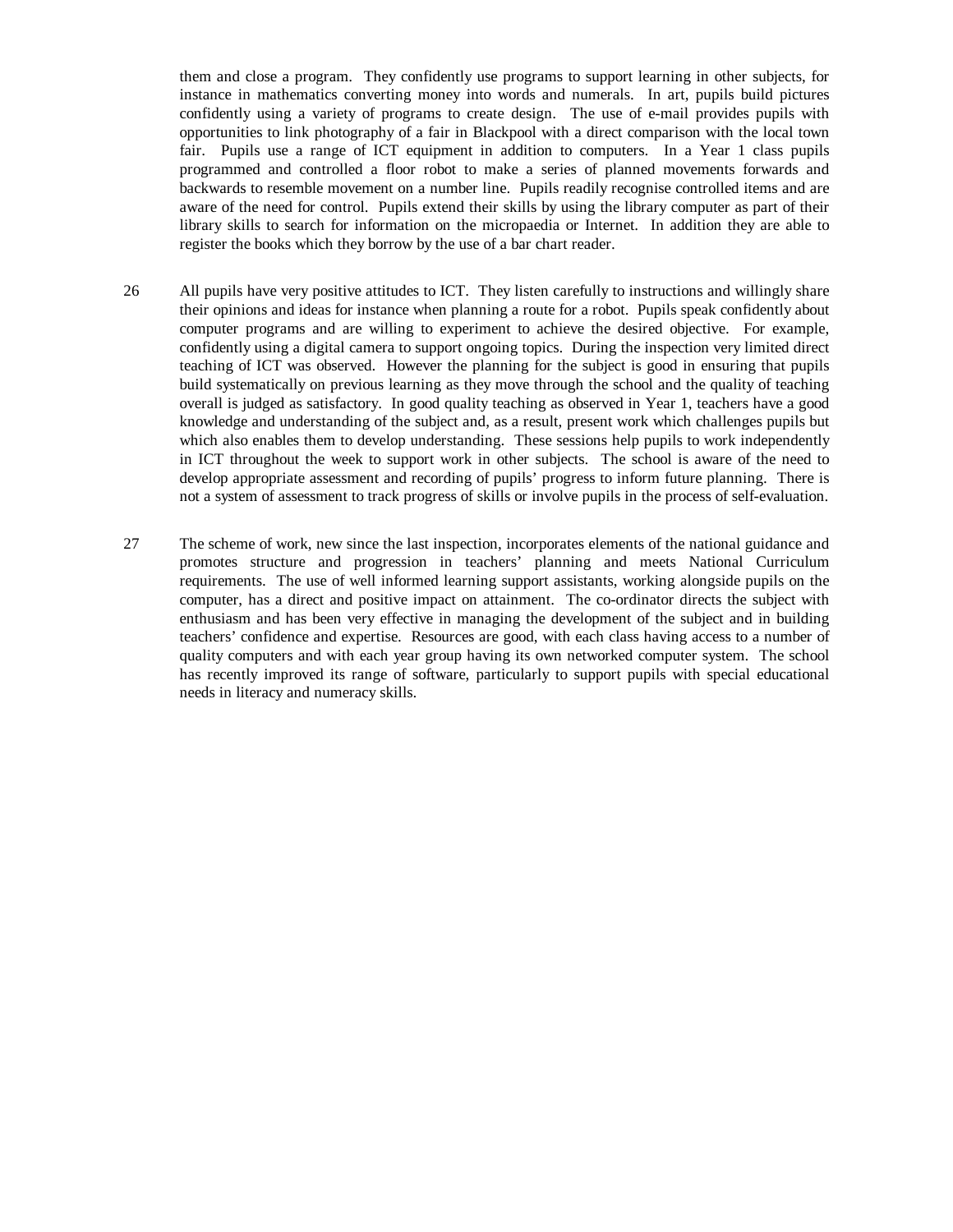- 28 By the end of Key Stage 1 pupils' attainment is in line with expectations of the Hampshire Agreed Syllabus for Religious Education, "Visions and Insights". Pupils achieve the appropriate levels of knowledge and understanding laid down in the syllabus. These findings are similar to the ones in the previous inspection report.
- 29 As pupils reach the end of the key stage they have some knowledge of the variety of celebrations and festivals in the Christian calendar and have looked at similarities and differences in Judaism. They know that people may want to keep Succot a special festival and can make suggestions about what people might like to do on a day which is special to them. In the reception classes, children can talk about the kind of celebrations they have experienced such as birthdays and they can share thoughts about what they can do to make people happy. In Year 1, pupils make their own special symbol from dough and combine their ideas in a class bread loaf for use in the forthcoming harvest festival. In making a Succat, pupils in Year 2 gain an insight into how Jewish people celebrate at harvest time. Pupils are encouraged to express their thought orally about which things are special to them.
- 30 All pupils make satisfactory progress and those pupils with special educational needs make good progress, this is due to the good quality of support given to them in the classroom.
- 31 The quality of teaching is good. Teachers have a secure subject knowledge and lessons are planned specifically to capture the children's interest. The teaching is at its best when an atmosphere of mutual respect is created which is conducive to the sharing of feelings and opinions. This is particularly seen in 'circle time' and even the youngest children are capable of reflective thought and sensitive opinions.
- 32 Pupils' attitudes to their work are very good. They are sympathetic to the views of others. They are keen to learn, listen attentively and respond extremely well in assemblies. They have a thoughtful approach to their work and speak respectfully of both Christianity and Judaism. Discussions are of a good quality.
- 33 There is a detailed scheme of work and it is complemented by collective worship and circle time. Visits to a local church and visitors to assemblies enhance the curriculum. Good use is made of religious education lessons to foster pupils' spiritual, moral, social and cultural development, as was observed in lessons about the Jewish harvest.
- 34 The co-ordinator is enthusiastic and keen to develop the subject further. An action plan has been drawn up and although assessment opportunities are presently unplanned, there is a clear structure for its future implementation. Video, book resources and artefacts are good and enable pupils to gain experiences of comparative religions. Monitoring of both teaching and the quality of learning has not been established to enable the co-ordinator to know where there is good practice in the school.

#### 120 **Art**

- 35 The standards attained in art are generally below those which can be expected from pupils of this age. Progress is also unsatisfactory, although pupils with special educational needs make good progress in their creative work due to the quality of the support which they receive from staff. This is a deterioration from the time of the last inspection.
- 36 By the end of Key Stage 1, pupils work practically with pencils, crayons, pastels, paint and fabric to create drawings, paintings, collage and models. The quality of their work, however, is not of a high enough standard and their presentation is often careless. There is no evidence of a progression of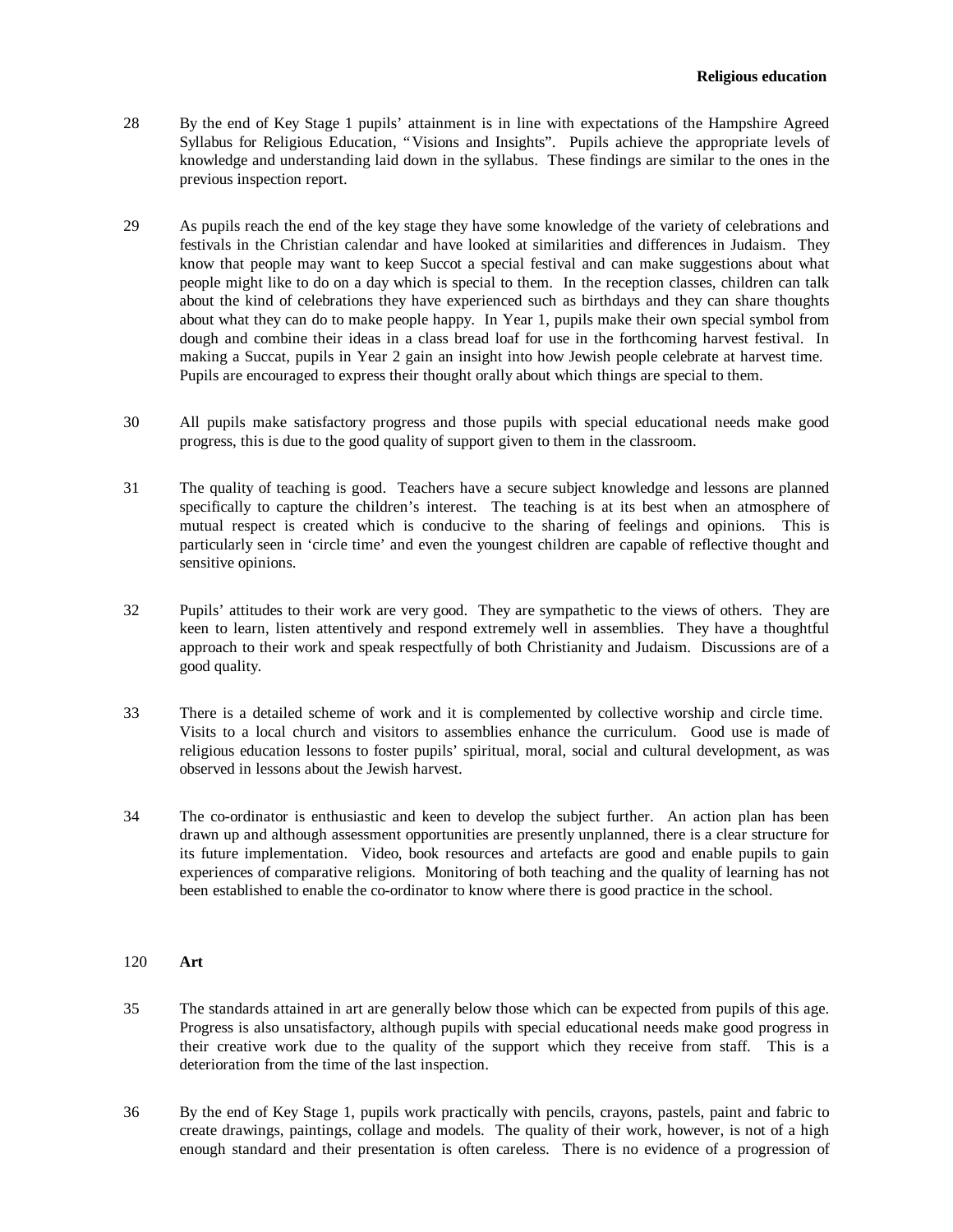skills such as cutting, brush control and colour mixing throughout the key stage.

- 37 Pupils in Year 1 are starting to be able to mix primary colours effectively and learn the correct brush control. They observe examples of artists' work such as Klee and Mondrian and use paint and software packages to try to produce similar effects as these recognised artists. Pupils in Year 2 can use wax crayons to create wax resist pictures illustrating their visit to the Taro Fair.
- 38 Pupils' response to the subject is very good. They enjoy practical work and behave well. They can share materials, ideas and equipment sensibly and safely.
- 39 The quality of teaching is satisfactory overall although insufficient time is spent on the teaching of skills and giving pupils ample opportunity to develop their powers of observation. Display sometimes lacks imagination although care is taken in the mounting of pupils' work.
- 40 The scheme of work is satisfactory and has clear teaching objectives. Assessment however is not embedded into the planning and teachers are not always sure of the next steps to be taken by a child to master a technique. There are no sketchbooks in regular use to act as a record of progress for individual children. Resources are satisfactory and are accessible to all. Accommodation does, however, limit the opportunities for pupils to become involved in large-scale projects such as three dimensional sculpture. Local galleries, as well as the town, are used well to provide a stimulus for art work. Occasionally, the whole school works together on an art project such as creating a stained glass window effect for the Christmas performances. The co-ordinator is new to the post and has plans to develop the subject further. At present the co-ordinator does not monitor the quality of teaching and learning to gain an overview of the subject and in order to raise standards across the school. There is no sampling of work by staff to identify where there is progression and where this needs to be improved and this limits pupils' progress.

### 126 **Design and technology**

- 41 The standards which pupils attain in design and technology are good and above those expected for pupils at the end of Key Stage 1. Pupils are able to investigate how some toys work and begin to explain their function. They are able to evaluate orally their own work and consider what they need to do to improve it. Pupils are using models and pictures to convey their own ideas. They work well with a range of materials. The progress of all pupils, including those with special educational needs, is good. These findings are similar to the findings of the previous inspection report.
- 42 Pupils in Year 1 can construct houses from boxes and use hinges to provide doors and windows for their models. Pupils in Year 2 can make a range of moving toys such as balancing parrots and a pop up toy using card levers, moveable joints and paper springs. They can make judgements about the suitability of their chosen material to fit the task. Pupils' own plans and designs are in the early stages of development and insufficient time is spent in the designing and planning part of the process, the emphasis being on the making.
- 43 Pupils are aware of the need for health and safety procedures and apply them well. Pupils enjoy their lessons and discuss their designs with enthusiasm using increasingly appropriate terminology. They work well together in groups and share ideas constructively. Presentation often suffers because pupils rush their work, being concerned to produce a finished product.
- 44 The quality of teaching is good throughout the school with appropriate support given to pupils with special educational needs. Lessons are well planned with clear learning objectives that are shared with pupils. More able pupils are not always presented with sufficient challenge however. Teachers pay appropriate attention to safety issues and create an interesting context for learning. Support staff and parental help in the classroom play a crucial role in the successful teaching of the subject.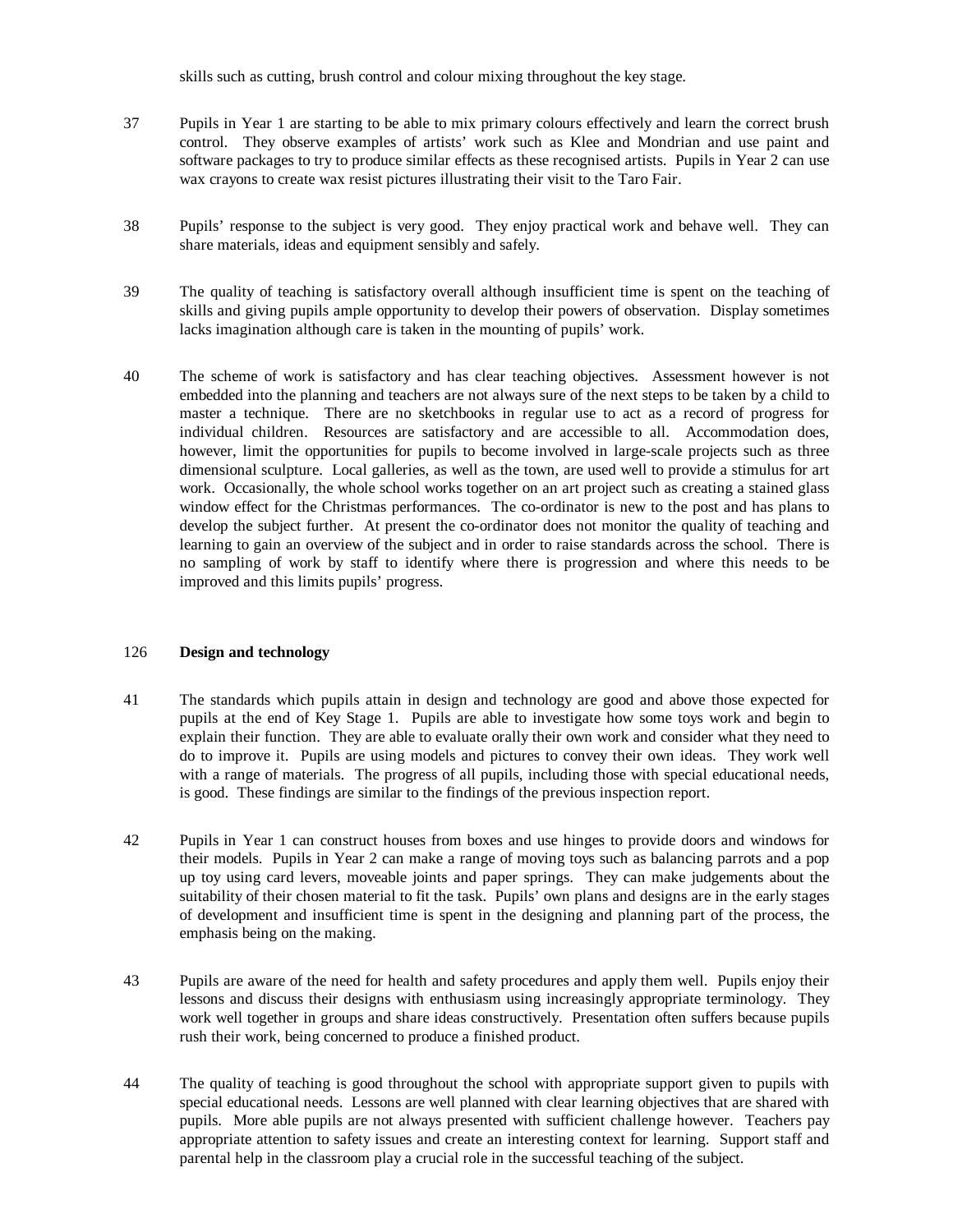45 The school has a good policy and scheme of work for the subject which is based on national guidelines. Assessment is not yet part of short term planning, having little impact upon the quality of learning, nor does it inform further planning. Assessment using National Curriculum levels is not used. At present there is no effective monitoring of teaching or learning. Resources are satisfactory although due to four classrooms being temporary, the technology trolleys are only accessible to Year 2 pupils, resulting in pupils in Year 1 having only a limited range of tools and materials available to them. There is a wide range of construction kits in all class areas and these are well used.

#### 131 **Geography**

- 46 Few geography lessons were observed during the inspection. However, sufficient evidence was available through the scrutiny of previous work, discussions with teachers and pupils and from information provided by the co-ordinator to enable judgements to be made. The progress made by pupils is good and by the end of the key stage they are reaching levels which are above those expected for their age. This is an improvement on the previous inspection.
- 47 The local area is well used and pupils understand about the need to protect the environment. They spend time in the immediate surrounds of the school and children in the reception class are beginning to be able to describe the way of reaching the playground or the library from their classroom. They draw simple plans of the classroom and the school. In Year 1 pupils look at their own town and learn to appreciate the nature of the buildings and their uses, noting similarities and differences. They learn to follow simple maps and reproduce a route which they have followed using symbols and pictures. In Year 2 the work becomes more sophisticated and a visit to Portsmouth allows them to make comparisons between their own town and a contrasting one. By the end of the key stage pupils know about such geographical terms as rivers, hills and valleys. They have used a variety of maps, appreciate the wider world and have been exposed to a consideration of other cultures and ways of life.
- 48 Pupils have very positive attitudes to their work and demonstrate very good behaviour on excursions out of school, and show great interest in what they have come to see. During a visit to the local Taro Fair, before the rides were operating, pupils in Year 2 were excited about the rides they might experience after school had ended. However, they were able to find out, by asking questions, the way in which the fairground workers felt about their lives on the fair and how the rides were operated through the generators. In addition they found out about the cost of individual rides during their visit and remained focused on the tasks in hand.
- 49 The quality of teaching is generally good. It is clear from the response of the pupils and their ability to recall previous work and demonstrate the skills they have acquired, that they had been taught well. Work is well planned and prepared and pupils are given clear guidance and instruction in order that they can complete the activities they are set. Effective use is made of support staff and volunteers and pupils with special educational needs are well supported to enable them to benefit from geography lessons. Teachers have a clear scheme of work to allow them to plan their lessons knowing pupils' previous experiences and what will be covered later in the school. The teachers working in year group teams support one another and share in the preparation of materials for use in lessons. Assessment is at an early stage of development.
- 50 The geography curriculum prepares pupils well for future work in Key Stage 2. Much of the work in geography is directed at pupils' acquisition of skills. The co-ordinator is enthusiastic about the subject and has worked hard to produce a portfolio of past work to show the breadth of the curriculum. The co-ordinator looks at teachers' plans and offers support to colleagues. The co-ordinator has attended courses to enable her to support staff with new ideas and to extend her knowledge. As yet she does not have time allocated to her during the week to enable her to visit other classes and therefore monitoring does not take place. Resources are good, clearly marked and are accessible to staff and pupils as required.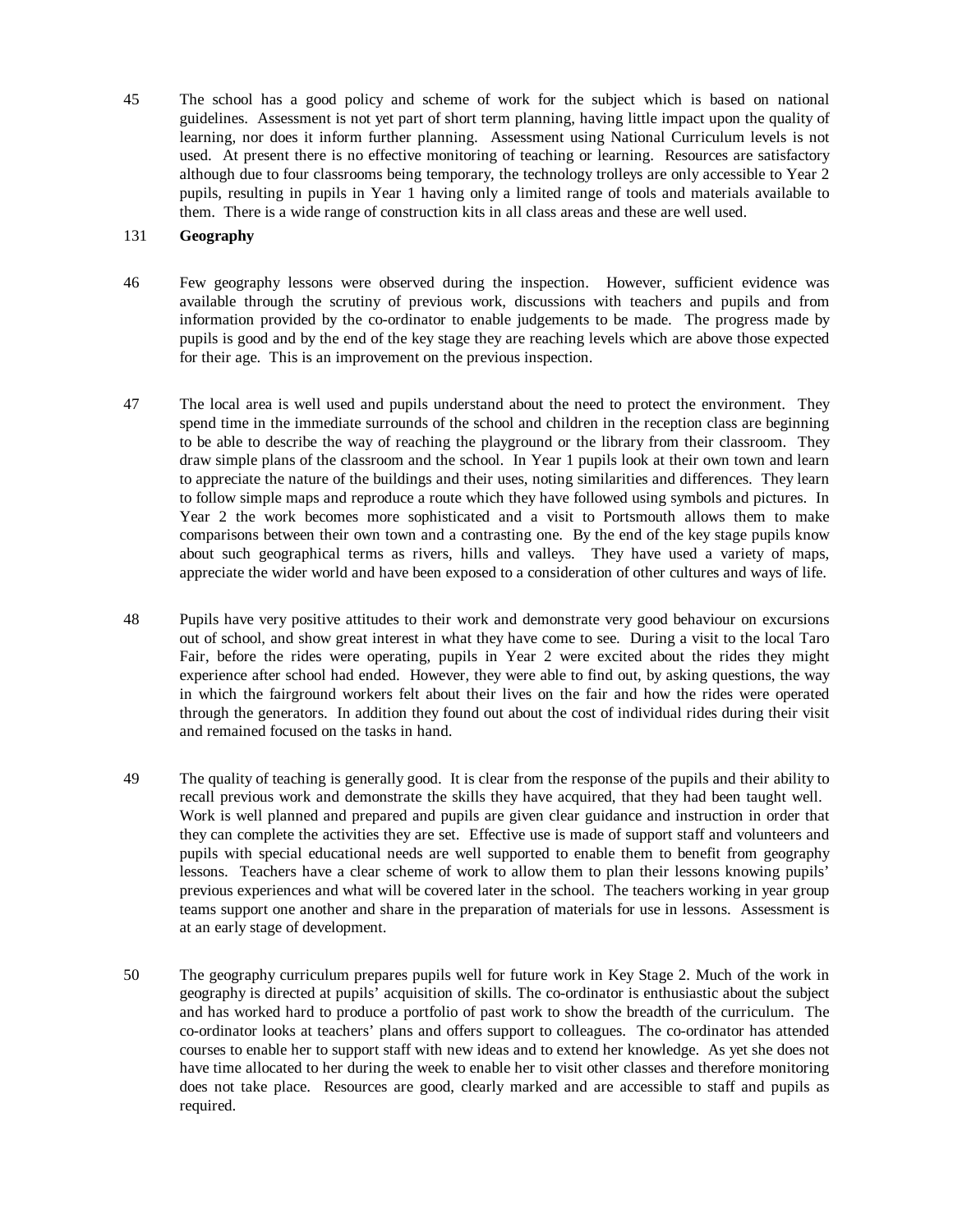# **History**

136

- 51 Very few lessons in history were observed during the week of the inspection, but pupils gain knowledge and understanding which is in line with that expected nationally by the end of the key stage. They make good progress in history, including those pupils with special educational needs. The previous inspection reached similar conclusions on standards in history. During the key stage pupils gain an awareness of the past and are able to describe similarities and differences between then and now. In a Year 1 class pupils were looking at the topic of "People who help us". They were looking at the differences between schooling in times past and their own school and were able to ask pertinent questions about the size of classes, the length of the school day, the different equipment available then and now and the way in which handwriting had altered.
- 52 Pupils' attitudes are very positive towards the subject and they behave very well. In the lesson on schools they were fascinated by the way in which things had altered, including the layout of the classroom. During the week of the inspection, pupils in Year 2 looked at the Taro Fair which has a long past. They looked at the different types of rides now available and also the origins of the fair which began as a Horse Fair. Links were made with a local artist, Flora Twort, and her paintings of the Fair from before the Second World War. Pupils enjoy looking at old photographs and drawing conclusions from them.
- 53 Teaching in lessons ranged from satisfactory to very good. In the very good lesson the teacher went into role to play the part of a teacher from times past. The Year 1 class was told of some of the things which were different to the classroom in which they were working and the class asked questions. So absorbed was one child, that when the teacher stepped back out of the stock room to indicate that he was now back as their teacher, the child had to tell the teacher what had occurred whilst he was away! Teachers are supported by a good scheme of work which is based upon the National Curriculum Programmes of Study and they ensure that pupils are beginning to grasp the key elements listed for pupils in Key Stage 1.
- 54 Year group planning is a feature of history and teachers co-operate well and prepare material for use in lessons which they share. The co-ordinator is very keen on the subject and conveys enthusiasm to other members of staff. The school has found that they are constrained by time since the introduction of the literacy and numeracy hours, but a full range of topics is covered which enables pupils to appreciate the debt which is owed to the past. A topic entitled "Beyond Living Memory" was very popular with pupils in Year 2. It involved a visit to a local Bronze Age site but time has meant that it has been dropped from the scheme for the present. The co-ordinator has no designated time to monitor work in classrooms but has attended courses to further his knowledge and to pass on information to other members of staff. The resources for the subject are good and the library contains relevant books and videos which are used as appropriate.

140

#### **Music**

- 55 The standards of attainment in music are well above those expected for pupils at the end of Key Stage 1. Progress for all pupils, including those with special educational needs is good. This overall level of attainment has risen since the last inspection. Pupils sing tunefully and with great enthusiasm in assembly. The majority of pupils have a well-developed confidence in using a range of instruments for composition and performance. Pupils have a very good knowledge of simple pitch and beat. Taped evidence used in the reception classes provides a very good illustration of the range of tasks and ingenuity within the group of young pupils when singing well known nursery rhymes. All pupils in Year 2 have the opportunity to play the recorder.
- 56 The pupils in Key Stage 1 successfully use an increasing range of percussion instruments to accompany singing or for the purposes of demonstrating different rhythms. Pupils can sing a variety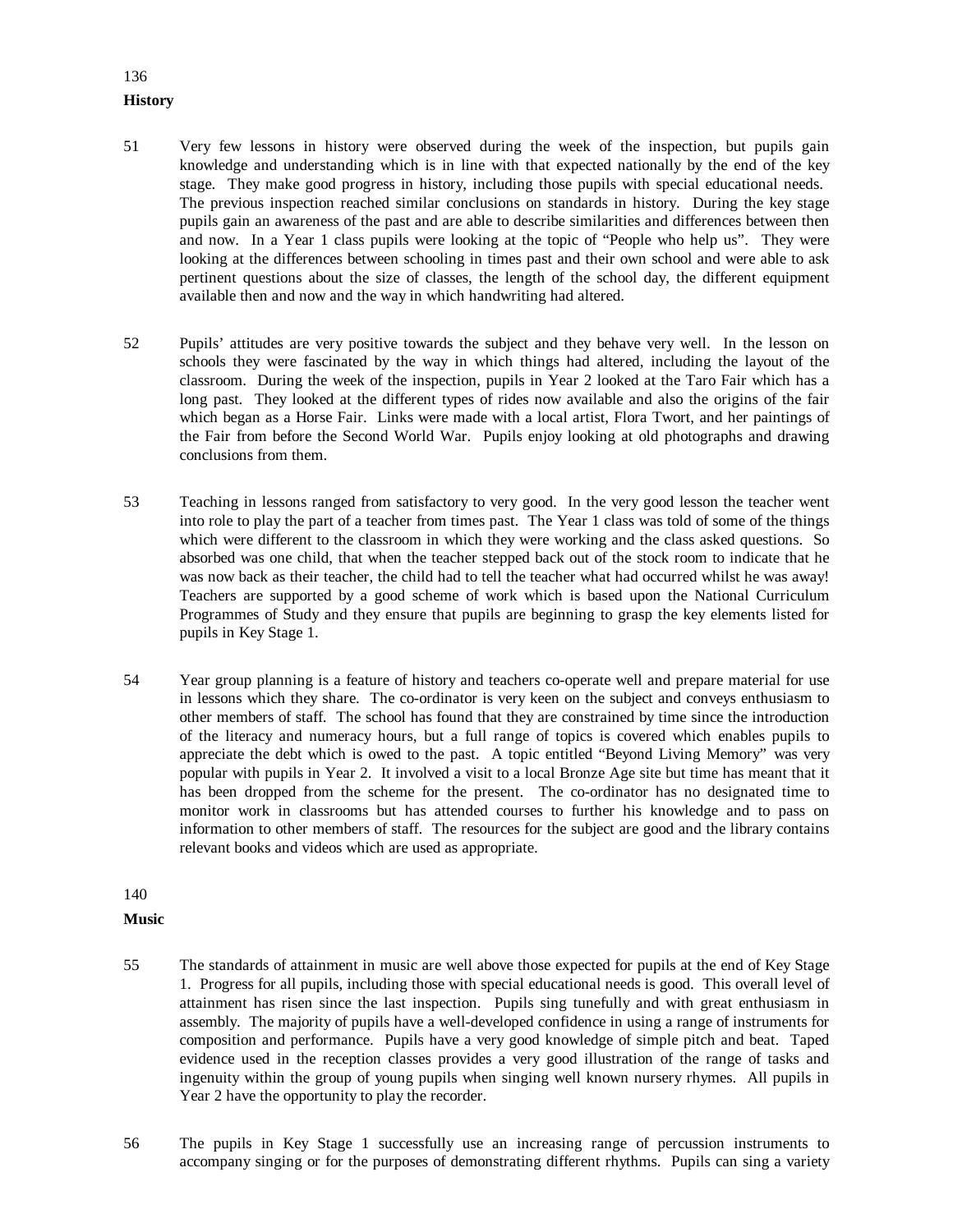of songs from memory, singing softly or loudly as appropriate. From the earliest age, pupils have been accustomed to quite sophisticated rhythms and are able to clap them. They combine listening and appreciation with the acquisition of knowledge of composers and their works, listening to a wide range of music played in school assemblies. Pupils in Year 2 are developing knowledge of the differences between instruments and the different styles of playing. Pupils make good progress in developing their composition work imaginatively and sing a wide repertoire of songs with increasing vigour and expression. All pupils eagerly approach the wide variety of well selected activities devised to develop their skills in the appreciation of music.

- 57 Pupils in the reception classes are fascinated by the very good range of musical instruments available in the school. They delight in opportunities to accompany singing by playing bells and shakers. Pupils in Year 2 respond positively with good levels of confidence to perform together and listen sensitively to each group's composition. For example as observed in a Year 2 class, pupils took turns as conductor responsible for collaborative group performances, sensitively evaluating the efforts of other pupils.
- 58 Teaching overall, is good with some examples of excellent teaching. Whilst it was only possible to observe a few music lessons, in those seen very careful planning was a strong feature, giving pupils a structure which built on previous learning. Good quality teaching is supported by a wide range of strategies and approaches that stimulate pupils' interest and introduce them to the ideas and practice of music. Tasks are very well pitched to enthuse and develop the skills of a range of pupils. As observed during a Year 1 lesson, class control and management appeared effortless due to the enjoyment and participation of all the pupils. The school has developed a very strong policy and scheme which covers fully the National Curriculum requirements. The school has yet to develop effective assessment opportunities linked to the progression of individual skills.
- 59 The well qualified subject co-ordinator, appointed since the last inspection, directs the subject with enthusiasm. The co-ordinator does not have the planned opportunity to monitor the curriculum, attainment and teaching throughout the school. There is good evidence in planning of work linking music from other cultures being used to support topic work.
- 60 During the previous inspection the quality and range of musical instruments needed to be up-graded. This has been completed to very good effect with the present very good quality, range and accessibility of all instruments. The well planned use of information and communications technology programs on composing which support simple notation and composition has a positive impact on attainment.
- 61 Classroom music is enhanced by the very good quality of extra-curricular music that takes place in the form of attending area infant music festivals, performing at Petersfield Festival Hall in Orchestra Concert and involvement in an Intercultural Fortnight and in the local Infant Music Festival.

### 147 **Physical education**

- 62 Overall, pupils attain standards that are appropriate for their age and the majority make sound progress. These findings are similar to the ones noted in the last inspection report.
- 63 Pupils are able to perform a series of linked actions with appropriate control in response to a variety of musical rhythms. Pupils use space with growing confidence; as observed in a lesson in Year 1, where pupils pretended to be explorers trying to locate a Giant's Castle. In Year 2, pupils develop confidence travelling over and under apparatus, rotating, balancing, and landing with satisfactory levels of control. Pupils move around the hall sensibly and carry equipment safely under the direction of the class teachers.
- 64 Pupils have very good attitudes to their work and form favourable relationships with their teachers.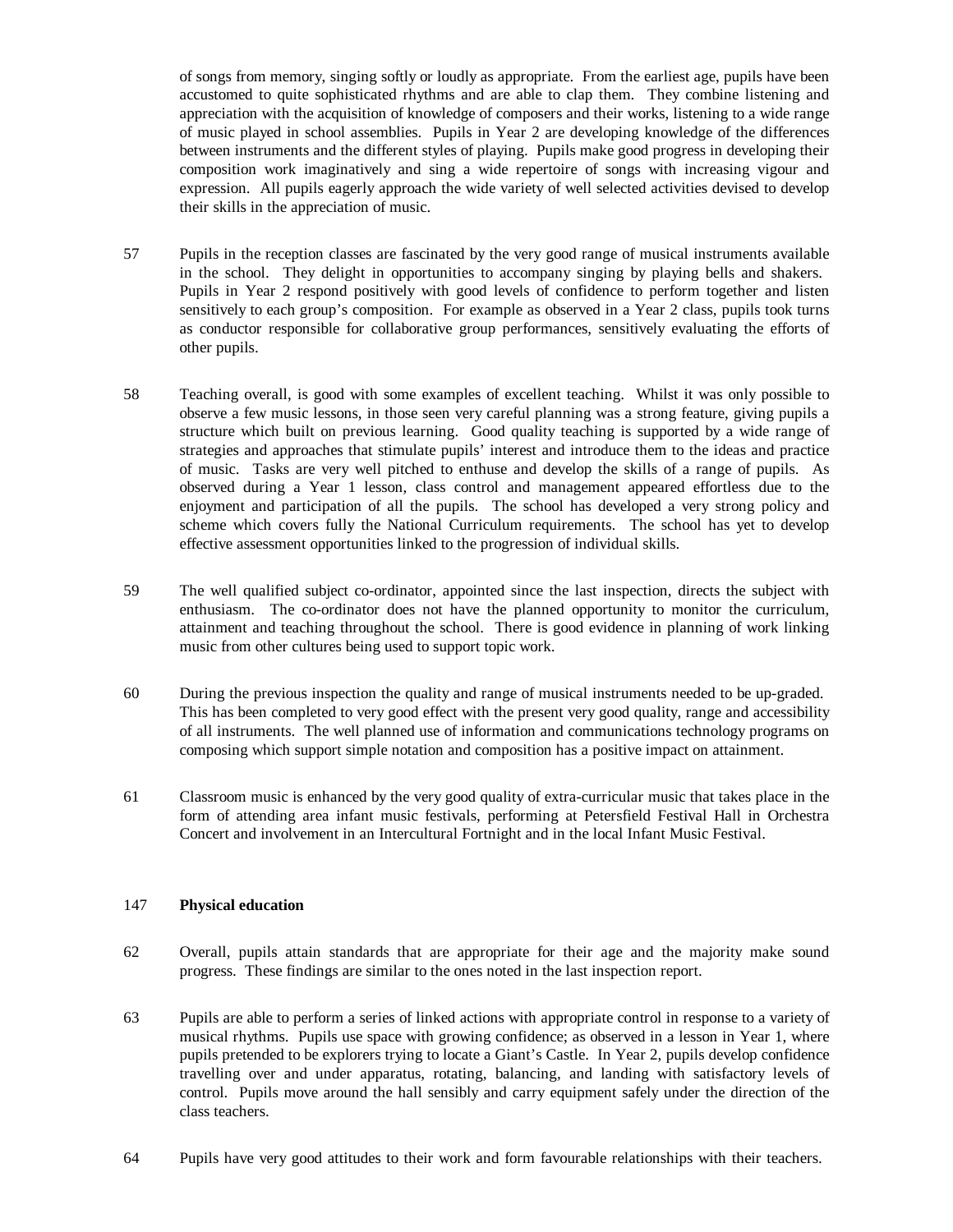Pupils co-operate very well in pairs and teams and wait patiently to use equipment. Pupils' behaviour is very good and they show good respect when observing others' attempts to improve performance. During team game sessions, pupils display very good levels of fairness, abiding by the rules. Pupils select equipment sensibly, putting it away in a careful manner.

- 65 The quality of teaching observed ranged from very good to unsatisfactory. Overall, teaching is usually good. Where teaching is good, teachers change for physical education, have a good level of subject knowledge and expertise themselves and use this to good effect in good quality, clear explanations. Teachers introduce a good regard for working safely and encourage pupils to perform well, as observed during a Year 1 lesson involving the carrying of benches to required positions in the hall. This has a good impact on self-esteem and in developing positive attitudes in the school. Teachers manage their classes confidently and most lessons are planned with suitable warm up at the beginning and cool down at the end. The majority of teachers inform pupils how to improve the performance. However, teachers do not give sufficient opportunities to pupils in Year 2 to analyse their own and others' performances to enhance attainment. Pupils who have special educational needs are given good support and encouragement and they make good progress. Formal assessment by teachers on pupils' performance is at an early stage of development.
- 66 Since the last inspection the school has appointed a new subject co-ordinator. The quality of music provided in dance tapes identified in the previous inspection as an area in need of upgrading, has been improved. The co-ordinator does not have the opportunity to monitor the curriculum, attainment and teaching throughout the school. On a rolling programme, pupils are provided with a full range of activities which covers the requirements of the National Curriculum.
- 67 Very effective use is made of the school grounds which include an excellent adventure playground. There is a large hall for gymnastics and more than adequate well marked out hard playing surfaces for outside games. However, access to soft play surfaces for games is very limited. Resources are good in quality, quantity and accessibility but hindered by unsatisfactory storage arrangements which restrict the hall floor space. There is a good range of planned sporting activities which enhances attainment. These include sports days, area Festivals of Sport, maypole dancing, football skills training sessions and visits by the County Cricket Club undertaking ball skills training.

# 153 **PART C: INSPECTION DATA**

## 153 **SUMMARY OF INSPECTION EVIDENCE**

- 68 Four inspectors, including a lay inspector, spent a total of 16 inspector days in the school gathering first hand information.
	- 63 lessons were observed. The time spent including observation of lessons, sampling and scrutinising pupils' work and hearing pupils read, was over 50 hours.
	- In addition to the above assemblies and class circle times were attended; the registration of pupils was observed; interviews were held with staff, governors and others; pupils were observed in the playground and around the school and inspectors took lunch with pupils.
	- Reports on pupils, teachers' records and teachers' assessments were examined.
	- Statements of special educational need, individual education plans and attendance registers were also scrutinised.
	- All documentation, including policies and the School Development Plan provided by the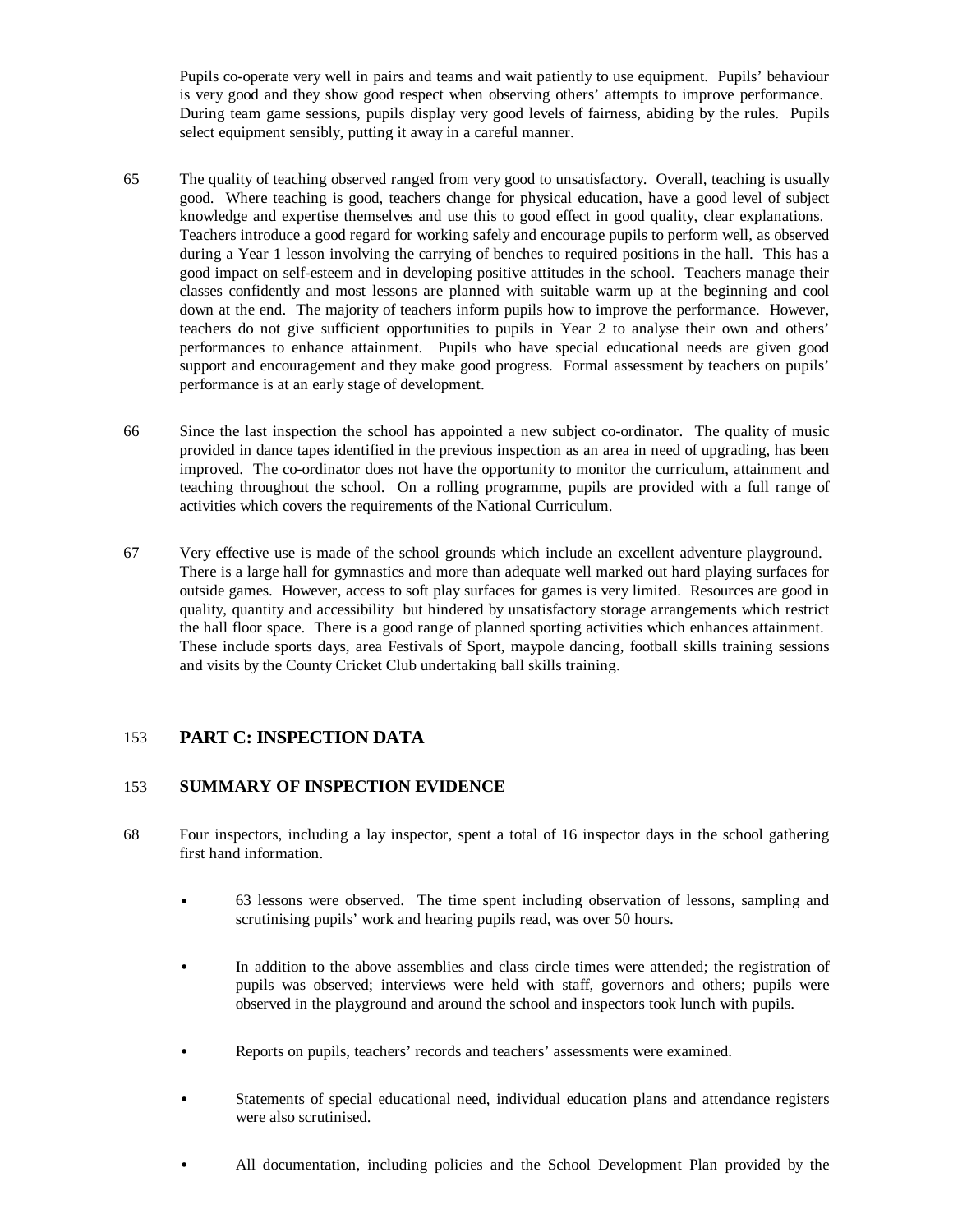school in advance of the inspection, was read and analysed both before and during the inspection.

- The previous Inspection Report on the school (February 1996) was read and analysed.
- Budget figures were scrutinised and discussed.
- The registered inspector held a meeting for parents before the inspection, also meeting with staff and governors in separate meetings.
- Questionnaires were issued to parents and the returns analysed, the data being recorded in the report.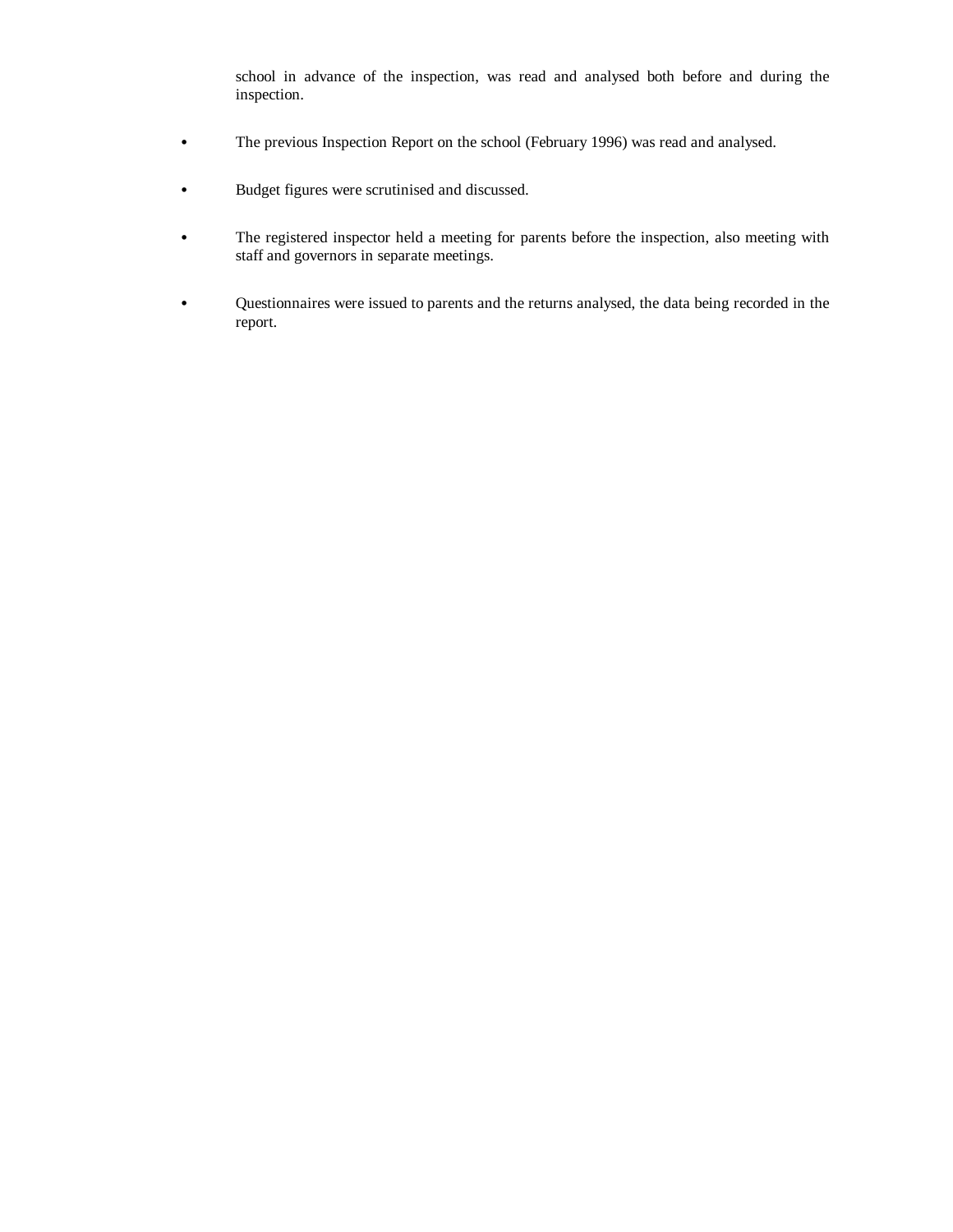# **155 DATA AND INDICATORS**

| 155 | Pupil data                                                 |                                         |                                         |                      |                          |  |
|-----|------------------------------------------------------------|-----------------------------------------|-----------------------------------------|----------------------|--------------------------|--|
|     |                                                            | Number of pupils                        | Number of pupils                        | Number of pupils on  | Number of full-time      |  |
|     |                                                            | on roll (full-time                      | with statements of                      | school's register of | pupils eligible for free |  |
|     |                                                            | equivalent)                             | <b>SEN</b>                              | <b>SEN</b>           | school meals             |  |
|     | $YR - Y2$                                                  | 309                                     | $\overline{c}$                          | 61                   | 29                       |  |
| 155 | <b>Teachers and classes</b>                                |                                         |                                         |                      |                          |  |
| 155 | Qualified teachers $(YR - Y2)$                             |                                         |                                         |                      |                          |  |
|     | Total number of qualified teachers (full-time equivalent): |                                         |                                         |                      | 14                       |  |
|     |                                                            | Number of pupils per qualified teacher: |                                         |                      | 22                       |  |
| 155 |                                                            | Education support staff $(YR - Y2)$     |                                         |                      |                          |  |
|     | Total number of education support staff:                   |                                         |                                         |                      | 19                       |  |
|     |                                                            |                                         | Total aggregate hours worked each week: |                      | 271                      |  |
|     |                                                            | Average class size:                     |                                         |                      | 25                       |  |
|     |                                                            |                                         |                                         |                      |                          |  |

# **155 Financial data**

| Financial year:                            | 1998/99   |
|--------------------------------------------|-----------|
|                                            | £         |
| Total Income                               | 509,246   |
| Total Expenditure                          | 521,595   |
| Expenditure per pupil                      | 1,599     |
| Balance brought forward from previous year | $-12,349$ |
| Balance carried forward to next year       | 5,439     |